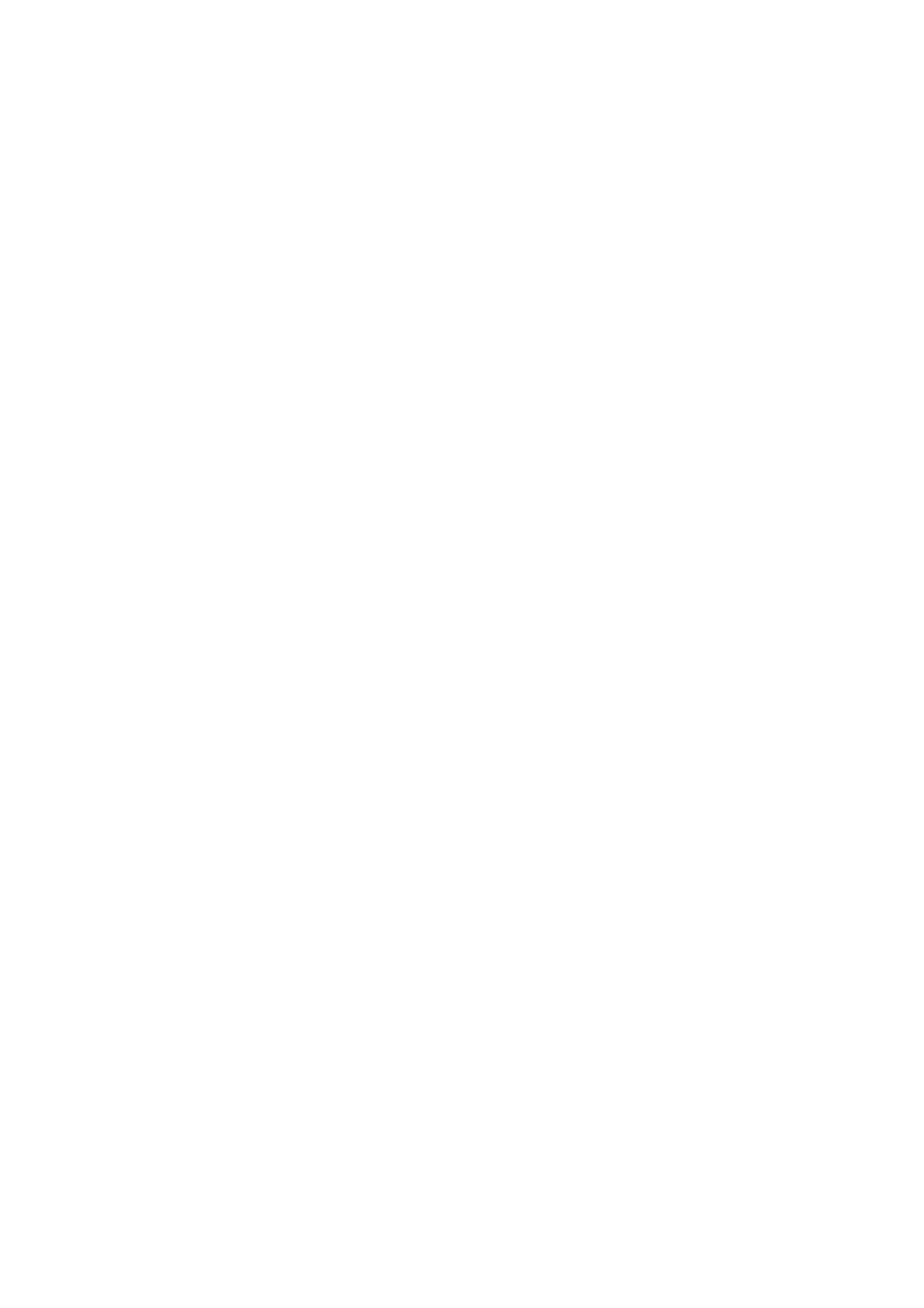

House of Lords House of Commons Joint Committee on Human Rights

# **Counter-Terrorism Policy and Human Rights (Ninth Report): Annual Renewal of Control Orders Legislation 2008**

**Tenth Report of Session 2007-08** 

*Report, together with formal minutes and appendices* 

*Ordered by The House of Commons to be printed 19 February 2008 Ordered by The House of Lords to be printed 19 February 2008* 

> **HL Paper 57 HC 356**  Published on 20 February 2008 by authority of the House of Commons London: The Stationery Office Limited £0.00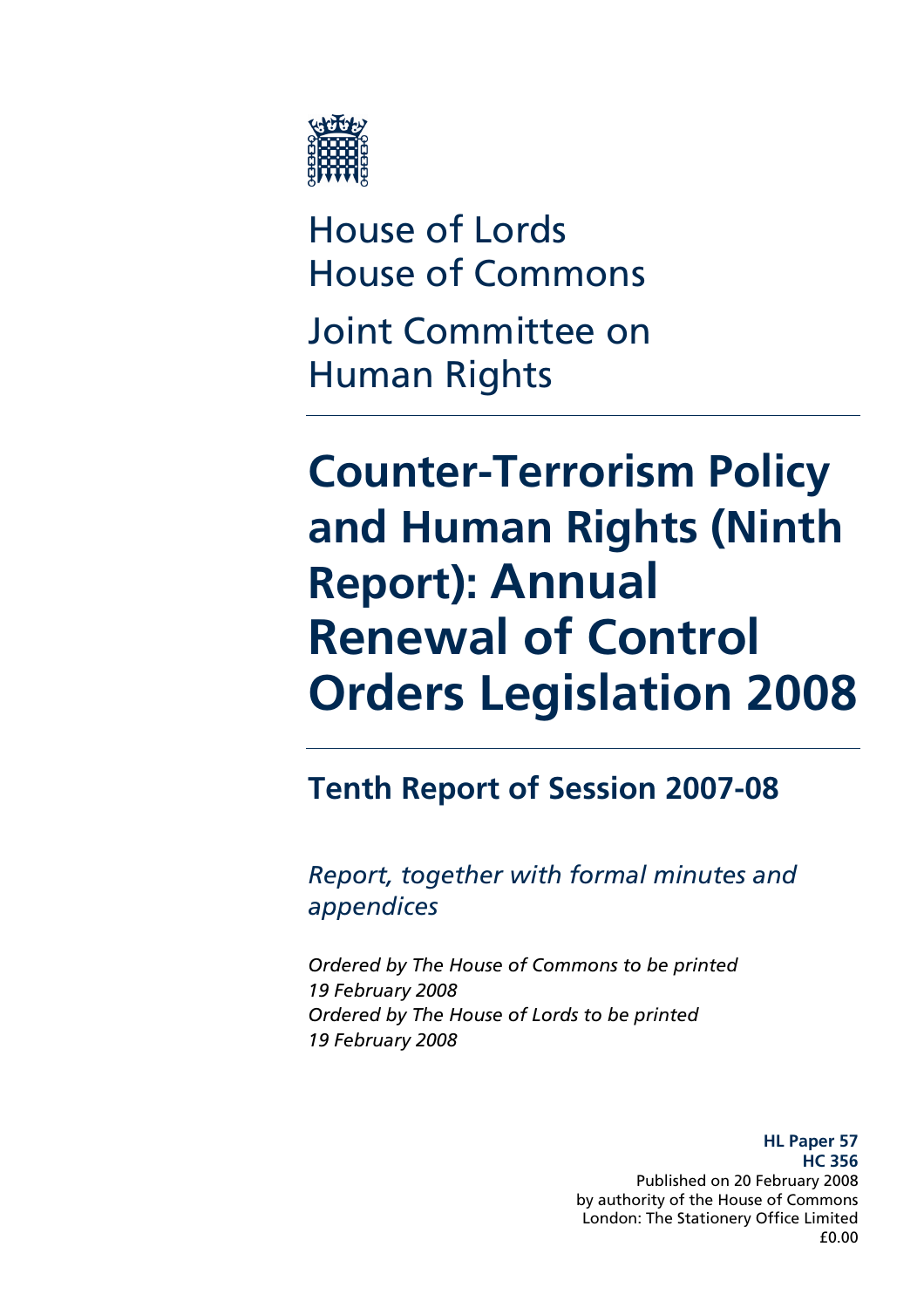#### **Joint Committee on Human Rights**

The Joint Committee on Human Rights is appointed by the House of Lords and the House of Commons to consider matters relating to human rights in the United Kingdom (but excluding consideration of individual cases); proposals for remedial orders, draft remedial orders and remedial orders.

The Joint Committee has a maximum of six Members appointed by each House, of whom the quorum for any formal proceedings is two from each House.

#### **Current membership**

| <b>HOUSE OF LORDS</b>                                                                                                                 | <b>HOUSE OF COMMONS</b>                                                                                                                                                                                                                                                                                                             |
|---------------------------------------------------------------------------------------------------------------------------------------|-------------------------------------------------------------------------------------------------------------------------------------------------------------------------------------------------------------------------------------------------------------------------------------------------------------------------------------|
| Lord Bowness<br>Lord Dubs<br>Lord Lester of Herne Hill<br>Lord Morris of Handsworth OJ<br>The Earl of Onslow<br><b>Baroness Stern</b> | John Austin MP (Labour, Erith & Thamesmead)<br>Mr Douglas Carswell MP (Conservative, Harwich)<br>Mr Andrew Dismore MP (Labour, Hendon) (Chairman)<br>Dr Evan Harris MP (Liberal Democrat, Oxford West &<br>Abingdon)<br>Virendra Sharma MP (Labour, Ealing, Southall)<br>Mr Richard Shepherd MP (Conservative, Aldridge-Brownhills) |
|                                                                                                                                       |                                                                                                                                                                                                                                                                                                                                     |

#### **Powers**

The Committee has the power to require the submission of written evidence and documents, to examine witnesses, to meet at any time (except when Parliament is prorogued or dissolved), to adjourn from place to place, to appoint specialist advisers, and to make Reports to both Houses. The Lords Committee has power to agree with the Commons in the appointment of a Chairman.

#### **Publications**

The Reports and evidence of the Joint Committee are published by The Stationery Office by Order of the two Houses. All publications of the Committee (including press notices) are on the internet at www.parliament.uk/commons/selcom/hrhome.htm.

#### **Current Staff**

The current staff of the Committee are: Mark Egan (Commons Clerk), Bill Sinton (Lords Clerk), Murray Hunt (Legal Adviser), Angela Patrick and Joanne Sawyer (Committee Specialists), Jackie Recardo (Committee Assistant), Karen Barrett (Committee Secretary) and Jacqueline Baker (Senior Office Clerk).

#### **Contacts**

All correspondence should be addressed to The Clerk of the Joint Committee on Human Rights, Committee Office, House of Commons, 7 Millbank, London SW1P 3JA. The telephone number for general inquiries is: 020 7219 2467; the Committee's e-mail address is jchr@parliament.uk.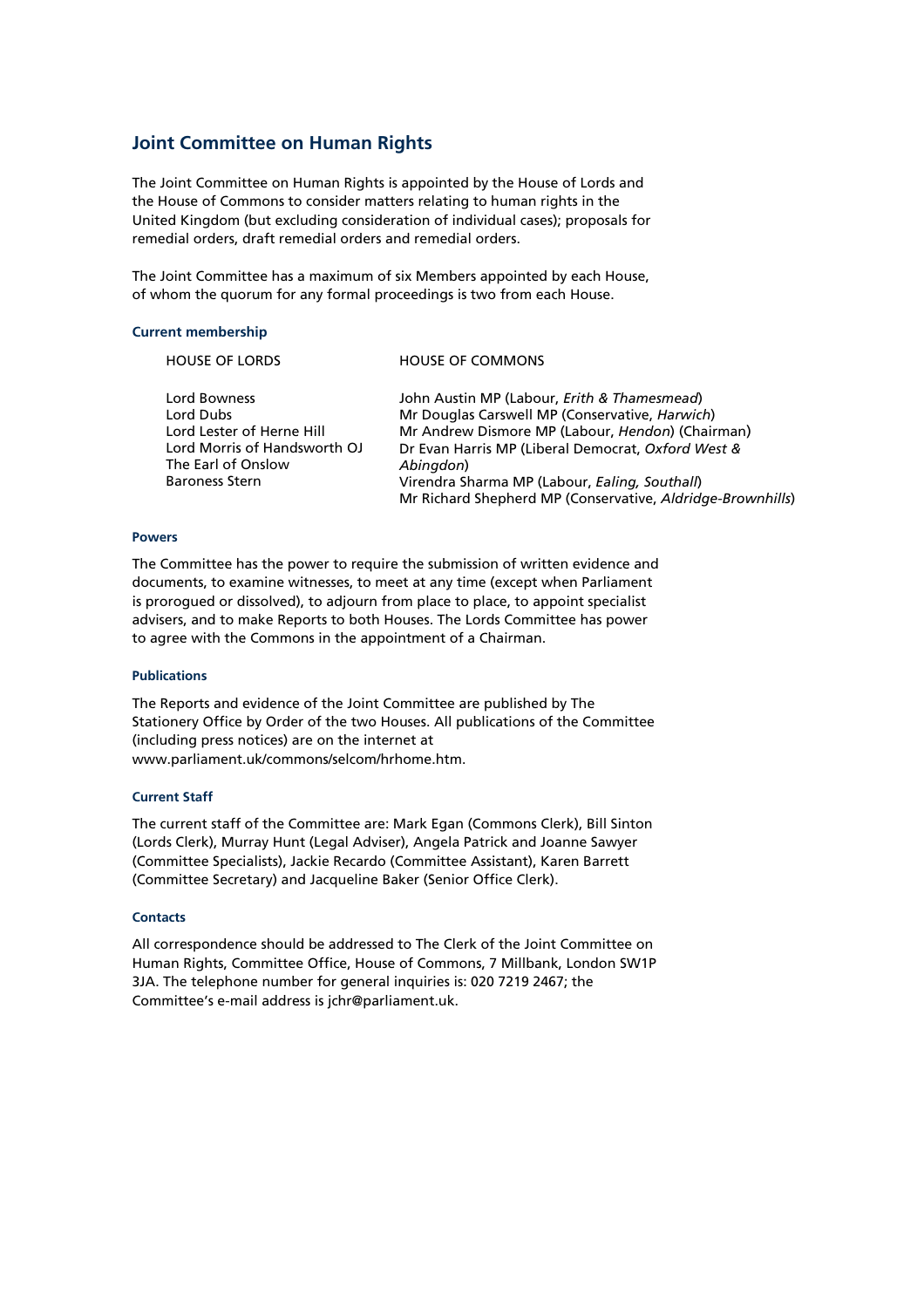# **Contents**

|                | <b>Report</b><br>Page                                                                                                                                                                                                                                                                                                                            |                                        |
|----------------|--------------------------------------------------------------------------------------------------------------------------------------------------------------------------------------------------------------------------------------------------------------------------------------------------------------------------------------------------|----------------------------------------|
|                | <b>Summary</b>                                                                                                                                                                                                                                                                                                                                   | 3                                      |
| 1              | <b>Introduction</b><br>Background<br>The House of Lords judgments on control orders<br>Our report<br>Lord Carlile's Report                                                                                                                                                                                                                       | 5<br>5<br>5<br>6<br>8                  |
| $\overline{2}$ | <b>Parliamentary scrutiny of control orders</b><br>Background<br>Amendments to the control orders framework                                                                                                                                                                                                                                      | 9<br>9<br>11                           |
| 3              | <b>Deprivation of liberty</b><br>Background<br>The House of Lords judgment in JJ<br>Amendments to the control orders framework<br>(1) Clarify the meaning of "deprivation of liberty" in Article 5 ECHR<br>(2) Impose maximum limit on daily length of curfews                                                                                   | 13<br>13<br>13<br>14<br>14<br>15       |
| 4              | <b>Due process</b><br>Background<br>The House of Lords judgment in MB<br>Amendments to the control orders framework                                                                                                                                                                                                                              | 16<br>16<br>16<br>17                   |
| 5              | The priority of prosecution<br>Background<br>The House of Lords judgment in E<br>Amendments to the control orders framework<br>(1) New pre-condition for making of control order<br>(2) Duty on Secretary of State to keep possibility of prosecution under review<br>and to facilitate such review<br>(3) Transparency of prosecution decisions | 19<br>19<br>19<br>20<br>20<br>21<br>22 |
| 6              | <b>Exit strategy</b><br>Background<br>Amendments to the control orders framework<br>(1) Duty to keep need for control order under review<br>(2) Limit on maximum duration of a control order                                                                                                                                                     | 23<br>23<br>24<br>24<br>24             |
| 7              | <b>Conclusion</b>                                                                                                                                                                                                                                                                                                                                | 26                                     |
|                | <b>Conclusions and recommendations</b>                                                                                                                                                                                                                                                                                                           | 27                                     |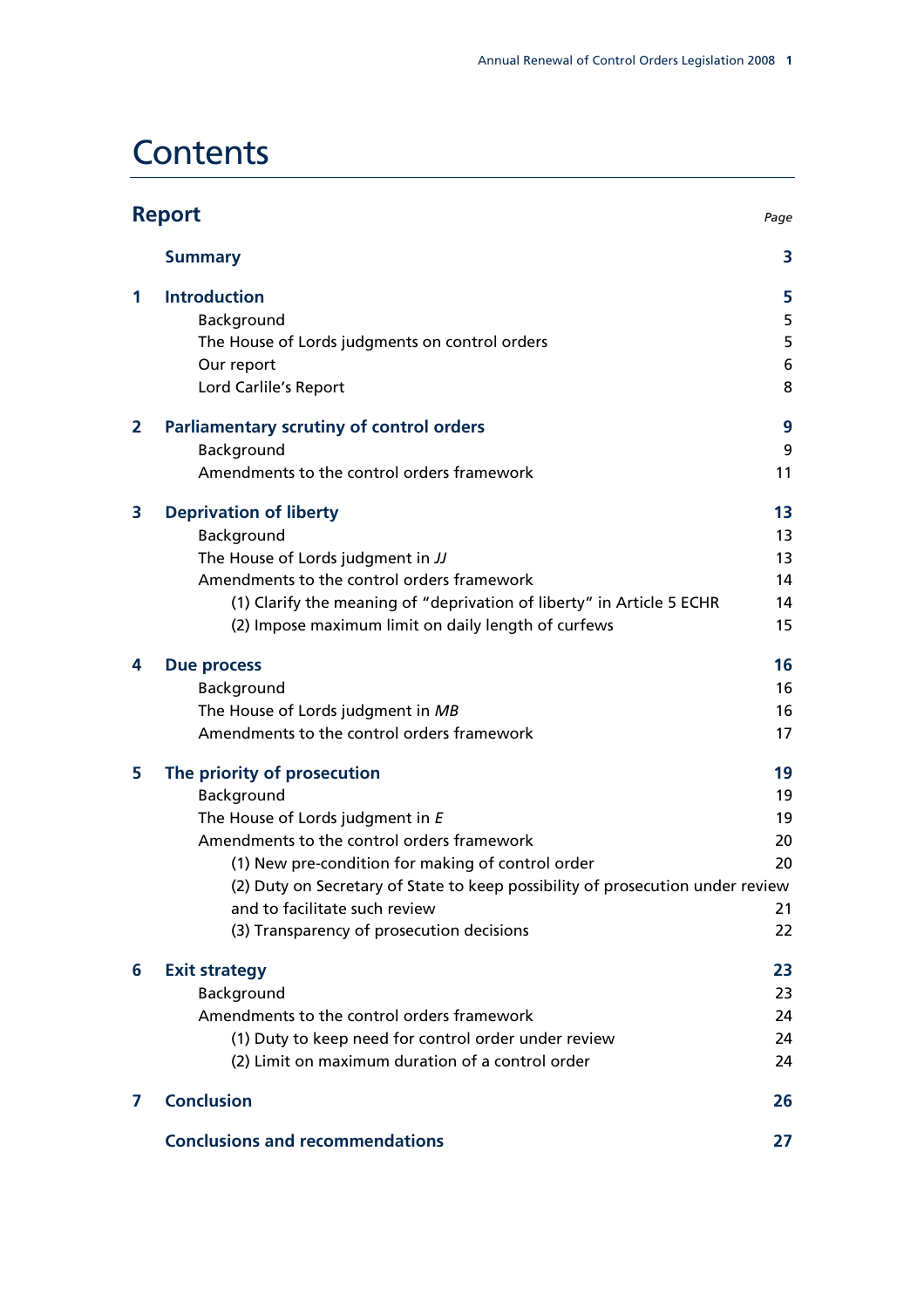| Annex: Extracts from the Committee's Ninth Report 'Counter-Terrorism Policy<br>and Human Rights (Eighth Report): Counter-Terrorism Bill' | 31 |
|------------------------------------------------------------------------------------------------------------------------------------------|----|
| <b>Formal Minutes</b>                                                                                                                    | 35 |
| <b>Appendices</b>                                                                                                                        | 36 |
| Appendix 1: Letter dated 7 February 2008 from the Chairman to the Rt Hon Jacqui<br><b>Smith MP, Home Secretary, Home Office</b>          | 36 |
| Appendix 2: Letter dated 18 February 2008 from the Rt Hon Jacqui Smith MP,<br><b>Home Secretary, Home Office</b>                         | 38 |
| Reports from the Joint Committee on Human Rights in this Parliament                                                                      | 43 |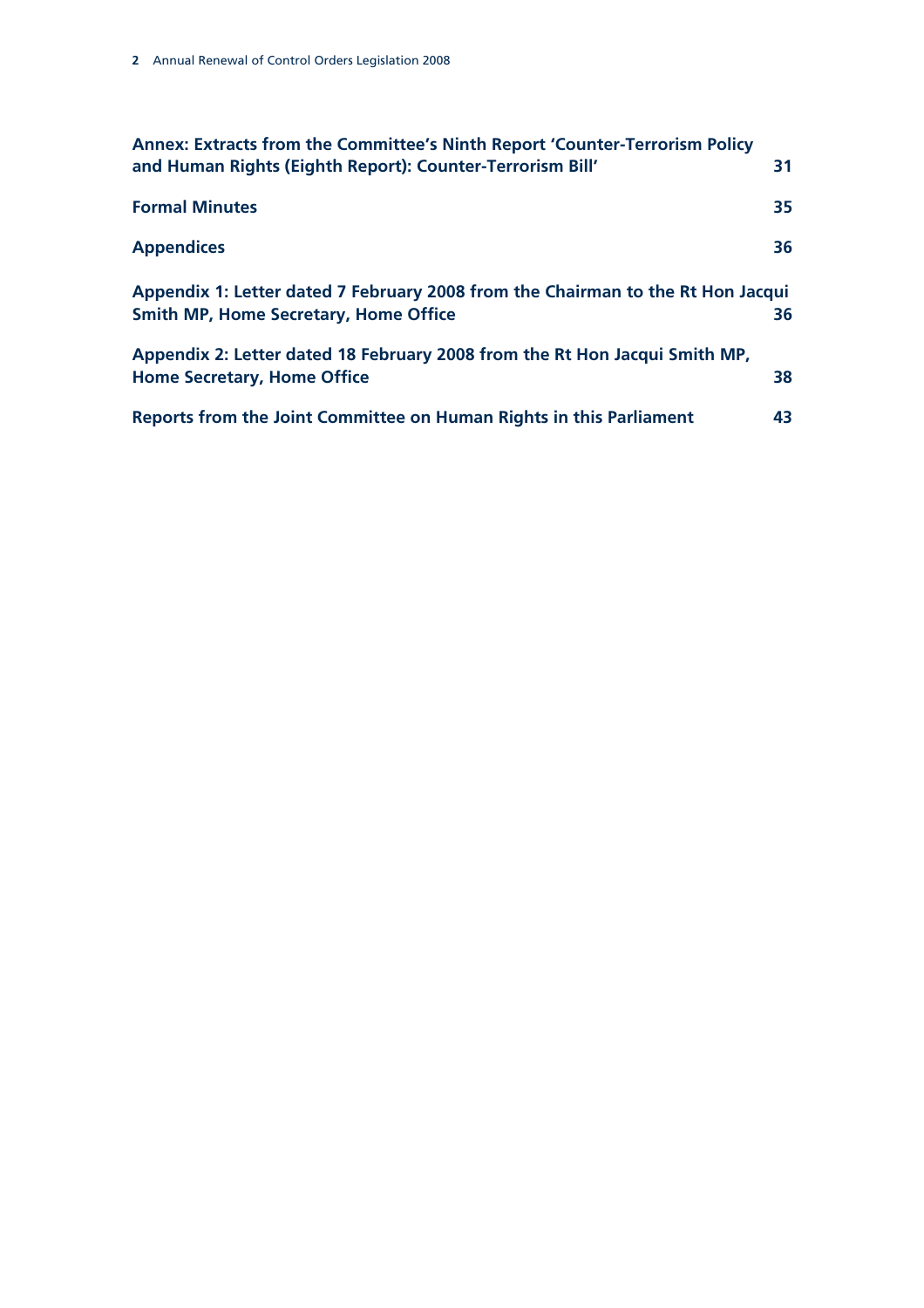### Summary

On 30 January 2008, the Home Secretary laid before both Houses a draft Order to renew the control order legislation, the third annual extension of the control order regime. The Government takes the view that the recent House of Lords judgments on control orders upheld the control orders regime and that no amendments to the legal framework are necessary following those judgments. The Committee disagrees and considers it imperative for the Government to amend counter-terrorism laws where experience has shown them to lead to breaches of human rights. In the Committee's view control orders will continue to cause breaches of rights unless the legislation is modified in a number of important respects. It will put forward amendments intended to make the control orders regime compatible with human rights in its report on the Counter-Terrorism Bill (paragraphs 1-18).

In the Committee's view, the failure to ensure the timely availability of Lord Carlile's annual report frustrates effective parliamentary review of the operation of the control order legislation. It recommends measures to strengthen parliamentary oversight in future (paragraphs 19-34).

The Committee has previously been concerned that the control orders regime was being operated in practice in breach of the right to liberty, because the restrictions imposed were so extensive in many cases that they amounted to a deprivation of liberty. The Committee still has these concerns following the Home Secretary's response to the Lords ruling in the *JJ* case. It recommends that Parliament should amend the control orders framework to clarify what measures may amount to a deprivation of liberty and to impose a maximum limit of 12 hours a day on the length of curfews (paragraphs 35-49).

The Committee remains concerned about due process in the control orders regime. It is surprised that the statutory reviewer finds that the system of special advocates is working well, when a number of special advocates have expressed serious concern about the fairness of the procedure. It considers that the legal framework requires clarification in light of the House of Lords judgment in *MB* and recommends changes to help ensure fairer hearings in control order cases (paragraphs 50-59).

The Committee continues to support the policy professed by the Government of preferring to prosecute as a first resort. However, the fact that no individual who has been made the subject of a control order has subsequently been prosecuted for a terrorism offence calls into question the extent to which priority is given to criminal prosecution in practice. After the House of Lords judgment in the case of *E*, the Committee considers that changes to the control orders legislation are necessary to ensure that prosecution is treated as a priority and recommends amendments, including a new requirement that, except in urgent cases, the Secretary of State may only make a control order where she is satisfied that there is no reasonable prospect of a successful prosecution for a terrorism-related offence (paragraphs 60-76).

The Committee agrees with Lord Carlile that control orders cannot be continued indefinitely and that there must be an exit strategy for ending control orders in relation to each controlled person. It considers that amendments to the control orders legislation are necessary to achieve this and recommends that the law be amended to impose a duty on the Secretary of State to keep the need for a control order under review and to impose a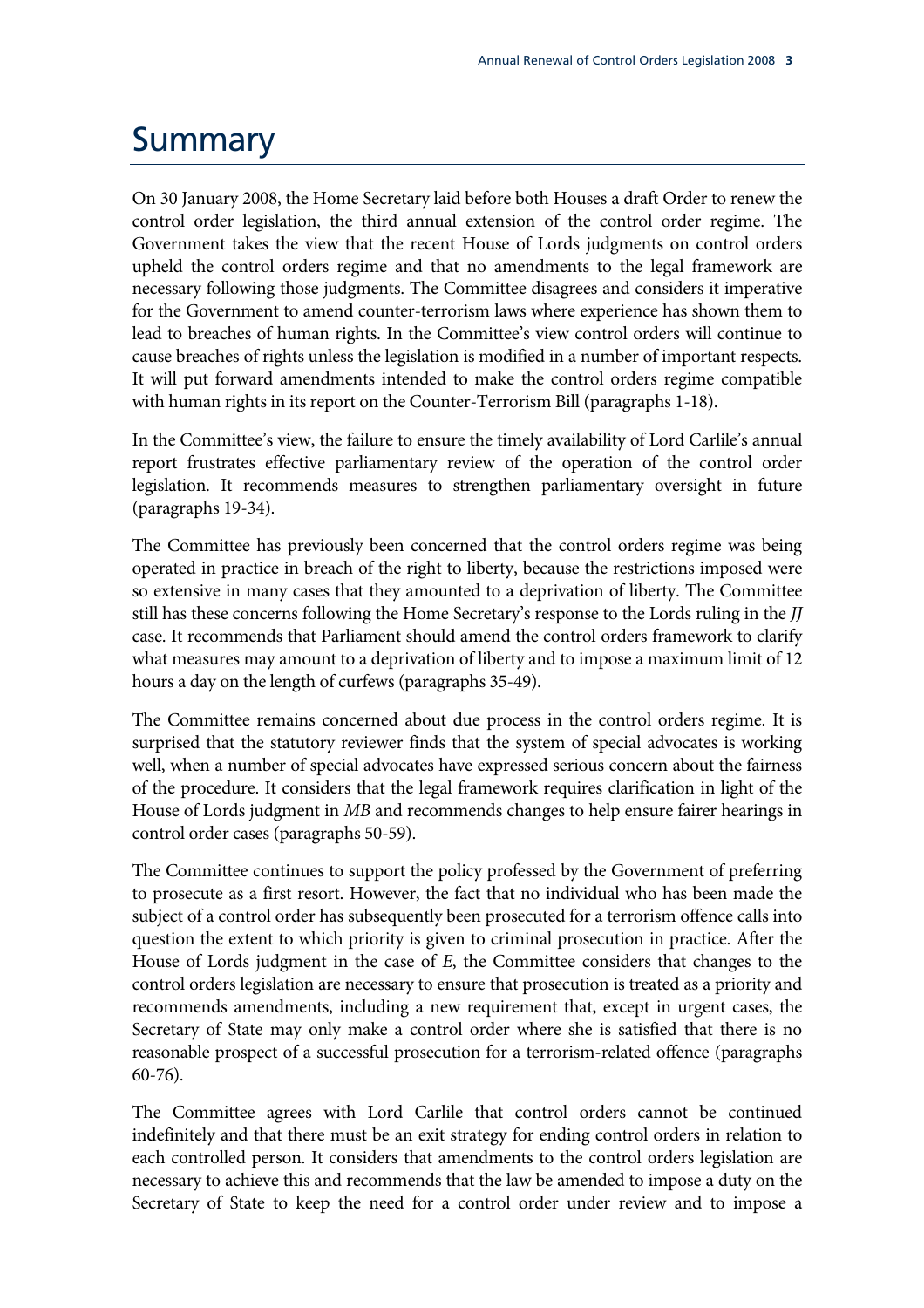maximum limit on the duration of a control order (paragraphs 77-87).

As explained in previous Reports, the Committee remains very seriously concerned about the adequacy of the parliamentary scrutiny of the control orders regime and about the human rights compatibility of that regime and its operation in practice. It therefore has very serious reservations about renewal unless the Government agrees to make the necessary amendments to render it human rights compatible. Without those amendments control orders will inevitably lead to further breaches of human rights (paragraphs 88-89).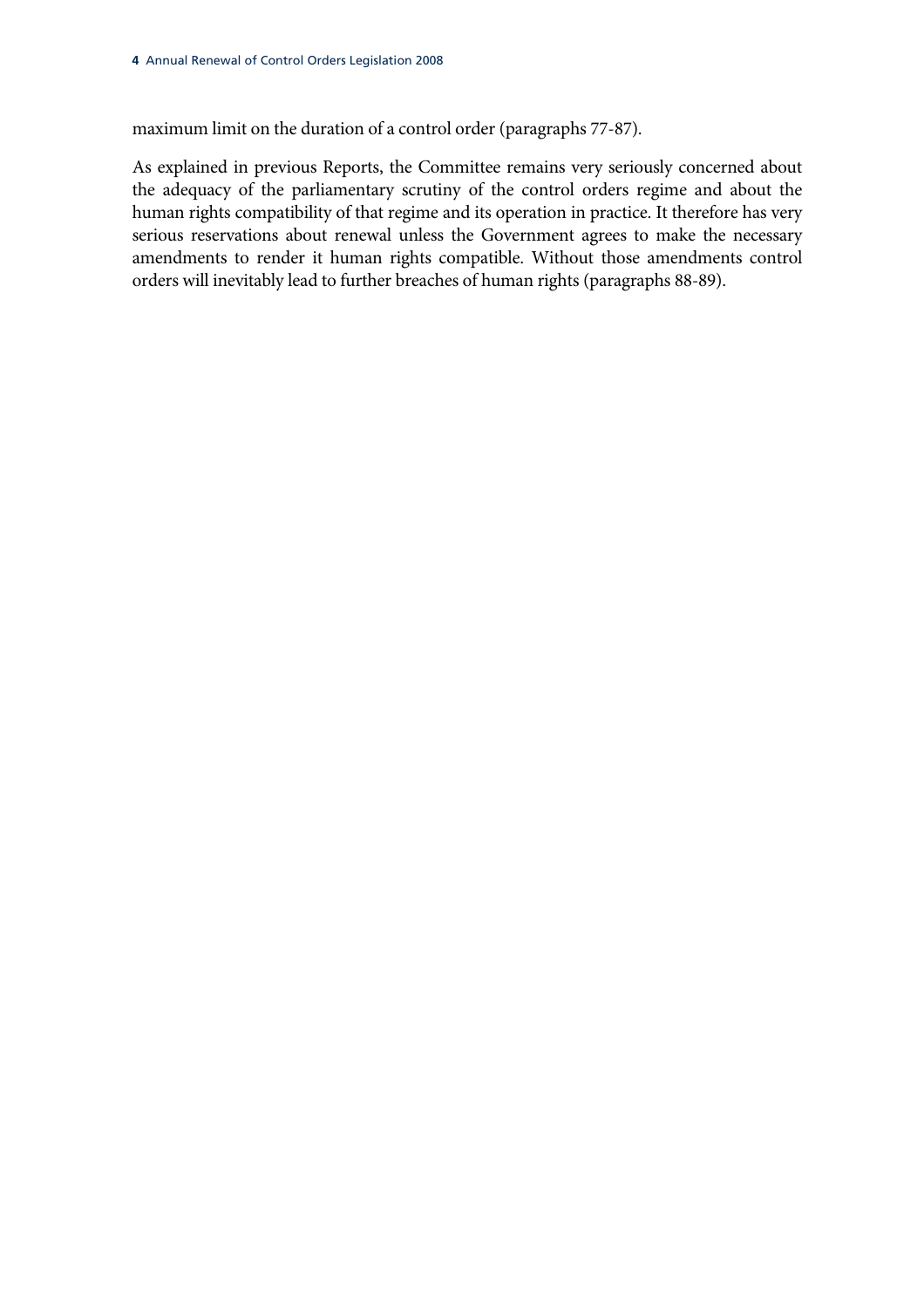### 1 Introduction

#### **Background**

1. On 30 January 2008 the Home Secretary laid before both Houses the draft Prevention of Terrorism Act 2005 (Continuance in force of sections 1 to 9) Order 2008,<sup>1</sup> along with an Explanatory Memorandum ("EM").

2. The draft Order provides for the continuation of the control order regime contained in sections 1 to 9 of the Prevention of Terrorism Act 2005 ("the PTA 2005") for another year from 11 March 2008 (when those provisions would otherwise expire) until the end of 10 March 2009.

3. The EM explains that the powers are "needed to ensure that a control order can continue to be made against any individual where the Secretary of State has reasonable grounds for suspecting that individual is or has been involved in terrorism-related activity and it is necessary to impose obligations on that individual for purposes connected with protecting members of the public from a risk of terrorism."<sup>2</sup>

4. The Home Secretary has made a statement of human rights compatibility in respect of the draft Order: "In my view the provisions of the Prevention of Terrorism Act 2005 (Continuance in force of sections 1 to 9) Order are compatible with the Convention rights."3

5. The draft Order is scheduled to be debated in the House of Commons on 21 February 2008 and in the House of Lords on 27 February 2008.

6. This is the third renewal order extending the life of the control order regime.<sup>4</sup> We reported on both of the previous annual renewals.<sup>5</sup>

### **The House of Lords judgments on control orders**

7. Since the last renewal the House of Lords has given judgment in three important cases concerning significant aspects of the control orders regime.<sup>6</sup> The case of *JJ* concerned the point at which the obligations in a control order become so restrictive that they amount to

<sup>1</sup> Under s. 13(2)(c) of the Prevention of Terrorism Act 2005 which empowers the Secretary of State, by order made by statutory instrument, to provide that sections 1 to 9 of that Act are not to expire but are to continue in force for a period up to a year.

<sup>2</sup> EM para. 2.1.

<sup>3</sup> EM para. 6.1.

<sup>4</sup> The PTA 2005 received Royal Assent on 11 March 2005 and was renewed for the period 11 March 2006 to 10 March 2007 by the Prevention of Terrorism Act 2005 (Continuance in Force of sections 1 to 9) Order 2006 (SI 2006 No. 512) and for the period 11 March 2007 to 10 March 2008 by the Prevention of Terrorism Act 2005 (Continuance in Force of sections 1 to 9) Order 2007 (SI 2007 No. 706).

<sup>5</sup> Twelfth Report of Session 2005-06, *Counter-Terrorism Policy and Human Rights: Draft Prevention of Terrorism Act 2005 (Continuance in force of sections 1 to 9) Order 2006*, HL Paper 122, HC 915 (hereafter "JCHR's First Report on Control Order Renewal"); Eighth Report of Session 2006-07, *Counter-Terrorism Policy and Human Rights: Draft Prevention of Terrorism Act 2005 (Continuance in force of sections 1 to 9) Order 2007*, HL Paper 60, HC 365 (hereafter "JCHR's Second Report on Control Order Renewal").

<sup>6</sup> *Secretary of State for the Home Department v JJ* [2007] UKHL 45; *Secretary of State for the Home Department v MB* [2007] UKHL 46; *Secretary of State for the Home Department v E* [2007] UKHL 47 (31 October 2007).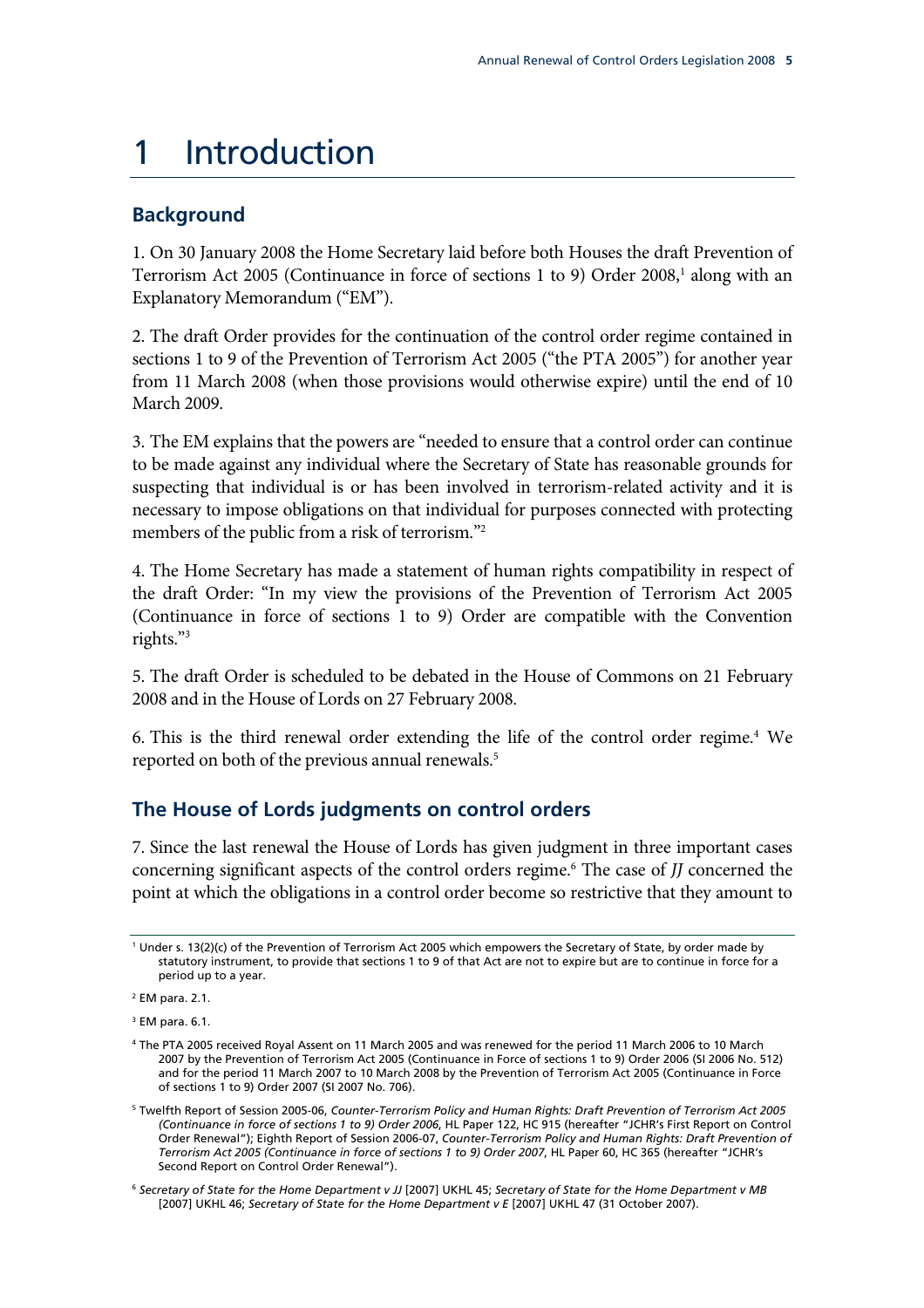a deprivation of liberty.<sup>7</sup> The case of MB concerned whether the procedures in control order cases are compatible with the right of the controlled person to due process.<sup>8</sup> The case of *E* concerned the extent of the duties in the PTA about keeping the possibility of criminal prosecution under review.9

8. In its July 2007 Consultation Paper, *Possible Measures for Inclusion in a Future Counter-Terrorism Bill*, the Government said that it would consider "whether any further changes to the control order system are necessary in light of the forthcoming House of Lords judgment in relation to control order issues."<sup>10</sup> The Government said that it did not want to propose any amendments at that stage that might pre-empt that judgment.

9. The Counter-Terrorism Bill,<sup>11</sup> which was published on 24 January 2008 but still awaits its Second Reading, contains some detailed amendments to the control order regime but none of them deal with any of the issues addressed by the House of Lords in its recent judgments.

10. In the Home Office's press release accompanying the publication of Lord Carlile's third annual report on control orders, the Home Secretary said

"The Prevention of Terrorism Act 2005 strikes the right balance between safeguarding society and safeguarding the rights of the individual. Last October's House of Lords judgments on control orders upheld the control orders regime. As such, Parliament should recognise the importance of control orders and support the legislation's renewal for a further year."12

11. **It appears that the Government has taken the view that no amendments to the control orders legislation are necessary following the judgments of the House of Lords. We disagree.** In our view a number of amendments to the statutory framework are desirable in the wake of those judgments in order to make it less likely that the control order regime will be operated in practice in a way which is incompatible with human rights. We also believe that a number of other amendments, although not required by the House of Lords judgments, would make the control order regime more human rights compatible.

#### **Our report**

12. In this report we indicate in general terms what those amendments are. We will make more specific suggestions about how the legislation should be amended to give effect to those recommendations in our next Report on the Counter-Terrorism Bill which we hope to publish before the Bill reaches its Report stage in the Commons.

10 Para. 58.

<sup>7</sup> See chapter 3 below.

<sup>8</sup> See Ninth Report of Session 2007-08, *Counter-Terrorism Policy and Human Rights (Eighth Report): Counter-Terrorism Bill*, HL Paper 50, HC 199 (hereafter "JCHR Report on Counter-Terrorism Bill"), paras 41-73 and chapter 4 below.

<sup>9</sup> See chapter 5 below.

<sup>11</sup> HC Bill 63.

<sup>12</sup> Home Office press release, 18 February 2008, *Lord Carlile Report: Control Orders are "Justifiable and Proportional"*.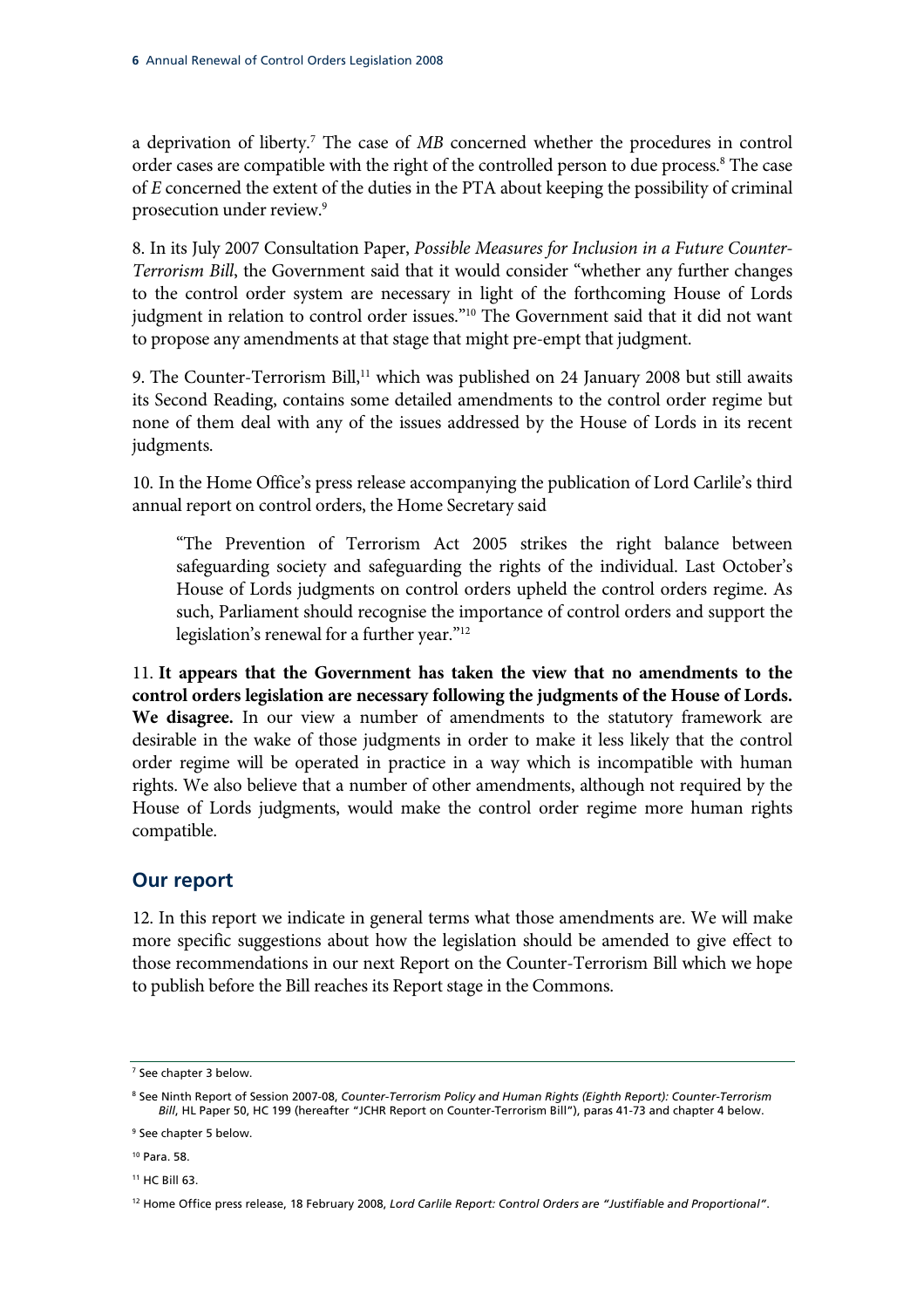13. **We approach the question of the renewal of control orders in full agreement with the Government about the importance of the positive obligation imposed on the Government by human rights law, to take effective steps to protect the public from the real threat of terrorism. We also agree that it is essential to keep our counter-terrorism legislation under constant review, for two reasons: first, to ensure that the authorities are properly equipped to respond effectively to the current threat and so protect the public; and, second, in the light of experience, to ensure that the counter-terrorism measures which are in place are not themselves incompatible with human rights, or used in practice in a way which breaches human rights. Counter-terrorism measures which breach human rights are ultimately counter-productive and therefore worse than ineffective in countering terrorism: they risk exacerbating the problem. In our view it is therefore imperative that the Government's recent review of counter-terrorism law leads not only to proposals to take new powers where they are shown to be necessary in order to protect the public from terrorism, but also to amendments to existing counterterrorism laws where experience has shown them to lead to breaches of human rights.**

14. As we recently indicated in our Report on the main human rights issues raised by the Counter-Terrorism Bill, we are disappointed that the Bill does not contain any measures to rectify some of the most significant human rights concerns about the operation of the control orders regime which have been identified in the course of the many legal challenges both to the regime itself and to particular orders made under it.<sup>13</sup> In our previous reports on control orders, we have consistently raised a number of human rights concerns about the control orders legislation, in particular:

- The lack of opportunity for proper parliamentary scrutiny of the operation of control orders in practice<sup>14</sup>
- The severe extent of the obligations imposed by control orders which have appeared to us to be so restrictive as to amount to a deprivation of liberty, in breach of Article 5 ECHR15
- The deficiencies in the adequacy and practical effectiveness of the due process safeguards in the control orders regime, and in particular the lack of opportunity to challenge closed material, fail to secure the "substantial measure of procedural justice" required by Article 6 ECHR and the common law right to a fair hearing<sup>16</sup>
- The seriousness of the Government's commitment to prosecution as its first preference before resorting to control orders, in light of the lack of continuing investigation of controlled individuals with a view to prosecution, and the lack of effective systems to keep the prospects of prosecution under review.<sup>17</sup>

<sup>&</sup>lt;sup>13</sup> JCHR Report on Counter-Terrorism Bill, above, at para. 40.

<sup>&</sup>lt;sup>14</sup> JCHR's First Report on Control Order Renewal, paras 5-14; JCHR's Second Report on Control Order Renewal, paras 12-17.

<sup>&</sup>lt;sup>15</sup> JCHR's First Report on Control Order Renewal, paras 36-42; JCHR's Second Report on Control Order Renewal, paras 21-29.

<sup>&</sup>lt;sup>16</sup> JCHR's First Report on Control Order Renewal, paras 69-76; JCHR's Second Report on Control Order Renewal, paras 30-38.

<sup>17</sup> JCHR's Second Report on Control Order Renewal, paras 39-62.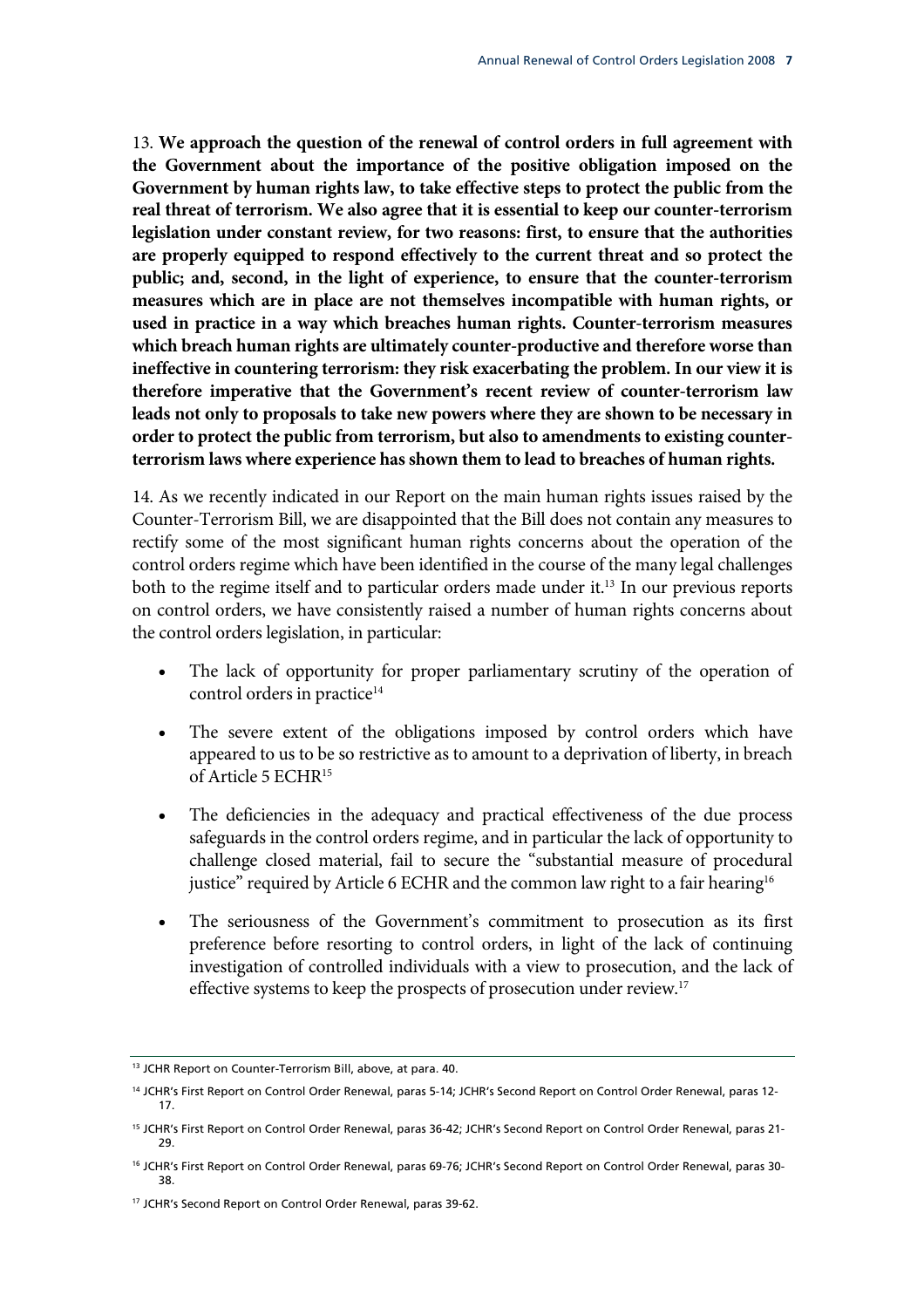15. In our view, many of the concerns that we have previously expressed have been brought into sharper focus by recent court decisions. This report builds on our earlier reports on control orders, in particular in light of the recent House of Lords judgments. In those earlier reports, we have consistently maintained that a regime of less restrictive civil restriction orders with proper due process guarantees would be capable, in principle, of being compatible with both the right to liberty and the right to due process. However, we have very serious reservations about the renewal of the control order regime unless the Government is prepared to render the regime so compatible, by making the amendments we identify in this Report. **Unless those modifications of the control order regime are made, in our view the use of control orders will continue to give rise to breaches of individuals' rights both to liberty and due process.**

#### **Lord Carlile's Report**

16. The annual report of the statutory reviewer of the PTA 2005, Lord Carlile of Berriew QC, was published on Monday 18 February 2008, three days before the renewal order is due to be debated in the House of Commons.18 We comment below on the limited opportunity this provides for parliamentary scrutiny. Lord Carlile's principal conclusions are identical to those in his Second Report on Control Orders last year. He considers that control orders remain a necessity for a small number of cases, in the absence of a viable alternative for those few instances.<sup>19</sup> Having seen the information, including the intelligence, on which each control order is based, he would have reached the same decision as the Home Secretary in each case in which a control order has been made.<sup>20</sup> He remains of the view that "as a last resort (only), the control order system as operated currently in its non-derogating form is a justifiable and proportional safety valve for the proper protection of civil society."21

17. The Report was welcomed by the Home Secretary, who cited the above conclusions and urged Parliament to renew the legislation in light of them.<sup>22</sup>

18. In one significant respect, however, Lord Carlile's report differs from his previous reports on control orders: he has now reached the view that only in rare cases can control orders be justified for more than two years, and he recommends that there should be a presumption against extension of a control order beyond two years, save in genuinely exceptional circumstances.<sup>23</sup> This is significant because seven of the 15 individuals who are currently the subject of control orders have been so for more than two years, and of those seven, two have been on control orders for three years and, presumably, before that were detained for more than three years in Belmarsh under the Anti-Terrorism, Crime and Security Act 2001. We comment on this in more detail in chapter 6 of this Report.

<sup>18</sup> *Third Report of the Independent Reviewer pursuant to section 14(3) of the Prevention of Terrorism Act 2005* (18 February 2008) (hereafter "Lord Carlile's Third Report on Control Orders").

<sup>19</sup> Ibid. at para. 27.

<sup>20</sup> Ibid at para. 39.

 $21$  Ibid. at para. 76.

<sup>&</sup>lt;sup>22</sup> Home Office press release, 18 February 2008 (above).

<sup>&</sup>lt;sup>23</sup> Lord Carlile's Third Report on Control Orders, above, at paras 50-51.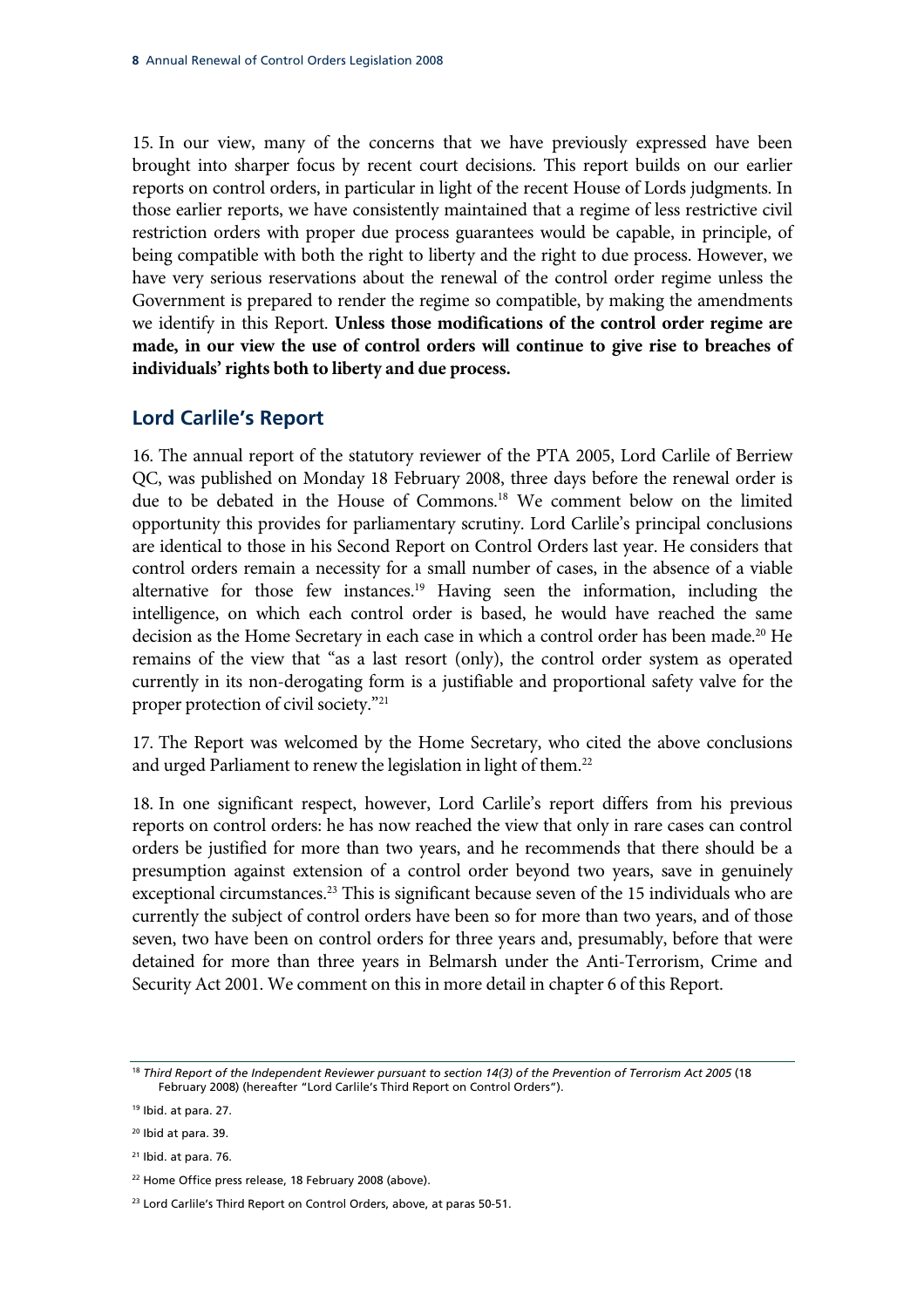# 2 Parliamentary scrutiny of control orders

### **Background**

19. In our two previous reports on the annual renewal of the control orders legislation, in both 2006 and 2007, we were extremely critical of the lack of opportunity for meaningful parliamentary scrutiny of the operation of control orders before Parliament was asked to renew the legislation.<sup>24</sup>

20. We pointed out that laying Lord Carlile's report before Parliament a matter of days before the renewal debate did not provide an opportunity for proper parliamentary scrutiny.<sup>25</sup> Our concerns were echoed in the Lords debate on the renewal order.

21. This year, notwithstanding our critical comments in our last report on renewal, the Government has followed exactly the same practice as last year. The annual report of the statutory reviewer of the operation of the control orders regime, Lord Carlile, was not laid with the draft renewal Order. The EM simply stated that "Lord Carlile's annual report on the operation of the Act is expected to be published in February 2008."26

22. This was the subject of adverse comment by the Merits of Statutory Instruments Committee of the House of Lords.<sup>27</sup> Noting that Lord Carlile's annual report, which will give details of how the control order system is operating, was not laid together with the Order, the Merits Committee commented:

"We regard it as poor practice that it was not available at the same time as the Order was laid and **we trust that the report will be made available to the House in good time for the debate**."28

23. As we have pointed out above, Lord Carlile's Report was eventually published on 18 February 2008, three days before the renewal debate in the House of Commons.<sup>29</sup>

24. **We would go further than the House of Lords Merits Committee and suggest that by failing to ensure that Lord Carlile's report is available to Parliament sufficiently in advance of the renewal debate to permit proper scrutiny by parliamentary committees, the Secretary of State is frustrating the purpose of the important provisions for parliamentary review of the control order powers in s. 14 PTA 2005.**

25. In the Government's response to our Report on last year's control orders renewal, it said "The Government published Lord Carlile's report as soon as was practicable, which

<sup>&</sup>lt;sup>24</sup> JCHR's First Report on Control Order Renewal, paras 13-14; JCHR's Second Report on Control Order Renewal, paras 12-17.

<sup>&</sup>lt;sup>25</sup> JCHR's Second Report on Control Order Renewal, at para. 17.

<sup>26</sup> EM para. 7.11.

<sup>&</sup>lt;sup>27</sup> House of Lords Merits of Statutory Instruments Committee, 9<sup>th</sup> Report of Session 2007-08, drawing special attention to: Draft Prevention of Terrorism Act 2005 (Continuance in force of sections 1 to 9) Order 2008, HL Paper 51.

<sup>&</sup>lt;sup>28</sup> Ibid at para. 4.

<sup>29</sup> Lord Carlile's Third Report on Control Orders, above n. 18.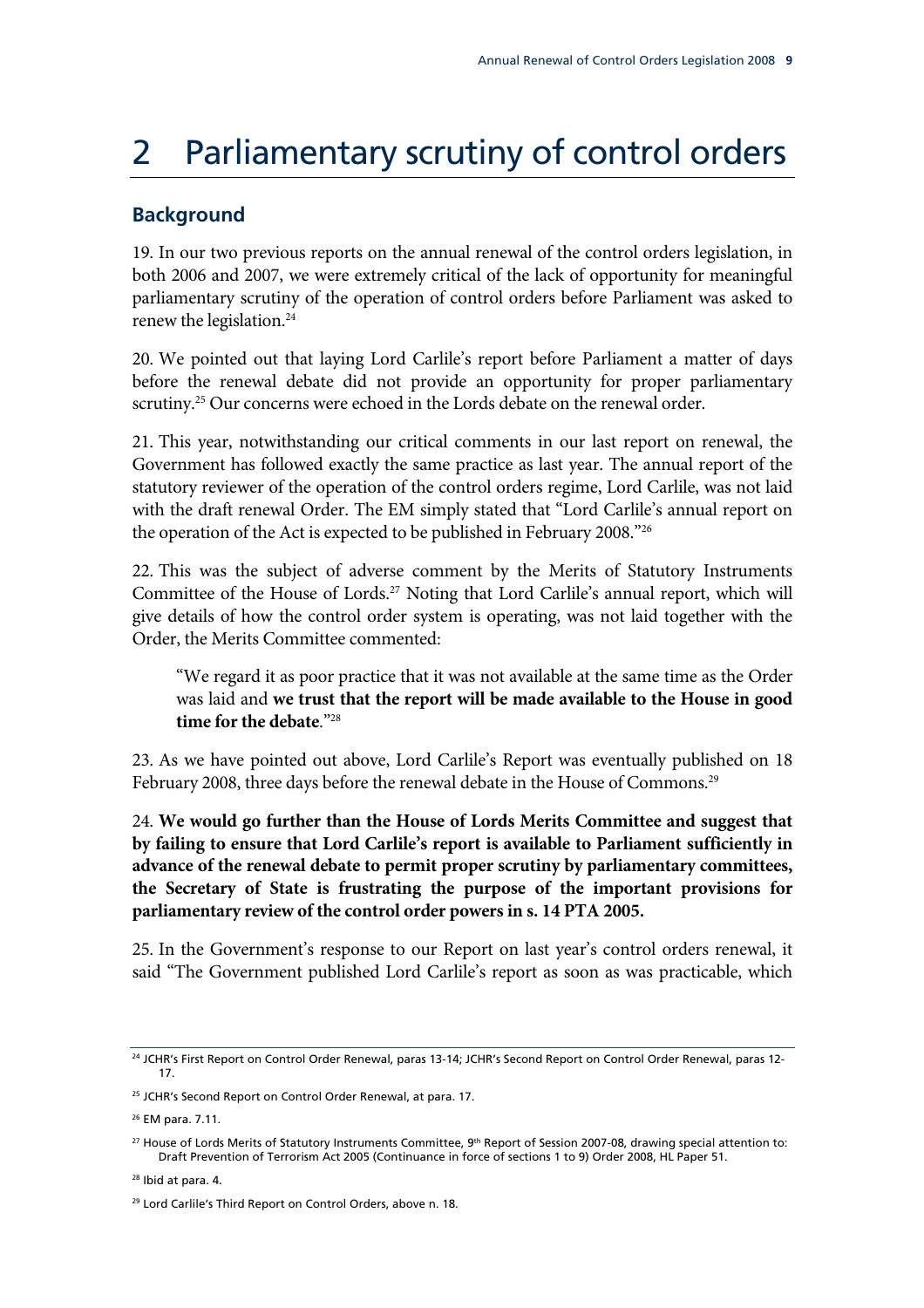this year was the first Monday after the February recess."30 Last year Lord Carlile's report was dated "January 2007" but was published by the Secretary of State on 19 February 2007, three days before the renewal debate in the House of Commons, and accompanied by a press release by the Home Secretary containing his interpretation of the report, which he had had the benefit of seeing before Parliament. **In our view, this apparent delay in making the statutory reviewer's report available to Parliament last year was not only poor practice, it was incompatible with the statutory requirements in s. 14 PTA 2005.**

26. Under s. 14 of the PTA 2005 Lord Carlile is required to carry out his annual review of the operation of the control order provisions "as soon as reasonably practicable in the last quarter of the year of the Act's operation", which means as soon as reasonably practicable after 10 December 2007. He is also required to send his report to the Home Secretary "as soon as reasonably practicable" after it is completed. The Secretary of State must lay a copy of it before Parliament, not "as soon as reasonably practicable" after receiving it, but "on receiving it".<sup>31</sup>

27. This year it appears that Lord Carlile's report was laid before Parliament by the Home Secretary at the earliest opportunity: it was received by the Home Office during the parliamentary recess and published on the first sitting day afterwards.<sup>32</sup> In our view, however, the purpose of these important provisions for parliamentary review of the control orders regime in s. 14 PTA 2005 is to provide Parliament with the opportunity to consider carefully the report of the statutory reviewer on the operation in practice of the control order regime to ensure that the parliamentary debate on renewal is properly informed. Proper parliamentary scrutiny should include a reasonable opportunity for the relevant parliamentary committees to consider and if necessary report to Parliament in light of the statutory reviewer's report. **The Home Secretary and the statutory reviewer should therefore ensure that the latter's report is available to Parliament in sufficient time to allow such scrutiny before the parliamentary debate on renewal.**

28. Our experience of the unsatisfactory operation of the statutory scheme for parliamentary review of control orders led us to recommend, in the separate context of pre-charge detention, that the statutory reviewer of terrorism legislation should report at least a month before any renewal debate in order to give an opportunity for proper parliamentary scrutiny and so make parliamentary review a more meaningful safeguard.<sup>33</sup>

29. In its response to that report, however, the Government did not respond to this recommendation.<sup>34</sup> Nor is it reflected in the relevant provisions of the recently introduced Counter-Terrorism Bill concerning parliamentary review of the Secretary of State's power to extend the maximum period of pre-charge detention, which are closely modelled on the very provisions in the PTA 2005 which have now failed to ensure proper parliamentary

<sup>&</sup>lt;sup>30</sup> The Government's response was contained in a letter and memorandum dated 1 May 2007 from the Home Secretary's predecessor, the Rt Hon John Reid MP: see Appendix to JCHR Fourteenth Report of Session 2006-07, *Government Response to the Committee's Eighth Report of this Session*, HL Paper 106/HC539.

<sup>31</sup> Section14(6) PTA 2005.

<sup>&</sup>lt;sup>32</sup> Letter dated 18 February 2008 from Home Secretary to Andrew Dismore, below.

<sup>33</sup> Nineteenth Report of Session 2006-07, *Counter-Terrorism Policy and Human Rights: 28 days, intercept and post-charge questioning*, HL Paper 157/HC 394 (hereafter "JCHR Report on 28 days, intercept and post-charge questioning"), at para. 63.

<sup>34</sup> Cm 7215 (September 2007).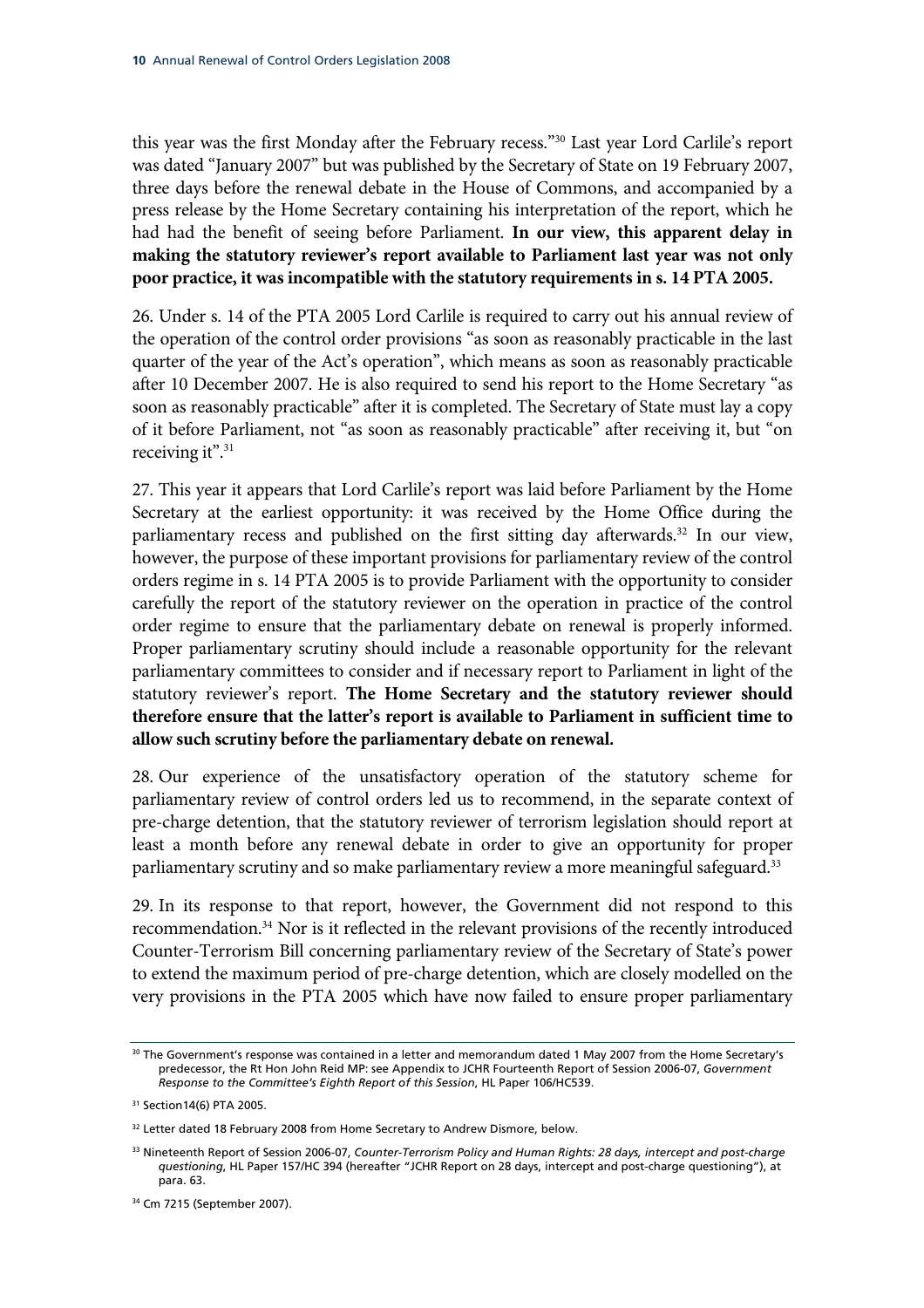scrutiny in three consecutive years.<sup>35</sup> We find this failure to respond to our constructive **proposals for improved parliamentary review extremely disappointing, especially in light of the renewed commitment of the Prime Minister to the importance of parliamentary oversight in relation to the unusual powers required to counter terrorism.**<sup>36</sup>

30. We have of course considered carefully the Home Secretary's three quarterly reports to Parliament on the control orders regime since the last renewal,<sup>37</sup> but these do not rise much above the level of bare statistics and we therefore do not find them particularly informative. In the absence of the statutory reviewer's report, our Chair wrote to the Home Secretary on 7 February 2008 asking a number of detailed questions about the operation in practice of the control orders regime, in an attempt to ensure that we were as informed as we could be, in the circumstances, to report to Parliament before the debate about renewal in the House of Commons.38 In view of the imminence of the renewal debate, we asked for a response by 15 February, to give us time to consider the response and still report in time.

31. We received a response to our questions on 18 February, the same day on which Lord Carlile's Third Annual Report was published.<sup>39</sup> In this report we have sought to take both into account in so far as possible in the very short time available.

#### **Amendments to the control orders framework**

32. In view of the Government's repetition of last year's practice of making the statutory reviewer's report available to Parliament only days before the renewal debate, despite our criticism of this practice in the previous two years, and its failure to respond to our recommendation that the independent reviewer should report at least a month before any renewal debate in the context of pre-charge detention, we are driven to conclude that the provisions of the PTA 2005 concerning parliamentary review of control orders require strengthening in order to ensure that in future there is a proper opportunity for fully informed parliamentary review of the operation of the control orders regime.

33. **We recommend that parliamentary oversight of the highly unusual and intrusive powers contained in the control orders regime should be strengthened by:**

- i) **prescribing in more detail the information to be provided by the Secretary of State in her quarterly reports to Parliament about her exercise of the control orders power;**<sup>40</sup>
- ii) **requiring the Home Secretary to provide to Parliament, at least a month before the annual renewal debate, an annual report on the exercise of the control order powers since the last renewal;**

<sup>&</sup>lt;sup>35</sup> Counter Terrorism Bill, HC Bill 63, Schedule 1, para. 46.

<sup>36</sup> See e.g. the Prime Minister's oral statement to the House of Commons on national security, HC Deb 25 July 2007 cols 841-845; *The Governance of Britain* Green Paper, Cm 7170, July 2007, para. 88; *Possible Measures for Inclusion in a Future Counter-Terrorism Bill*, Home Office consultation paper, 25 July 2007, paras 7-10.

<sup>&</sup>lt;sup>37</sup> Most recently on 12 December 2007 (HC Deb 12 December 2007 col 38WS).

<sup>&</sup>lt;sup>38</sup> Appendix 1.

<sup>&</sup>lt;sup>39</sup> Appendix 2.

<sup>40</sup> As required by s. 14(1) PTA 2005.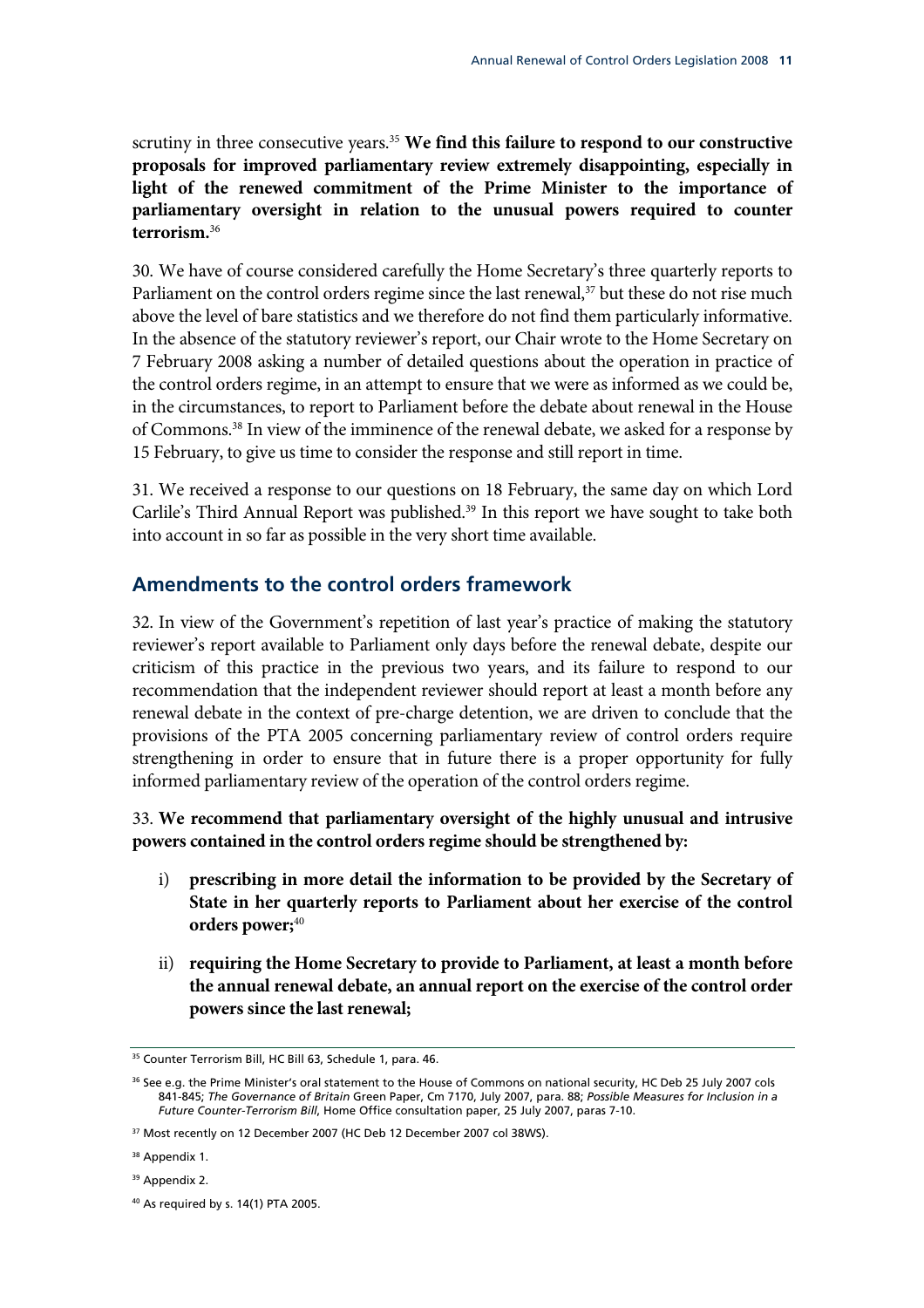- iii) **providing for the statutory reviewer of the operation of the Act to be appointed by Parliament not the Secretary of State, so that he or she is seen to be entirely independent of the Secretary of State and to emphasise that the reviewer's function is to inform Parliament and to facilitate informed parliamentary debate;**
- iv) **providing for the statutory reviewer to report directly to Parliament, not to the Secretary of State (as does, for example, the Parliamentary and Health Services Ombudsman**<sup>41</sup>**);**
- v) **providing for the independent reviewer to report to Parliament on the operation in practice of the control orders regime and of the necessity for it, at least a month before the annual renewal debate.**

34. We will be suggesting specific amendments to the PTA to ensure that these recommendations are debated in Parliament during the passage of the Counter-Terrorism Bill in our forthcoming report on that Bill.<sup>42</sup>

<sup>41</sup> Under s. 10(4) Parliamentary Commissioners Act 1967 and s. 14(4) Health Service Commissioners Act 1993.

<sup>&</sup>lt;sup>42</sup> We will be making similar recommendations in relation to the provisions in the Counter Terrorism Bill concerning parliamentary review of the exceptional power to detain without charge beyond 14 days prior to the annual renewal of that power.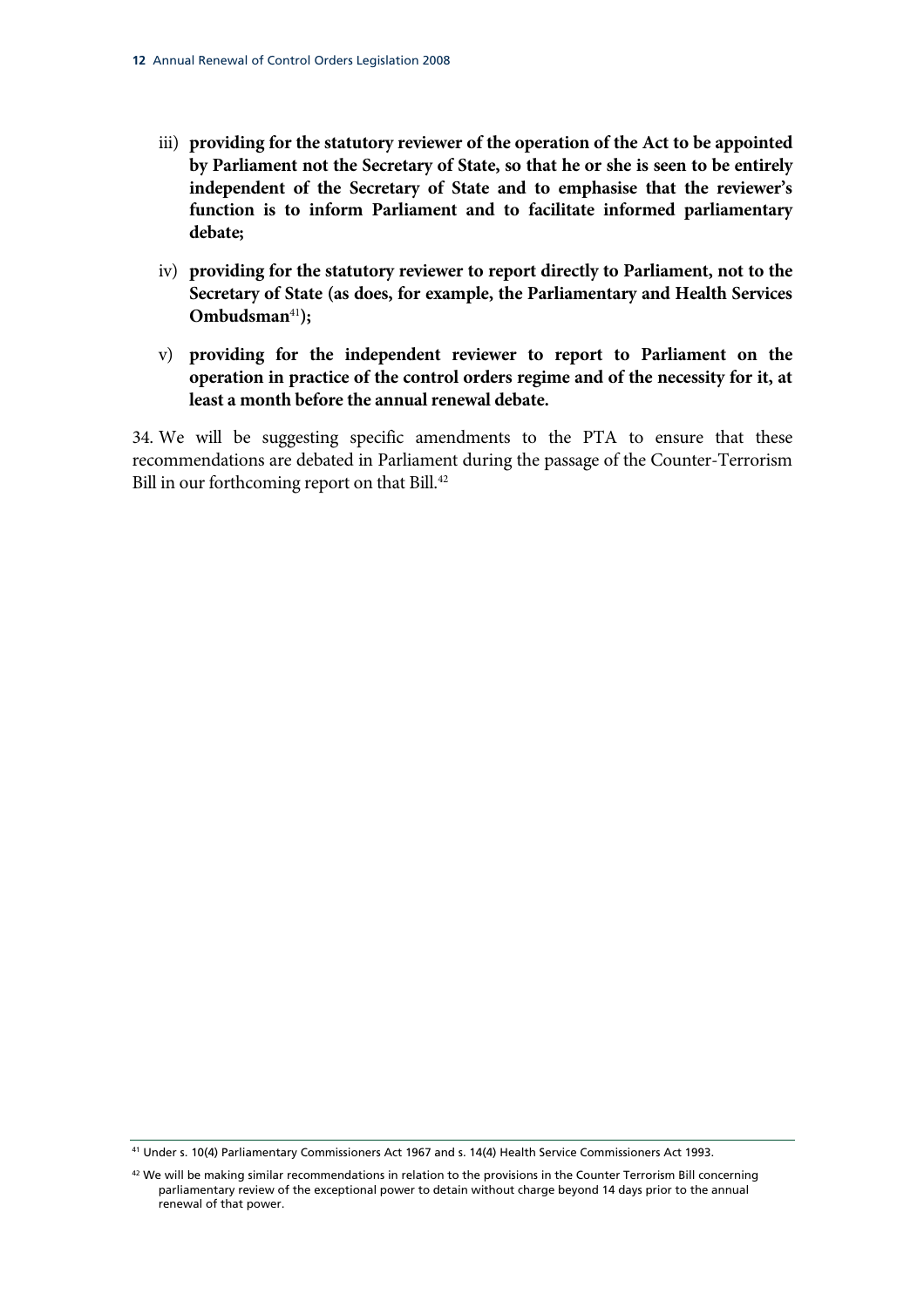## 3 Deprivation of liberty

#### **Background**

35. In our previous two Reports on the annual renewal of the control orders legislation, we expressed our concern that the control orders regime was being operated in practice in breach of the right to liberty in Article 5 ECHR, because it was being used to impose control orders so restrictive of liberty as to amount to deprivations of liberty. We were therefore concerned that many of the control orders which had so far been imposed, which included 18 hour curfews amongst a variety of other serious restrictions on the individuals' private and family life, freedom of movement and freedom of association, were in fact derogations from Article 5.43 We reported our concern that in being asked to renew a power which was being exercised in this way, Parliament was being asked to authorise what are effectively derogating measures without having the opportunity to debate whether the strict pre-conditions for a derogation from the right to liberty were made out.

36. The Government, in its response to our Report on last year's renewal of the control order regime, stated that it "does not accept that any of the control orders made thus far … deprive any individual of their liberty."<sup>44</sup>

#### **The House of Lords judgment in** *JJ*

37. The House of Lords has now ruled on this question in the case of *JJ and others*, which concerned six controls orders.45 By a majority of three to two, the House of Lords rejected the Secretary of State's argument that the six control orders made in those cases did not deprive the individuals of their liberty.<sup>46</sup> They upheld the decisions of the High Court and the Court of Appeal that the effect of the restrictions, considered cumulatively, was so restrictive of the individuals' liberty as to amount to a deprivation of liberty. The control orders therefore breached Article 5 and for that reason had to be quashed.<sup>47</sup>

38. However, one member of the majority, Lord Brown, although holding that the control orders in question (which had 18 hour curfews) amounted to deprivations of liberty, indicated that in his view curfews up to 16 hours a day would not amount to a deprivation of liberty.<sup>48</sup>

39. On the basis of Lord Brown's indication, the Home Secretary has subsequently argued that there is a majority in the House of Lords judgment in *JJ* (taking account of the views of the two dissenting judges that control orders containing curfews of 18 hours did not amount to a deprivation of liberty) that control orders imposing curfews up to 16 hours a day, where it is necessary and proportionate to do so, are not in breach of Article 5 because

<sup>43</sup> A control order which deprives a person of their liberty is a "derogating control order" because it requires a derogation from Article 5 ECHR. Under the PTA 2005 the Secretary of State has no power to make a derogating control order, only the courts have such power: s. 4 PTA 2005.

<sup>44</sup> Government Response to JCHR's Second Report on Control Order Renewal, above n. 30, at p. 5.

<sup>45</sup> *Secretary of State for the Home Department v JJ and others* [2007] UKHL 45 (31 October 2007).

<sup>46</sup> Lord Bingham, Baroness Hale and Lord Brown in the majority, Lords Hoffmann and Carswell dissenting.

<sup>47</sup> *JJ* [2007] UKHL 45 at paras 24 (Lord Bingham), 63 (Baroness Hale) and 105 (Lord Brown).

<sup>48</sup> Ibid at paras 105 and 108.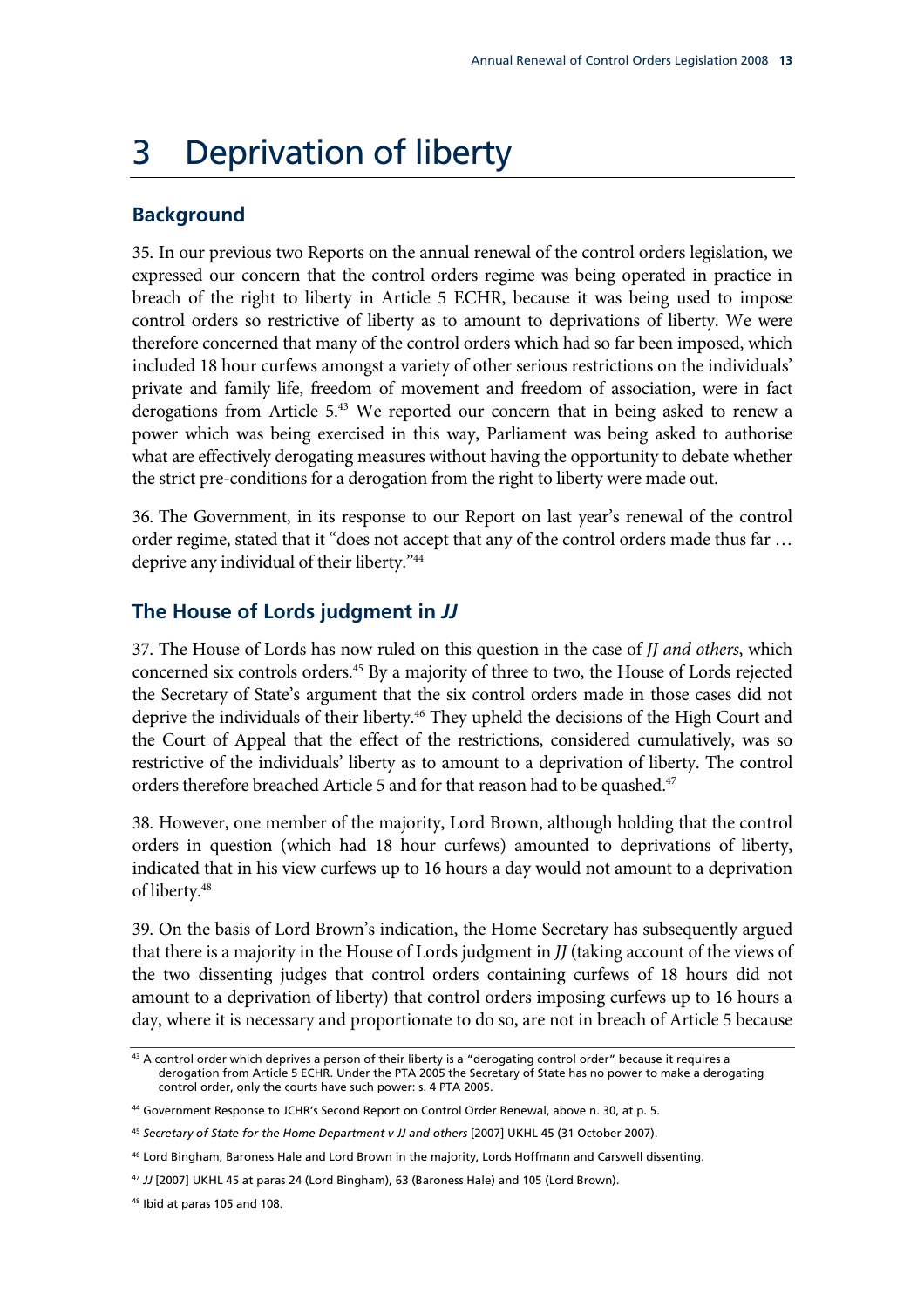they do not amount to deprivations of liberty. The Home Secretary has therefore increased the curfews in four cases from 12 to 16 hours (having previously reduced them from 18 to 14 and then to 12 hours in light of the earlier judgments of the lower courts).<sup>49</sup>

40. The net effect of the lengthy litigation about the compatibility of control orders with the right to liberty in Article 5 ECHR has therefore been to reduce the curfew period in the most onerous control orders from 18 to 16 hours.

### **Amendments to the control orders framework**

41. We find Lord Brown's indication in his judgment in *JJ* to be a very slender legal basis on which to increase the curfew periods in existing control orders from 12 to 16 hours. Taken together with the other restrictions, that extension is a significant increase in the restriction on liberty. Lord Brown himself was somewhat tentative about his interpretation of Article 5 ECHR:

"I think that nowadays a longer curfew regime than 16 hours a day (with the additional restraints imposed in these cases) would surely be classified in Strasbourg as a deprivation of liberty. It may be, indeed, that 16 hours is too long. I would, however, leave it to the Strasbourg Court to decide upon that, were any such argument to be addressed to it."50

42. The issue will certainly find its way to the Strasbourg Court in due course, although it may take several years to do so. In the meantime, however, in our view, it is incumbent on Parliament to reach its own view about what the right to liberty in Article 5 ECHR requires in this particular context, and to spell it out more clearly in the statutory framework governing control orders. We think there is scope to provide clearer guidance to courts about what Parliament would consider to amount to a deprivation of liberty and therefore not within the scope of the power to make a non-derogating control order.

43. We therefore recommend that the PTA 2005 be amended in the following respects, drawing on some of the clarifications provided by the courts, in order to reduce the risk of incompatibility with the right to liberty in Article 5 ECHR.

#### *(1) Clarify the meaning of "deprivation of liberty" in Article 5 ECHR*

44. To focus on the length of the curfew as the main determinant of whether a control order amounts to a deprivation of liberty, as Lord Brown did in his judgment, is in our view to misinterpret the nature of the approach taken by the European Court of Human Rights when determining whether a variety of restrictions on an individual amount to a deprivation of liberty.

45. In *Guzzardi v Italy*, for example, the curfew was only for nine hours, but the combined effect of the other restrictions imposed on the individual led the Court of Human Rights to

<sup>49</sup> Letter from Home Secretary dated 18 Feb 2008 (Appendix 2). A new control order containing a 16 hour curfew has also been imposed since the House of Lords judgment, bringing to 5 the total number of control orders imposing a 16 hour curfew.

<sup>50 [2007]</sup> UKHL 45 at para. 106.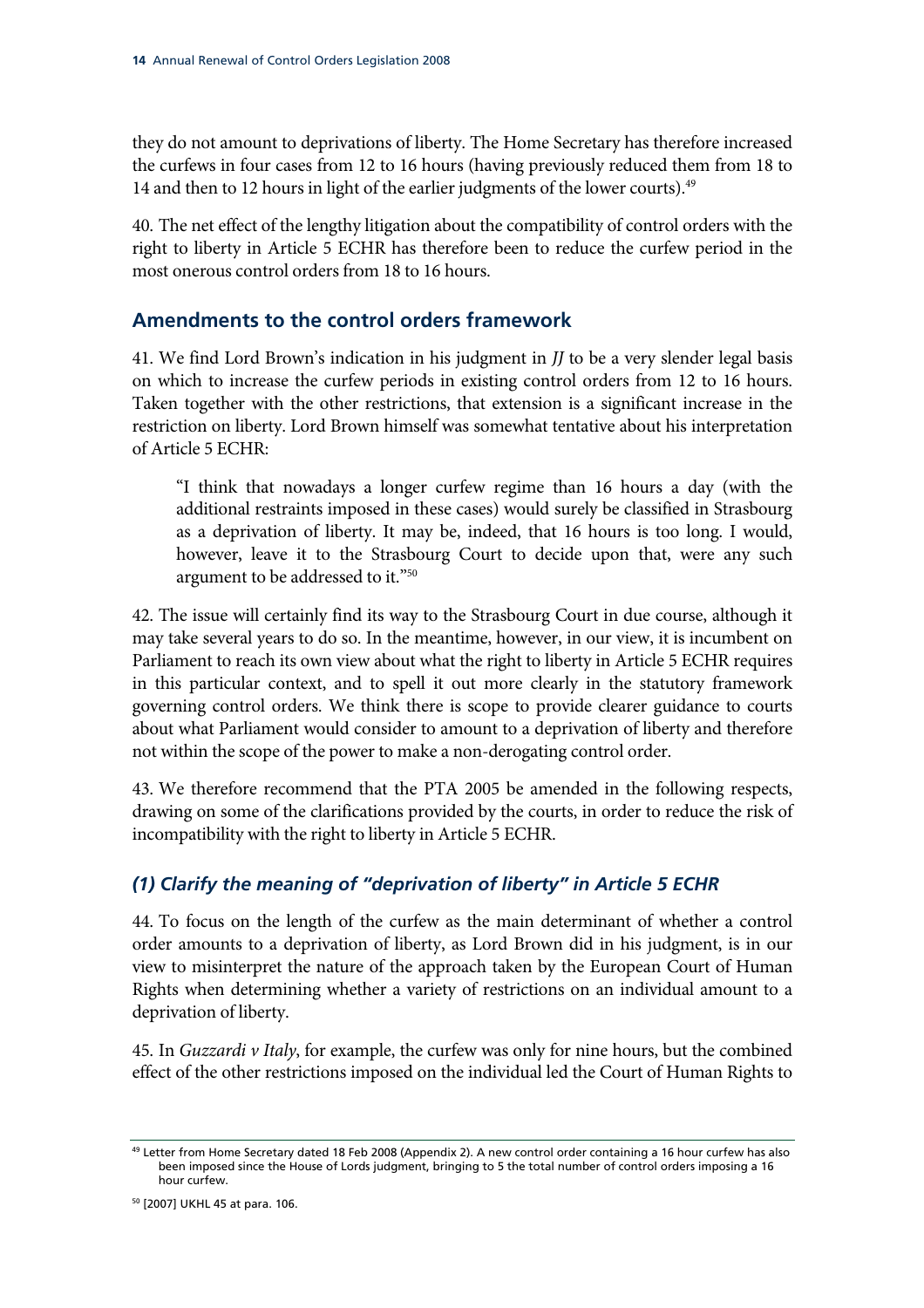conclude that there had been a deprivation of liberty.51 As Lord Bingham said in *JJ*, because account must be taken of an individual's whole situation, it is "inappropriate to draw a sharp distinction between a period of confinement which will, and one which will not, amount to a deprivation of liberty, important though the period of daily confinement will be in any overall assessment."52

46. **We therefore recommend that the PTA be amended to clarify the approach to be taken by courts to the question whether the effect of a control order is to deprive a person of their liberty. This could simply take the form, for example, of spelling out expressly in the statute that the courts must have regard to factors such as the nature, duration, effects and manner of implementation of the restrictions, and that the combination of obligations may amount to a deprivation of liberty even if no individual obligation amounts to such a deprivation. We will suggest amendments to give effect to this recommendation in our report on the Counter-Terrorism Bill.**

#### *(2) Impose maximum limit on daily length of curfews*

47. **We also recommend that Parliament should amend the PTA to impose a maximum daily limit on the curfew which can be imposed in a control order in order to make it less likely that control orders will be found to be in breach of Article 5.**

48. There is clearly scope for argument and disagreement about what that limit should be, but in our view, **given the seriousness of the other restrictions imposed on individuals in the most onerous control orders, and their open-ended nature, it should be 12 hours, not 16 hours as the Government currently interprets its obligations under Article 5 ECHR.**

49. We hasten to point out that this would be a maximum limit, not a line below which curfews do not amount to a deprivation of liberty. In our view, as we have explained above and as the case of *Guzzardi* makes clear, **control orders which contain curfews of less than 12 hours are still capable of amounting to a deprivation liberty if the other restrictions imposed on the individual are sufficiently severe.**

<sup>51 (1980) 3</sup> EHRR 333 at para. 95. The case concerned a "compulsory residence order" against a suspected Mafioso, under which he was required to live on a small island. Although he was only subjected to a 9 hour curfew, the combined effect of the other conditions left him socially isolated and led the Court to conclude, on balance, that he had been deprived of his liberty.

<sup>52</sup> *JJ* [2007] UKHL 45 at para. 16 (Lord Bingham).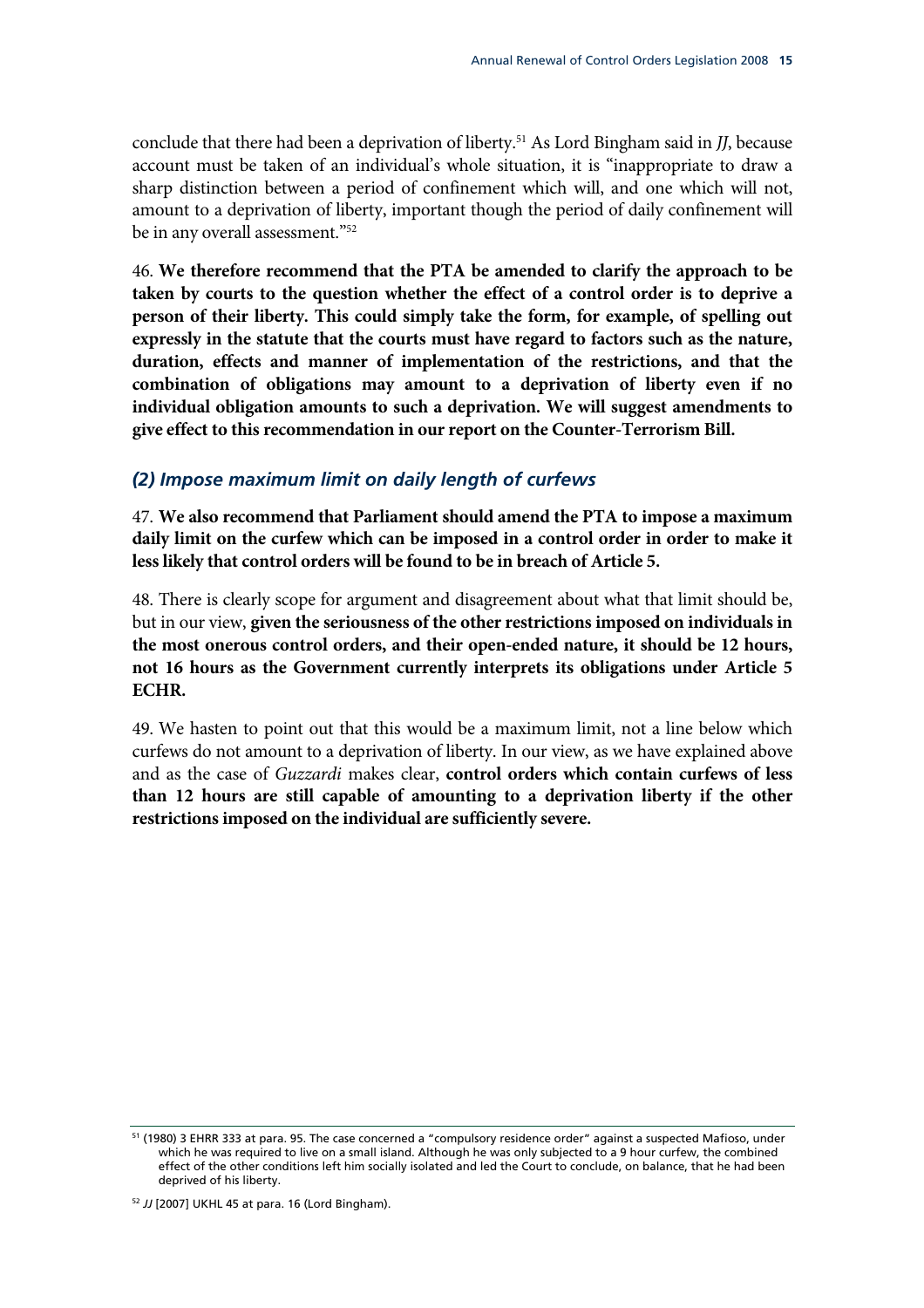# 4 Due process

### **Background**

50. In our reports on the two previous control orders renewal Orders, we expressed a number of due process concerns about the control orders regime which led us to doubt whether the regime as a whole was compatible with the right to a fair hearing in Article 6(1) ECHR and the equivalent common law rights.

51. Although at the time of last year's renewal the Court of Appeal had ruled that the control order regime was compatible with the right to a fair hearing,<sup>53</sup> we maintained our earlier view, doubting whether the procedures for the judicial supervision of control orders in PTA 2005 in fact secure the substantial measure of procedural justice claimed for them.<sup>54</sup>

52. The Government in its Response to our report on last year's renewal Order said it "does not accept the view that the control order regime violates controlled individuals' right to a fair trial."<sup>55</sup>

### **The House of Lords judgment in** *MB*

53. The House of Lords in *MB*, however, recently held, by a majority of four to one, that the procedures contained in the PTA 2005 and the Rules of Court made under it would not be compatible with the right to a fair hearing to the extent that they could lead to the upholding of a control order where the essence of the case against the controlled person remained entirely undisclosed to him or her.<sup>56</sup> In their opinion, the statutory regime could only be made compatible with the right to a fair hearing by using s. 3 of the Human Rights Act to read into the legislation additional words guaranteeing the right of the controlled person to a fair hearing.

54. We welcome the House of Lords' rejection of the Government's argument that the statutory regime for control orders will always provide the individuals concerned with a substantial measure of procedural justice. The House of Lords judgment accords with many of the concerns we have repeatedly expressed about the fairness of control order proceedings. We note that Lord Carlile in his Third Report on Control Orders describes the challenge to the compatibility of the control orders legislation with Article 6 ECHR in *MB* as having been "unsuccessful".<sup>57</sup> Although it is correct that the House of Lords decided not to give the declaration of incompatibility sought by the appellants, their due process argument succeeded to the extent that the House of Lords accepted that the legislation required additional words to be read in to ensure that the right to a fair hearing is not infringed. Lord Carlile acknowledges that there is a lack of certainty following the House of

<sup>53</sup> *Secretary of State for the Home Department v MB* [2006] EWCA Civ 1140.

<sup>54</sup> JCHR's Second Report on Control Orders Renewal, above n. 5, at para. 37.

<sup>55</sup> Government Response to JCHR's Second Report on Control Order Renewal, above n. 30, at p. 5.

<sup>56</sup> *Secretary of State for the Home Department v MB* [2007] UKHL 46.

<sup>57</sup> Lord Carlile's Third Report on Control Orders, at para. 18.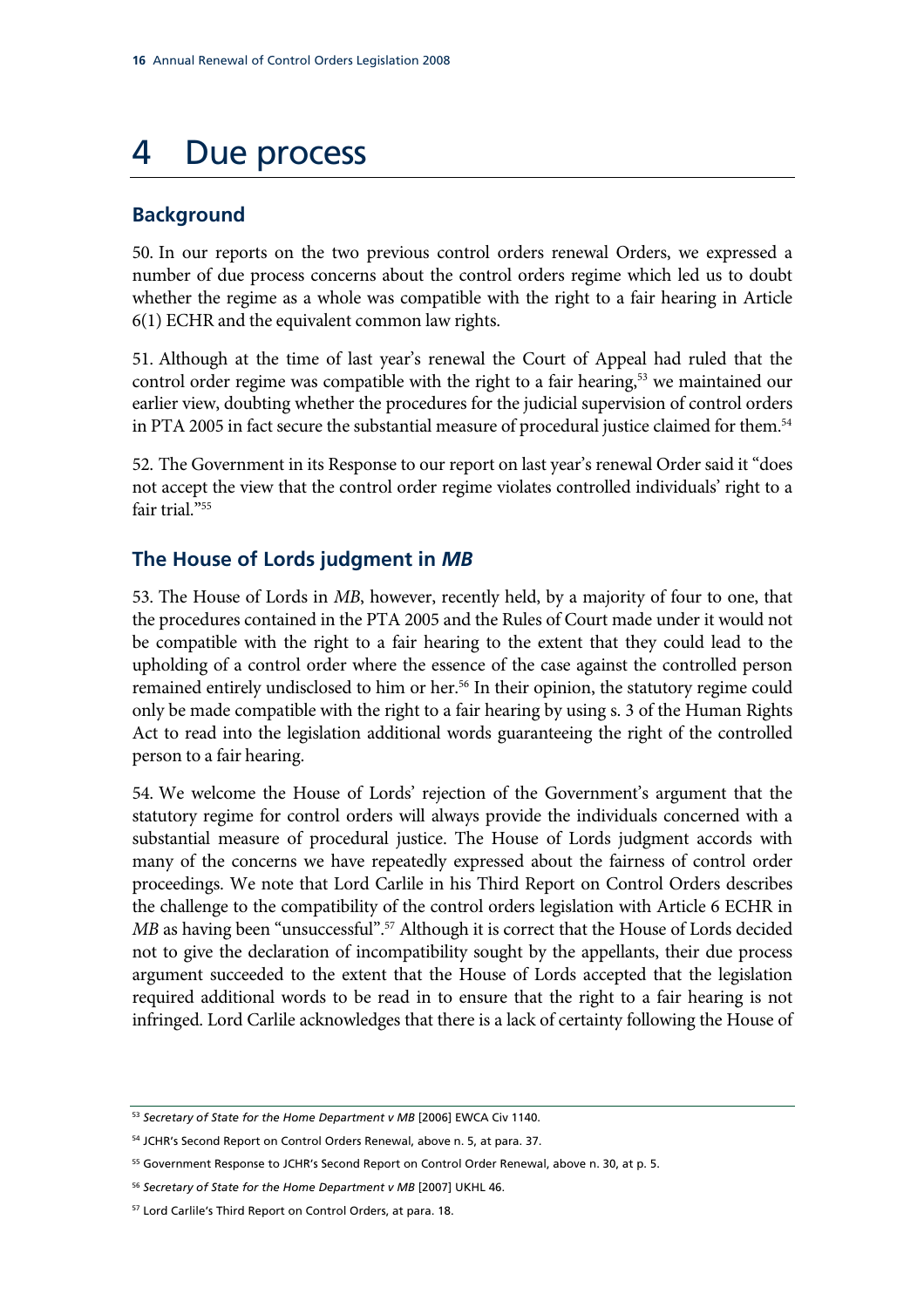Lords judgment, but concludes that this "will ensure the most careful consideration of each case by the Home Secretary."58

55. We are not prepared to be so sanguine and prefer to see the statutory framework clarified by Parliament in light of the House of Lords judgment in *MB*.

56. **We also note that Lord Carlile's Report suggests that the special advocate procedure is working well,**<sup>59</sup> **and that the Rules of Court governing the conduct of control order proceedings also "continue to work reasonably well."**<sup>60</sup> **We are surprised by this conclusion, given the serious concerns about the fairness of the special advocate procedure expressed in evidence to us by a number of special advocates,**<sup>61</sup> **and the concerns of the majority of the House of Lords in MB about the dangers of controlees being denied the essence of a fair hearing. We are also disappointed that the statutory reviewer of the operation in practice of control orders does not appear to have taken into account our own detailed recommendations about how to improve the fairness of the special advocate regime.**<sup>62</sup>

#### **Amendments to the control orders framework**

57. In our recent report on the Counter-Terrorism Bill we explained why, in our view, the opportunity should be taken in that Bill to make a number of amendments to the control order regime to ensure that in future hearings are much more likely to be fair.<sup>63</sup> We recommended six amendments to the legal framework for control orders designed to have that effect:

(1) the insertion of an express reference to the right to a fair hearing, making clear that nothing in the PTA requires a court to act incompatibly with the right of a controlled person to a fair hearing;

(2) the addition of an obligation on the Secretary of State to give reasons for the making of a control order;

(3) the imposition of an obligation on the Secretary of State to provide a statement of the gist of any closed material on which fairness requires the controlled person have an opportunity to comment;

(4) provision for judicially authorised communication between the special advocate and the controlled person without having to disclose the questions to the Secretary of State;

<sup>58</sup> Ibid. at para. 61.

<sup>59</sup> Ibid., at para. 56.

 $60$  Ibid., at para. 90.

<sup>&</sup>lt;sup>61</sup> See JCHR Report on 28 days, intercept and post-charge questioning, above n. 33, paras 192-209 for a summary of the special advocates' concerns, and Ev10-21 for the oral evidence of the special advocates.

<sup>&</sup>lt;sup>62</sup> JCHR Report on Counter-Terrorism Bill, above n. 9, at paras 55-73.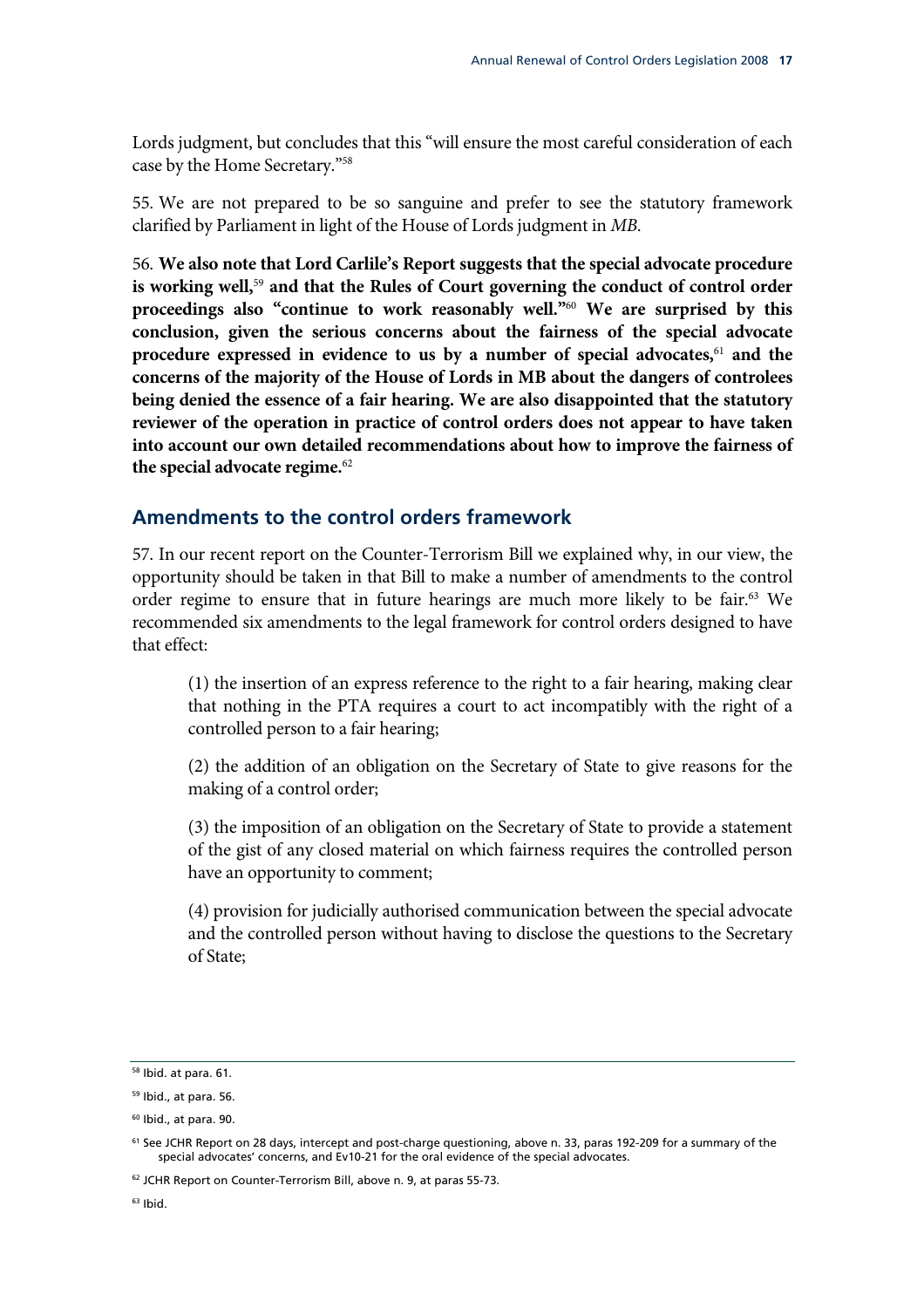(5) the insertion of an entitlement of the controlled person to such measure of procedural protection (including the standard of proof) as is commensurate with the gravity of the potential consequences for the controlled person; and

(6) the provision of a power for special advocates to call witnesses to rebut closed material.

58. For ease of reference we set out in an Annex the detailed explanations of those amendments taken from our recent Report on the Counter-Terrorism Bill.

59. In addition to these due process concerns, Lord Carlile has also expressed concern about the part of the statutory framework concerning appeals against control orders, which provides that the principles applicable on such appeals are those applicable on an application for judicial review. 64 **We share his concern about whether the legislation is sufficiently clear to ensure that the High Court can set aside a control order if it is based on a serious factual error or that there is new evidence to show that there has been a substantial change in the situation since the making of the order. We intend to suggest an amendment to ensure that the issue is considered by Parliament during the passage of the Counter-Terrorism Bill.**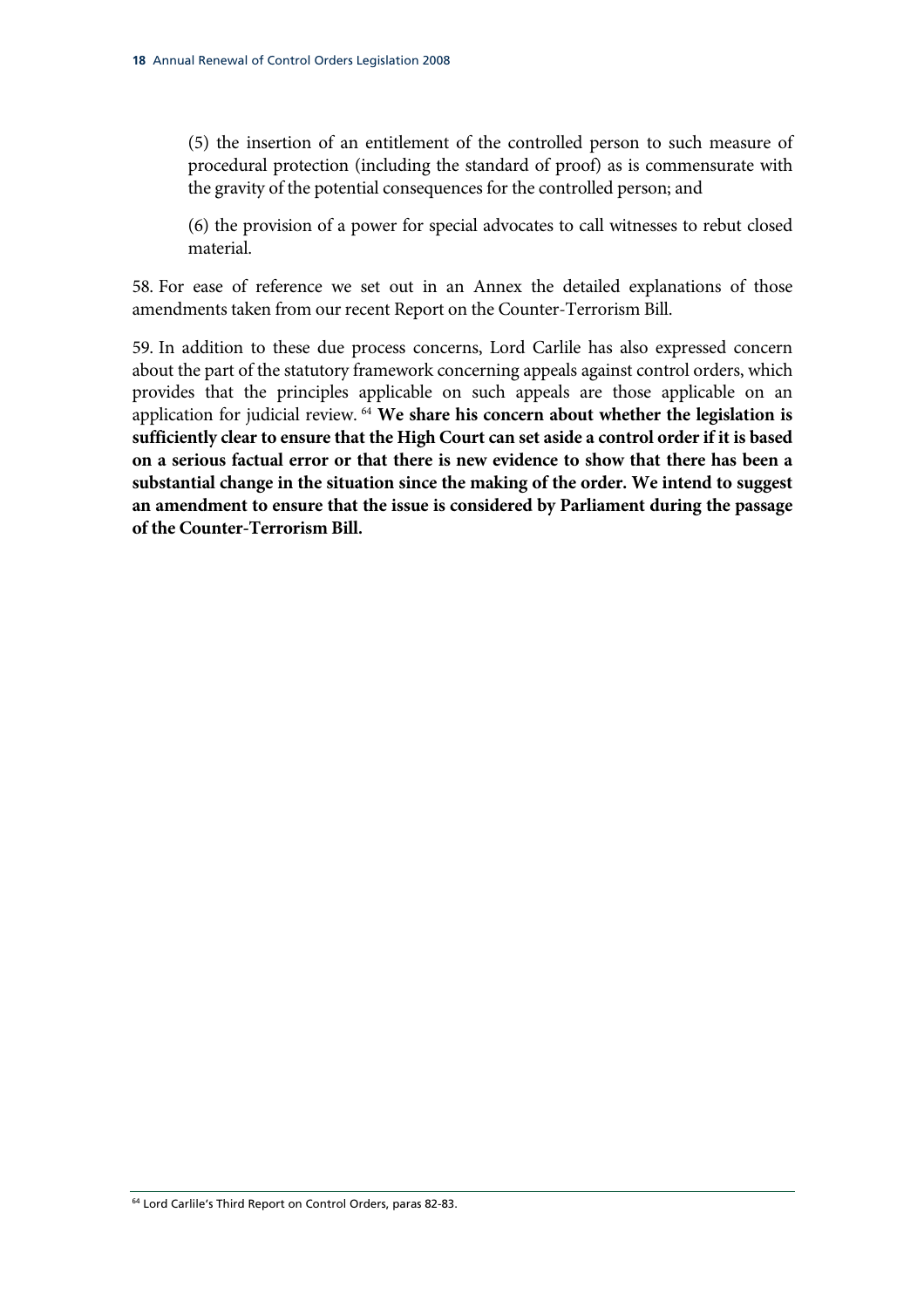## 5 The priority of prosecution

#### **Background**

60. The Government continues to state that prosecution is, and will remain, its preferred way of dealing with terrorists.<sup>65</sup> We shall refer to this as its policy of "the priority of prosecution". The policy means that prosecution is the Government's first priority, and control orders are only resorted to in cases where prosecution is not possible.

61. **We continue to welcome the Government's professed policy of the priority of prosecution. We regard criminal prosecution, rather than indefinite resort to the parallel jurisdiction of control orders, as the way, compatible with human rights, to deal with these cases in the long run.** In the past, however, we have expressed serious concerns about the vigour with which the Government was pursuing prosecution as its preferred counter-terrorism measure. In our report on last year's renewal of the control orders legislation, for example, we expressed our concern that after the making of a control order there appeared to be insufficient continuing investigation with a view to prosecution, and a lack of effective systems to keep the prospects of prosecution under review.<sup>66</sup>

62. We welcome the fact that since last year's renewal of the control orders regime the Government has made some progress towards facilitating prosecutions of individuals for offences relating to terrorism, for example by including provision for post-charge questioning in the Counter-Terrorism Bill<sup>67</sup> and by accepting the recommendation of the Chilcot Report that it should be possible to find a way to use some intercept material as evidence, provided certain key conditions can be met to safeguard national security.<sup>68</sup> We note, however, that the Chilcot Report states that it has seen no evidence to suggest that the need for measures such as control orders would be reduced by the introduction of intercept as evidence.<sup>69</sup>

#### **The House of Lords judgment in** *E*

63. We also welcome the fact that the House of Lords in the recent case of *E* upheld the decisions of lower courts that it is implicit in the scheme of the PTA that it is the Secretary of State's duty to keep the possibility of prosecution under continuing review.70 Indeed, the Secretary of State in that case expressly accepted that "the scheme of the Act is that control orders should only be made where an individual cannot realistically be prosecuted for a terrorism-related offence."71 We particularly welcome Baroness Hale's articulation of the human rights justification for the policy of the priority of prosecution:

<sup>65</sup> See e.g. Government Response to Lord Carlile's Second Report on Control Orders, July 2007.

<sup>&</sup>lt;sup>66</sup> JCHR's Second Report on Control Orders Renewal, above n. 5, at paras 48, 49 and 54.

<sup>67</sup> See JCHR Report on the Counter-Terrorism Bill, above n. 8, chapter 3.

<sup>68</sup> Prime Minister's statement to the House of Commons, HC Deb 6 Feb 2008.

<sup>69</sup> *Privy Council Review of Intercept as Evidence*, Cm 7324 (30 January 2008).

<sup>70</sup> *Secretary of State for the Home Department v E* [2007] UKHL 47 e.g. at paras 18 and 26-28.

<sup>71</sup> Ibid. at para. 14.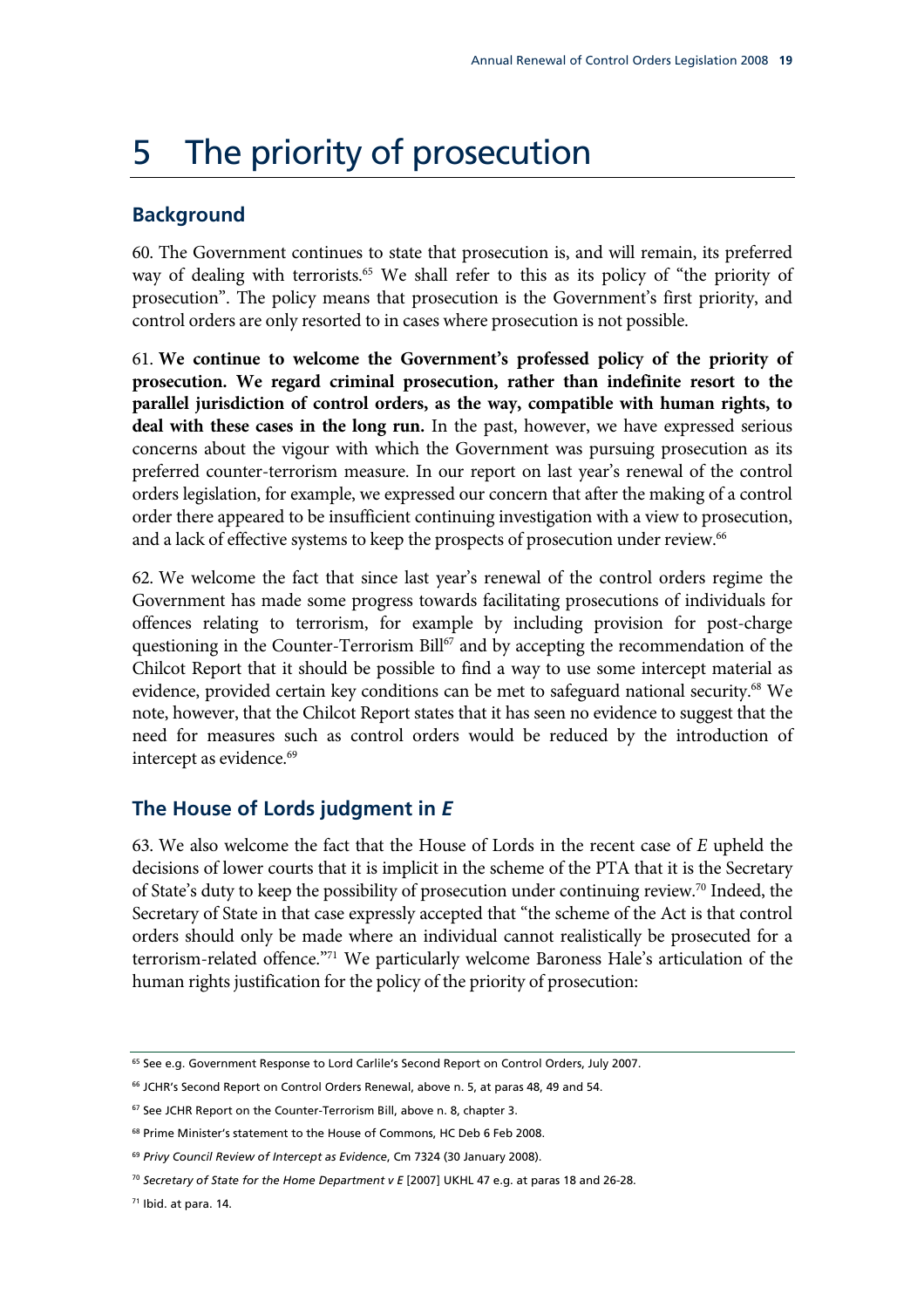" … a control order must always be seen as 'second best'. From the point of view of the authorities, it leaves at liberty a person whom they reasonably believe to be involved in terrorism and consider a risk for the future. The public is far better protected, even while criminal proceedings are pending, let alone if they result in a conviction. From the point of view of the controlled person, serious restrictions are imposed upon his freedom of action on the basis of mere suspicion rather than actual guilt. From both points of view, prosecution should be the preferred course."72

64. The same point is made by Lord Carlile in his Third Report on Control Orders: he welcomes what he describes as the "trend" towards the charging of more individuals with criminal conduct, saying that it is in the public interest for the conventional charge and trial process to be used whenever possible, rather than control orders.<sup>73</sup>

65. **Although we welcome these developments, the fact that no individual who has been made the subject of a control order has subsequently been prosecuted for a terrorism offence, other than for breach of a control order, seems to us to be significant.**<sup>74</sup> **We therefore continue to question the extent to which, in relation to certain individuals, priority is really given to criminal prosecution rather than the indefinite and extensive control which is currently available through the use of control orders. In our view, the Government's professed policy of preferring to prosecute as a first resort could be more effectively underpinned by a number of amendments to the control orders framework.** We summarise these below and will suggest concrete amendments to give effect to them in our forthcoming report on the Counter-Terrorism Bill.

#### **Amendments to the control orders framework**

#### *(1) New pre-condition for making of control order*

66. The House of Lords in *E* rejected the argument that the absence of a realistic prospect of prosecution is a pre-condition of the making of a non-derogating control order. The reason for rejecting it was that "there may be a need to act with great urgency. … The condition precedent contended for would have the potential to emasculate what is clearly intended to be an effective procedure and cannot be taken to represent the intention of Parliament."75

67. In our view, however, it is a simple matter to amend the statute in a way which deals with the concern about urgent cases at the same time as making absolutely clear that control orders should only be made where an individual cannot realistically be prosecuted for a terrorism offence. We think it is important to do so because most control orders are made using the non-urgent procedure: in 2007 there was only one case in which the urgent procedure was used by the Secretary of State.76 **We recommend that the PTA 2005 should be amended to provide that, except in urgent cases,**<sup>77</sup> **the Secretary of State may only** 

<sup>72</sup> Ibid. at para. 26.

<sup>73</sup> Lord Carlile's Third Report on Control Orders, above n. 18, at paras 4 and 74.

<sup>74</sup> Confirmed by the Secretary of State in her letter dated 18 Feb 2008 (Appendix 2).

<sup>75</sup> *Secretary of State for the Home Department v E* [2007] UKHL 47 at para. 16 (Lord Bingham).

<sup>&</sup>lt;sup>76</sup> Lord Carlile's Third Report on Control Orders, above n. 18, at para. 94.

 $77$  That is, where the control order is made under s. 3(1)(b) PTA 2005.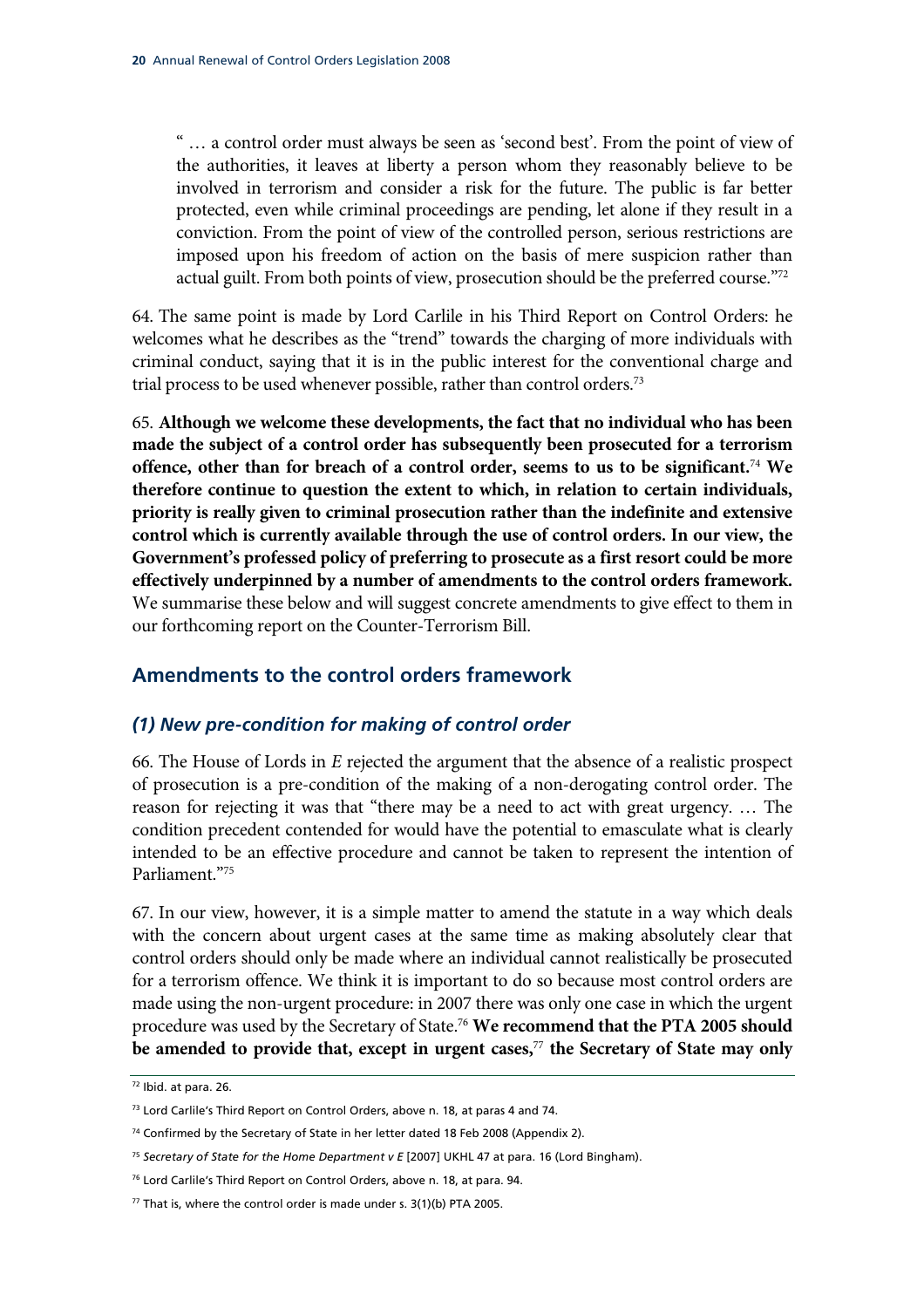**make a control order where she is satisfied that there is no reasonable prospect of successfully prosecuting the subject of the order for a terrorism-related offence.**

68. This would make absolutely clear that it is Parliament's intention that, except in urgent cases, control orders are only to be made when it is considered that there is no reasonable prospect of successfully prosecuting the subject of the order for a terrorism-related offence.

#### *(2) Duty on Secretary of State to keep possibility of prosecution under review and to facilitate such review*

69. The Secretary of State argued in the Court of Appeal in *E* that, having consulted the chief of police at the outset, she need do no more thereafter than make periodic inquiry whether the prospect of prosecution had increased. The Court of Appeal rejected that argument and held that more was called for from the Secretary of State:<sup>78</sup>

"Once it is accepted that there is a continuing duty to review …, it is implicit in that duty that the Secretary of State must do what he reasonably can to ensure that the continuing review is meaningful… it was incumbent upon him too provide the police with material in his possession which was or might be relevant to any reconsideration of prosecution."

70. The House of Lords in *E* endorsed the Court of Appeal's approach.79

71. The Government, in its reply to Lord Carlile's Second Report, says that new procedures are now in place in relation to prosecution. At the initial stage of making the order, the police now write a much more detailed letter to the Home Office advising on the prospect of prosecution after having sought the CPS's advice. New procedures are also said to be in place to ensure that the possibility of prosecution is also considered on an ongoing basis. The police review any new material brought to their attention and, where necessary, consult the CPS and feed the outcome into the formal Control Order Review Group.

72. **We welcome the improvements to the Home Office's systems for keeping the prospects of prosecution under review. In our view, however, the policy of giving priority to prosecution would be better served by turning this from a matter of mere practice into one of express statutory obligation. We recommend that the PTA 2005 be amended to impose an express duty on the Secretary of State, throughout the period during which a control order has effect, to ensure that the question of whether there is a reasonable prospect of successfully prosecuting the subject of the order for a terrorismrelated offence is kept under review at least every 3 months.**

73. We also believe it would be beneficial to impose an express duty on the Secretary of State to facilitate such a review of the prospects of prosecution. We discussed control orders at an informal meeting with Deputy Assistant Commissioner Peter Clarke and other senior police officers on 23 October 2007 and we were not left feeling confident that the police see very much of the material on the basis of which the Home Secretary imposes control orders on individuals. **We therefore recommend that the Secretary of State should be placed under a duty to consult the police prior to her regular review of the** 

<sup>78</sup> *Secretary of State for the Home Department v E* [2007] EWCA Civ 459 at para. 97.

<sup>79</sup> *Secretary of State for the Home Department v E* [2007] UKHL 47 at para. 18.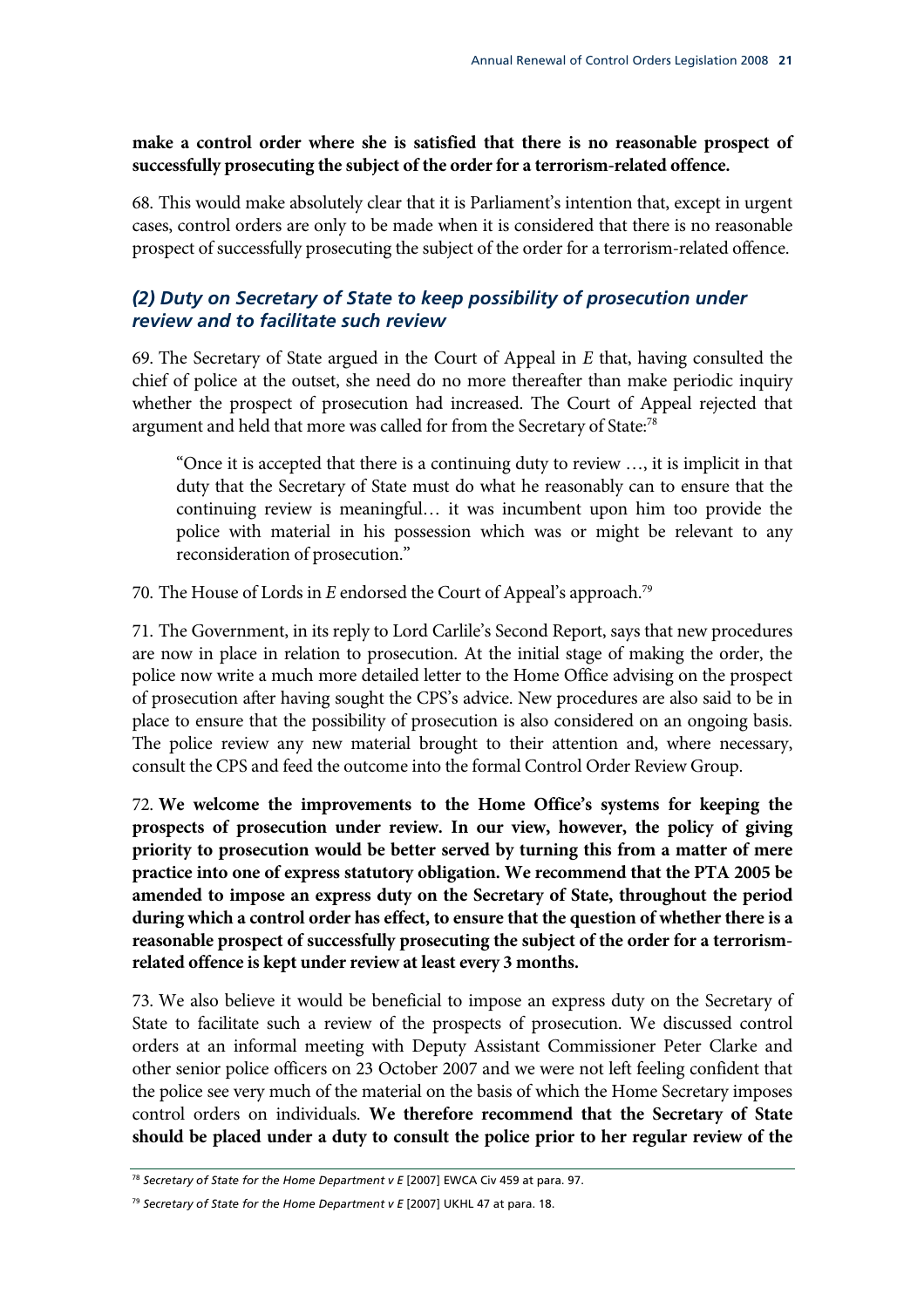**prospects of prosecution and to share with the police such information (including intelligence information) as is available to her which is relevant to the prospects of a successful prosecution.**

74. We will seek to propose amendments to the PTA to this effect in due course.

#### *(3) Transparency of prosecution decisions*

75. Lord Carlile in his Third Report on Control Orders observes that the quality of the letters from the police concerning possible prosecution has improved in that some reasoning is now given, but he would like to see more detail given to the Home Secretary as to why additional investigation, or different forms of evidence gathering, might not enable a criminal prosecution.<sup>80</sup> He believes that continuing investigation into the activities of some of the current controlees could provide evidence for criminal prosecution and conviction.

76. **We recommend that the control orders legislation be amended to secure greater transparency of decisions that prosecution is not possible, first by imposing a duty on the chief officer of police to provide reasons when he advises the Secretary of State that there is no realistic prospect of prosecution and, second, by providing that those reasons shall be disclosed to the controlled person to the extent that such disclosure would not be contrary to the public interest.** This would give legislative effect to a recommendation first made by Lord Carlile in his First Report on Control Orders in 2006.81

<sup>80</sup> Lord Carlile's Third Report on Control Orders, above n. 18, at para. 74.

<sup>81</sup> *First Report of the Independent Reviewer pursuant to section 14(3) of the Prevention of Terrorism Act 2005* (2 February 2006) at paras 45-46.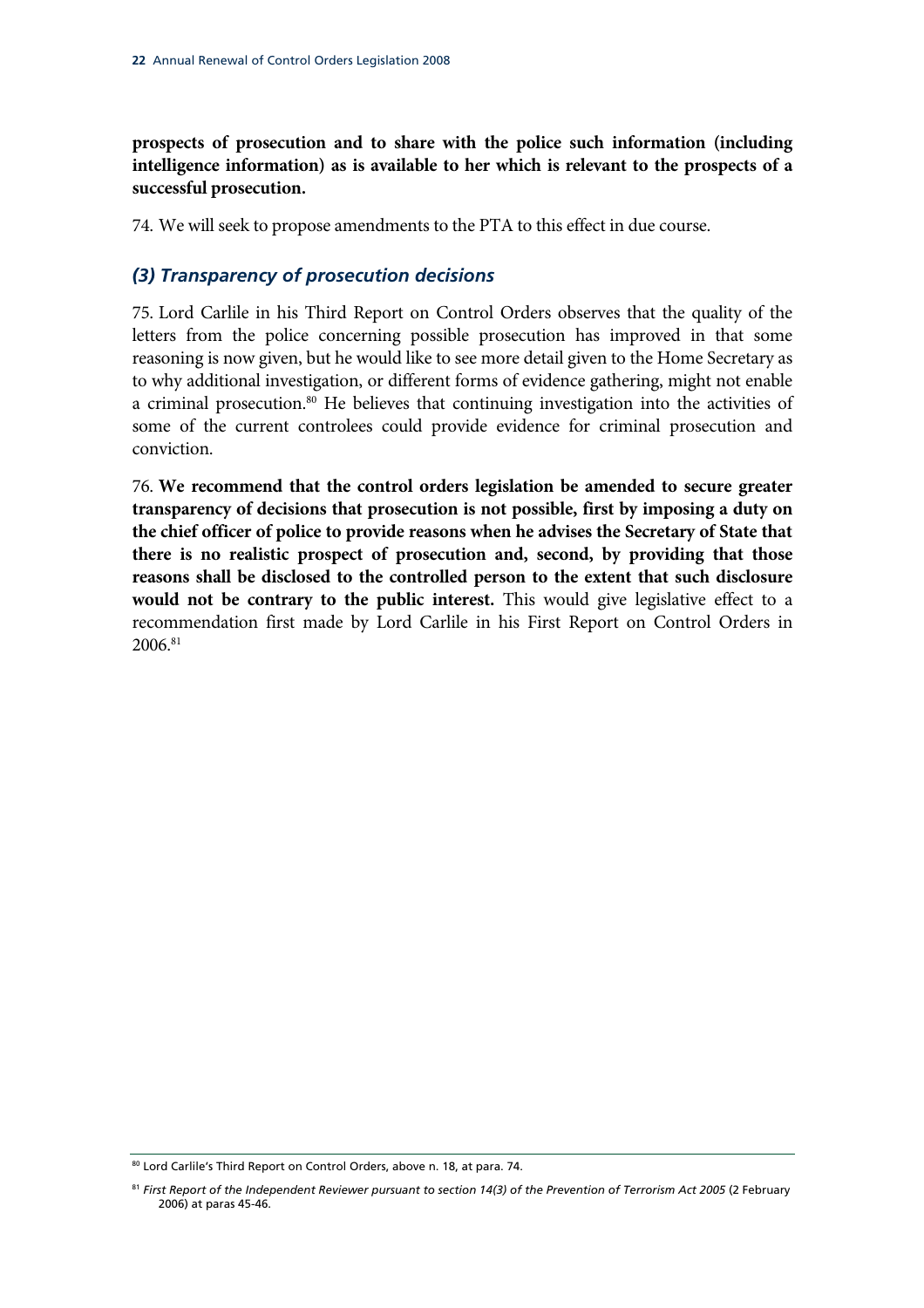### 6 Exit strategy

### **Background**

77. In our report on last year's annual renewal, we agreed with Lord Carlile's important warning, in his Second Report on Control Orders, that there is an urgent need for an exit strategy, that is, a strategy for ending the control orders in relation to each controlled person, because control orders cannot be continued indefinitely.82 In his Third Report, Lord Carlile remains concerned about the need for an exit strategy in relation to each control order, but it is now his view that "it is only in rare cases that control orders can be justified for more than two years."<sup>83</sup> He therefore recommends that there should be a recognised and possibly a statutory presumption against a control order being extended beyond two years except in genuinely exceptional circumstances.<sup>84</sup>

78. In its response to Lord Carlile's Second Report, the Government said that it had now placed on a more formal basis its consideration of exit strategies for individuals subject to control orders. Any possible exit strategy for an individual is formally considered at the quarterly review group meeting, with a view to deciding whether a control order remains necessary, whether there are other options to address the risks, and whether the control order obligations remain necessary and proportionate. The main potential exit strategies for individuals are:

- **Prosecution**
- Deportation (in the case of foreign nationals)
- Modification of the obligations in the control order
- Non-renewal or revocation of the control order
- De-radicalisation and rehabilitation programmes (though the identification and evaluation of such programmes is said to be at an early stage).

79. **Recruitment as an informer by the Security Service would not in our view be a legitimate exit strategy as this would introduce an illegitimate purpose into the maintenance of the control order. We look forward to receiving the Home Secretary's confirmation that individuals who are the subject of control orders have not and will not be approached by the Security Service for this purpose.**

80. We welcome the Government's formalisation of its review of possible exit strategies for individuals subject to control orders. However, we note that while the Government, in its response to Lord Carlile's Second Report, accepted that control orders should not continue indefinitely "if at all possible", it "does not accept that a control order should be revoked according to an arbitrary timetable." In the Government's view, if an individual on a

<sup>82</sup> JCHR Second Report on Control Orders Renewal, above n. 5, at para. 59.

<sup>83</sup> Lord Carlile's Third Report on Control Orders, above n. 18, at para. 50.

<sup>84</sup> Ibid. at para. 51.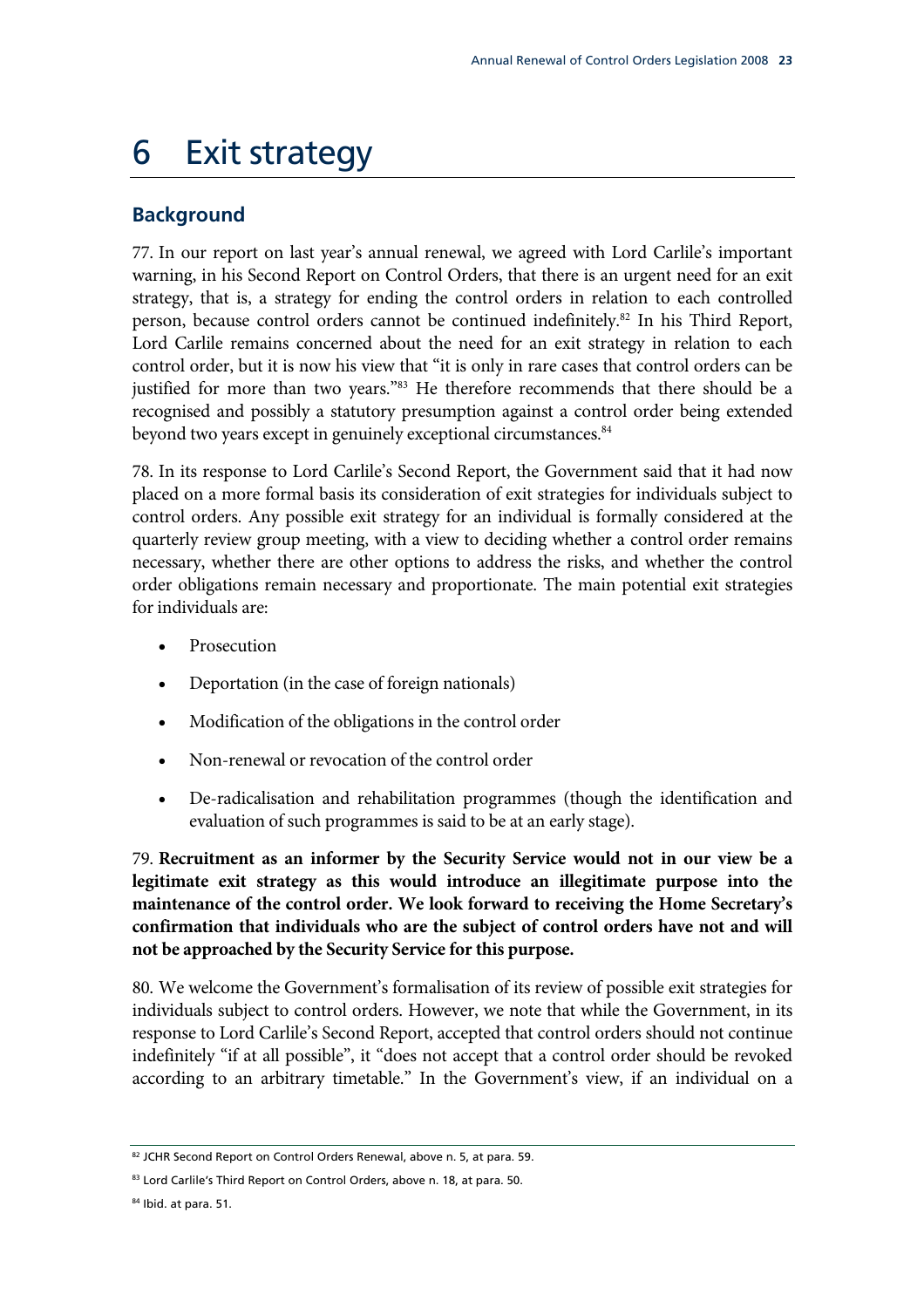control order who poses a risk of terrorism to the public still cannot be prosecuted or deported, it is the Government's responsibility to renew that control order.

81. In our view two amendments to the control orders legislation are necessary to give full effect to Lord Carlile's recommendation that control orders cannot be continued indefinitely and that there must be a strategy for ending the control order in relation to each controlled person.

#### **Amendments to the control orders framework**

#### *(1) Duty to keep need for control order under review*

82. The PTA 2005 does not impose any duty on the Secretary of State to keep the decision to impose a control order under review. The Court of Appeal in *MB*, however, held this to be implicit in the Act,<sup>85</sup> and this was upheld in the House of Lords.

83. The Secretary of State accepts that she is under a duty to keep the decision to impose a control order under review. The mechanism for ensuring compliance with this duty is the Control Order Review Group which meets every quarter, with representation from law enforcement and intelligence agencies. In her most recent quarterly report on control orders the Home Secretary states that such review groups keep the obligations in the order under review and facilitate a review of appropriate exit strategies.<sup>86</sup> It is not clear from this whether the regular review considers the continued necessity for the order.

84. **We recommend that the control order legislation be amended to impose an express duty on the Secretary of State to keep the decision to impose a control order under review, including by considering whether there continue to be reasonable grounds for suspecting that the individual is or has been involved in terrorism-related activity and whether a control order continues to be necessary at all.**

#### *(2) Limit on maximum duration of a control order*

85. We accept that the question of whether there should be a maximum limit on the duration of a control order is a difficult one. We can see the force in the Government's argument that it is under a duty to take some positive steps to protect the public if it has reason to suspect that a person poses a risk to the public from terrorism. On the other hand, severe restrictions on liberty of indefinite duration are extremely problematic in human rights terms, and involve an ever-growing risk of subjecting those who are under such controls to inhuman or degrading treatment contrary to Article 3 ECHR, or to the interferences with their Convention rights to privacy and respect for private life becoming disproportionate. Although the Home Secretary denies that individuals are indefinitely subject to control orders, the fact is that several of the controlees have already been the subject of their orders for a considerable time. According to the Home Secretary's own information, two individuals have been on control orders since they were introduced almost three years ago, and a total of seven of the current 15 on control orders have been

<sup>85</sup> Secretary of State for the Home Department v MB [2006] EWCA Civ 1140 at para. 44.

<sup>86</sup> HC Deb 12 December 2007 col 38WS.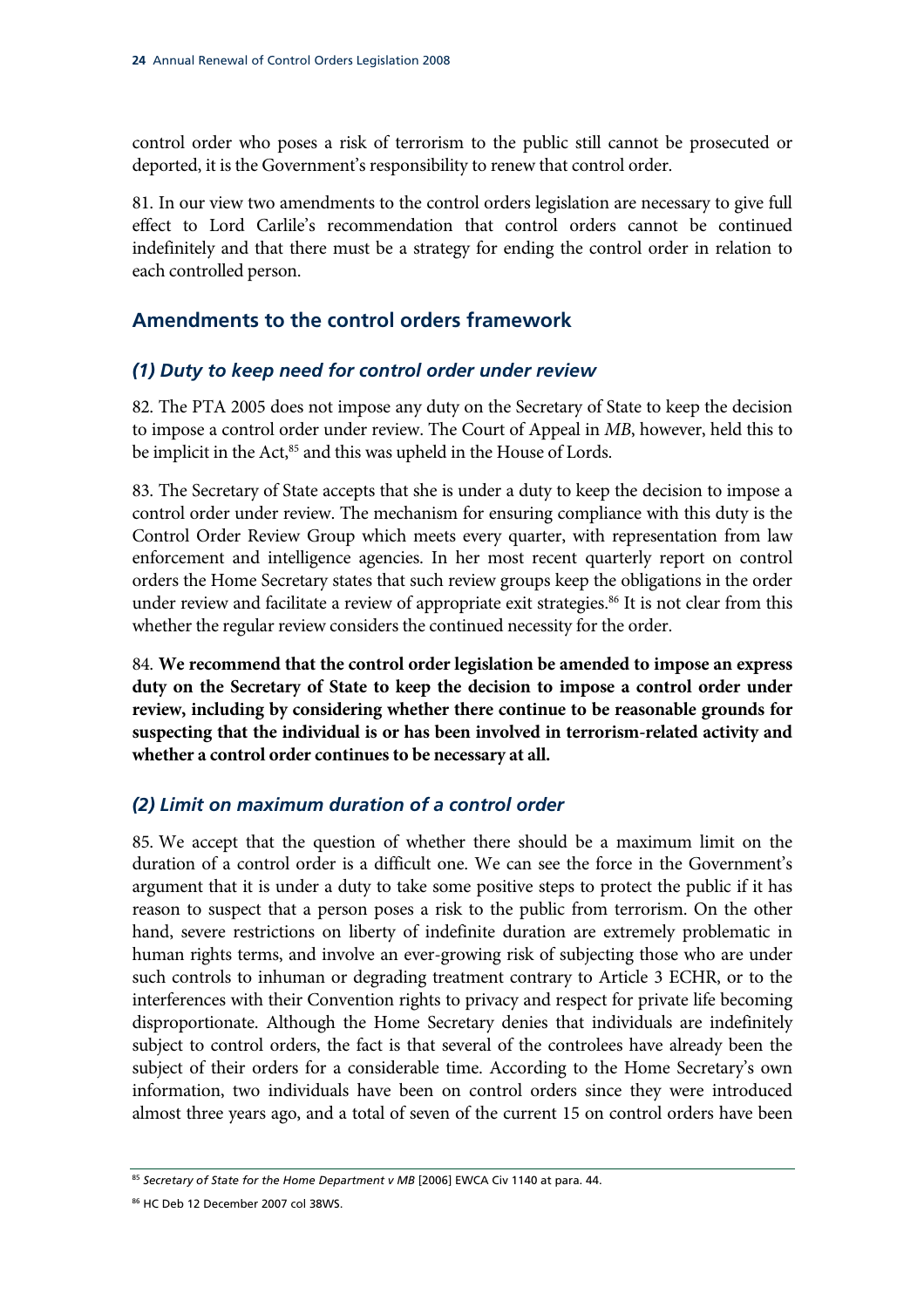on control orders for more than two years.<sup>87</sup> It is likely that two (we do not know precisely how many) were also detained in Belmarsh under the Anti Terrorism Crime and Security Act 2001 before that.

86. The availability of a control order for a finite period might also serve to focus the efforts of investigators to come up with material which can be used as evidence in a criminal prosecution rather than rely on the indefinite availability of a control order.

87. **We do not believe it is sufficient to rely solely on the courts to ensure that the operation of an individual control order is not indefinite or so prolonged that it breaches human rights obligations. We see the force of Lord Carlile's suggestion that there could be a statutory presumption against control orders being extended beyond a maximum duration of two years other than in genuinely exceptional circumstances. On balance, we are in favour of a maximum limit on the duration of a control order, both as an important safeguard of the liberty and mental health of the individuals concerned, and as a discipline on the investigative and enforcement authorities to find material capable of being the basis for a criminal prosecution within a reasonable time. Beyond prohibiting severe controls of indefinite duration, however, human rights law does not provide any clear answer as to what that limit should be. We recommend that Parliament should debate the principle of whether there should be a maximum limit on the duration of a control order, and if so what that limit should be. We will propose an amendment to the Counter-Terrorism Bill to enable such a debate to take place.**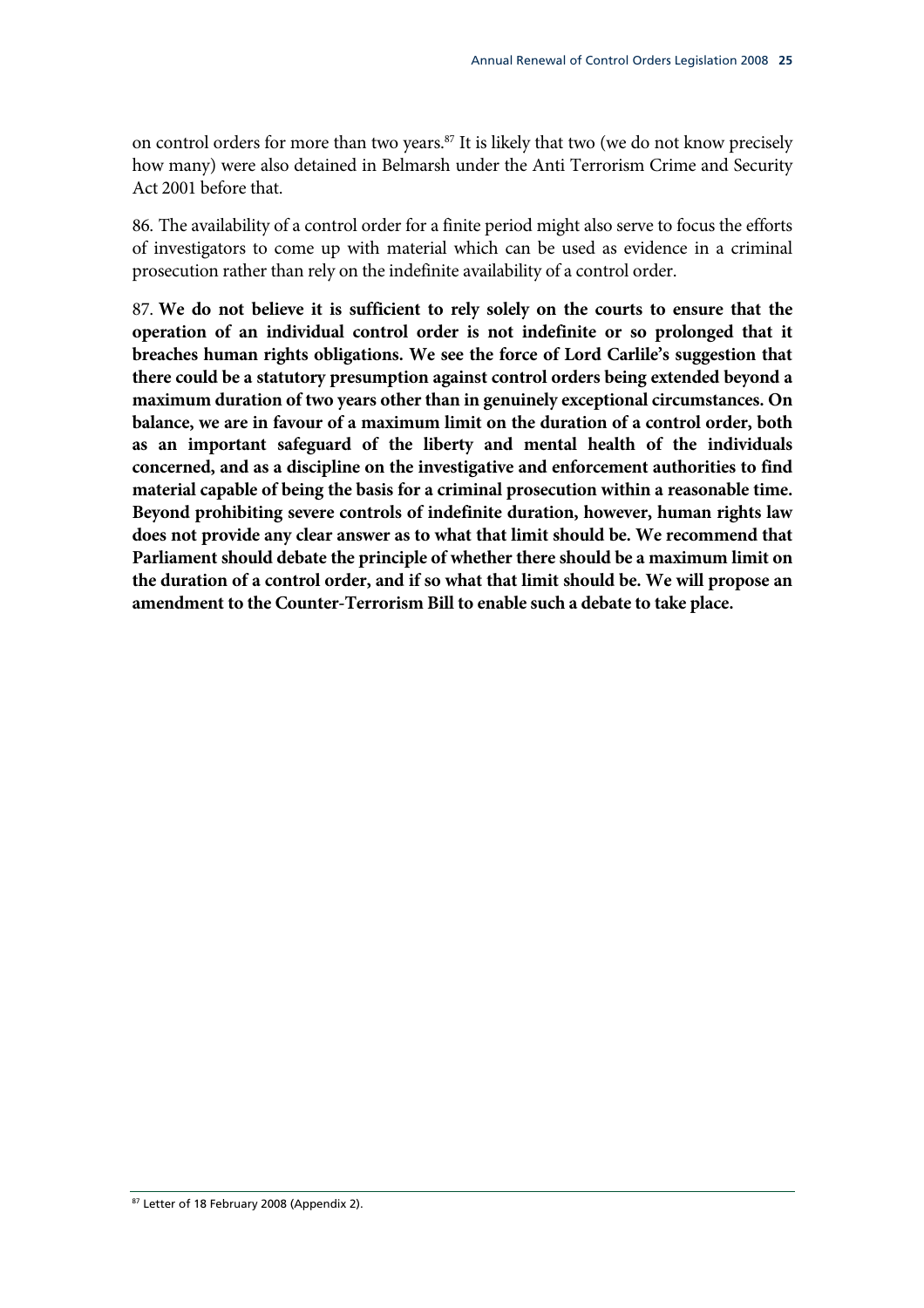# 7 Conclusion

88. **We express in this Report our major concerns about the adequacy of parliamentary scrutiny of the control order regime that was both promised by the Government at the outset and that is necessary. For the reasons we have explained in this and previous Reports, we continue to have very serious concerns about the human rights compatibility of both the control orders regime itself and its operation in practice. In particular we remain concerned that the regime as it currently stands and as it is currently operated is very likely to result in breaches of both the right to liberty and the right to a fair hearing.**

89. **We therefore have very serious reservations about the renewal of the control order regime unless the Government is prepared to make the amendments we identify in this Report which are intended to render it human rights compatible. Unless those modifications of the control order regime are made, in our view it is inevitable that the use of control orders will continue to give rise to breaches of individuals' rights both to liberty and due process.**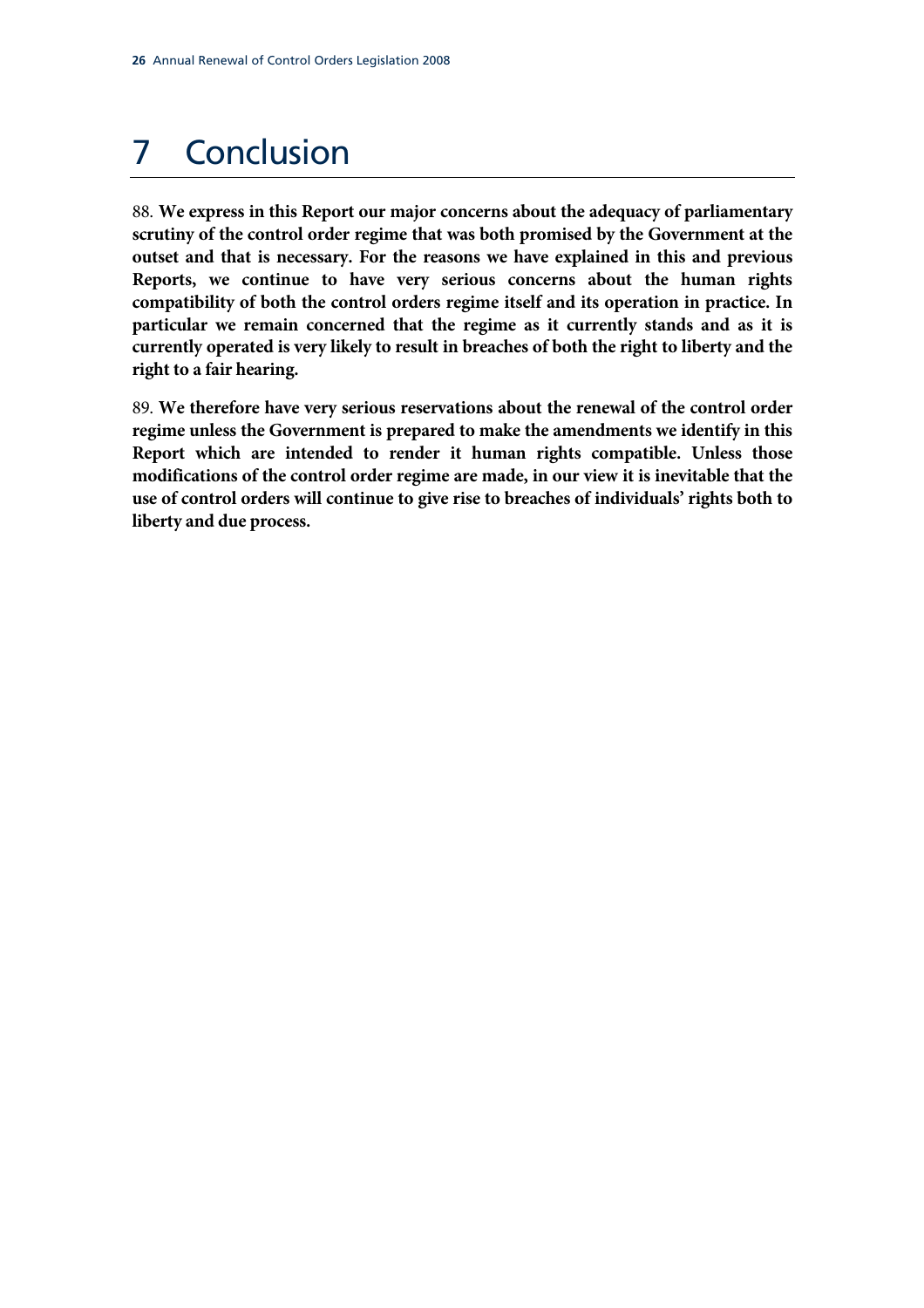### Conclusions and recommendations

- 1. It appears that the Government has taken the view that no amendments to the control orders legislation are necessary following the judgments of the House of Lords. We disagree. (Paragraph 11)
- 2. We approach the question of the renewal of control orders in full agreement with the Government about the importance of the positive obligation imposed on the Government by human rights law, to take effective steps to protect the public from the real threat of terrorism. We also agree that it is essential to keep our counterterrorism legislation under constant review, for two reasons: first, to ensure that the authorities are properly equipped to respond effectively to the current threat and so protect the public; and, second, in the light of experience, to ensure that the counterterrorism measures which are in place are not themselves incompatible with human rights, or used in practice in a way which breaches human rights. Counter-terrorism measures which breach human rights are ultimately counter-productive and therefore worse than ineffective in countering terrorism: they risk exacerbating the problem. In our view it is therefore imperative that the Government's recent review of counter-terrorism law leads not only to proposals to take new powers where they are shown to be necessary in order to protect the public from terrorism, but also to amendments to existing counter-terrorism laws where experience has shown them to lead to breaches of human rights. (Paragraph 13)
- 3. Unless the modifications of the control order regime we recommended in our Report on the Counter-Terrorism Bill are made, in our view the use of control orders will continue to give rise to breaches of individuals' rights both to liberty and due process. (Paragraph 15)
- 4. We would go further than the House of Lords Merits Committee and suggest that by failing to ensure that Lord Carlile's report is available to Parliament sufficiently in advance of the renewal debate to permit proper scrutiny by parliamentary committees, the Secretary of State is frustrating the purpose of the important provisions for parliamentary review of the control order powers in s. 14 PTA 2005. (Paragraph 24)
- 5. In our view, this apparent delay in making the statutory reviewer's report available to Parliament last year was not only poor practice, it was incompatible with the statutory requirements in s. 14 PTA 2005. (Paragraph 25) The Home Secretary and the statutory reviewer should therefore ensure that the latter's report is available to Parliament in sufficient time to allow such scrutiny before the parliamentary debate on renewal. (Paragraph 27)
- 6. We find the Government's failure to respond to our constructive proposals for improved parliamentary review extremely disappointing, especially in light of the renewed commitment of the Prime Minister to the importance of parliamentary oversight in relation to the unusual powers required to counter terrorism. (Paragraph 29)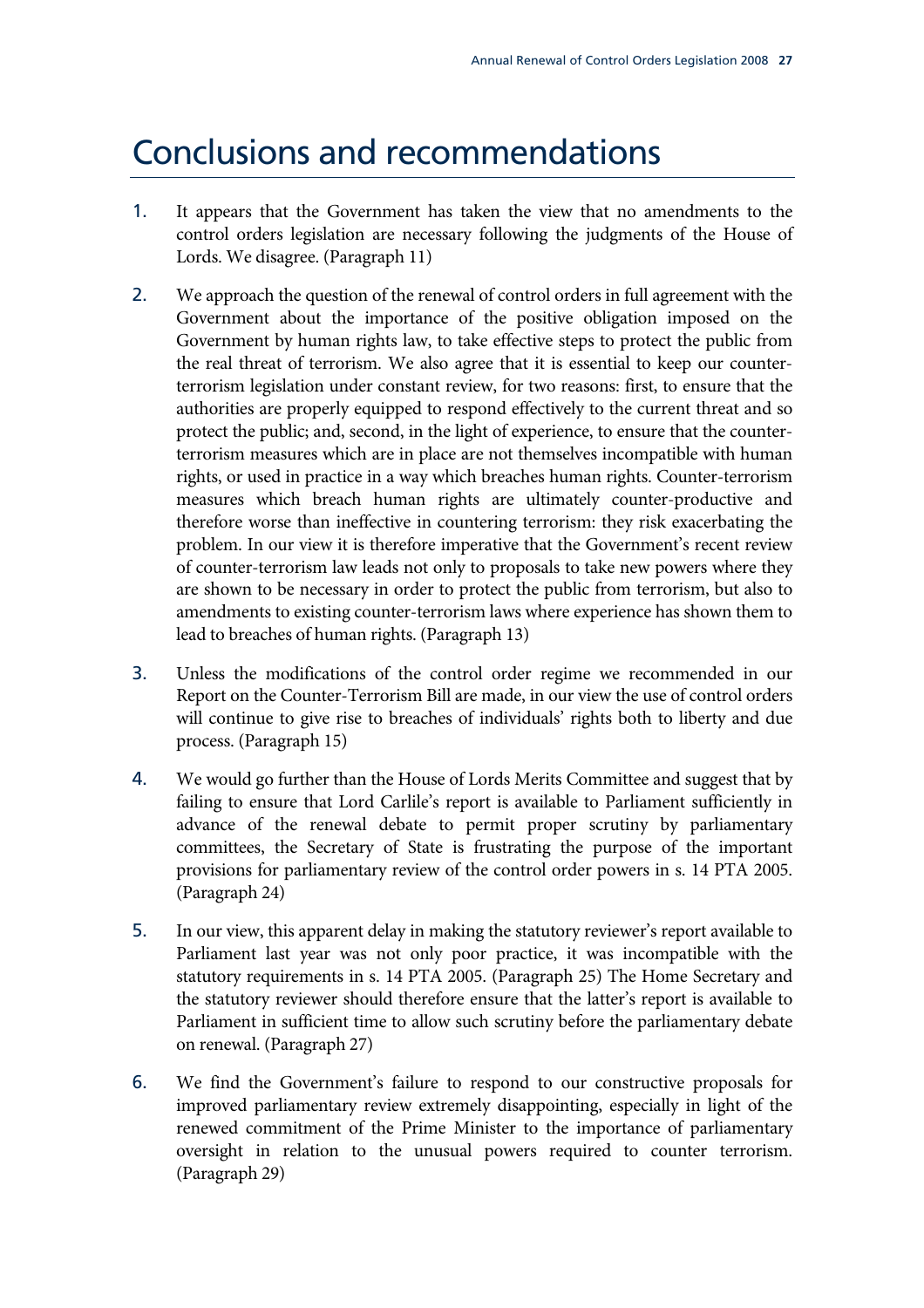- 7. We recommend that parliamentary oversight of the highly unusual and intrusive powers contained in the control orders regime should be strengthened by:
	- i) prescribing in more detail the information to be provided by the Secretary of State in her quarterly reports to Parliament about her exercise of the control orders power;
	- ii) requiring the Home Secretary to provide to Parliament, at least a month before the annual renewal debate, an annual report on the exercise of the control order powers since the last renewal;
	- iii) providing for the statutory reviewer of the operation of the Act to be appointed by Parliament not the Secretary of State, so that he or she is seen to be entirely independent of the Secretary of State and to emphasise that the reviewer's function is to inform Parliament and to facilitate informed parliamentary debate;
	- iv) providing for the statutory reviewer to report directly to Parliament, not to the Secretary of State (as does, for example, the Parliamentary and Health Services Ombudsman)
	- v) providing for the independent reviewer to report to Parliament on the operation in practice of the control orders regime and of the necessity for it, at least a month before the annual renewal debate. (Paragraph 33)
- 8. We recommend that the PTA be amended to clarify the approach to be taken by courts to the question whether the effect of a control order is to deprive a person of their liberty. This could simply take the form, for example, of spelling out expressly in the statute that the courts must have regard to factors such as the nature, duration, effects and manner of implementation of the restrictions, and that the combination of obligations may amount to a deprivation of liberty even if no individual obligation amounts to such a deprivation. We will suggest amendments to give effect to this recommendation in our report on the Counter-Terrorism Bill. (Paragraph 46)
- 9. We recommend that Parliament should amend the PTA to impose a maximum daily limit on the curfew which can be imposed in a control order in order to make it less likely that control orders will be found to be in breach of Article 5. (Paragraph 47) Given the seriousness of the other restrictions imposed on individuals in the most onerous control orders, and their open-ended nature, it should be 12 hours, not 16 hours as the Government currently interprets its obligations under Article 5 ECHR. (Paragraph 48) Control orders which contain curfews of less than 12 hours are still capable of amounting to a deprivation liberty if the other restrictions imposed on the individual are sufficiently severe. (Paragraph 49)
- 10. We also note that Lord Carlile's Report suggests that the special advocate procedure is working well, and that the Rules of Court governing the conduct of control order proceedings also "continue to work reasonably well." We are surprised by this conclusion, given the serious concerns about the fairness of the special advocate procedure expressed in evidence to us by a number of special advocates, and the concerns of the majority of the House of Lords in *MB* about the dangers of controlees being denied the essence of a fair hearing. We are also disappointed that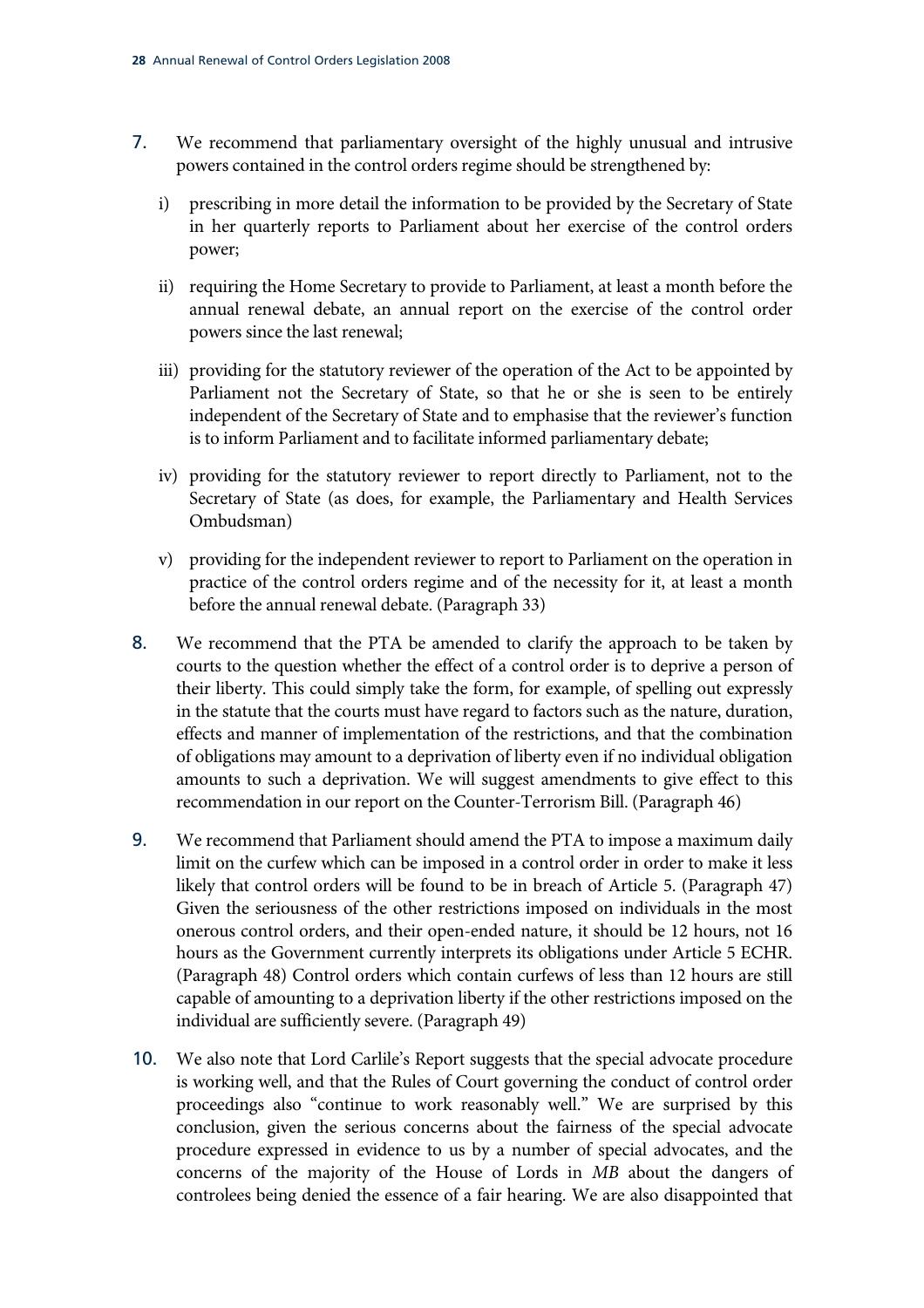the statutory reviewer of the operation in practice of control orders does not appear to have taken into account our own detailed recommendations about how to improve the fairness of the special advocate regime. (Paragraph 56)

- 11. We share Lord Carlile's concern about whether the legislation is sufficiently clear to ensure that the High Court can set aside a control order if it is based on a serious factual error or that there is new evidence to show that there has been a substantial change in the situation since the making of the order. We intend to suggest an amendment to ensure that the issue is considered by Parliament during the passage of the Counter-Terrorism Bill. (Paragraph 59)
- 12. We continue to welcome the Government's professed policy of the priority of prosecution. We regard criminal prosecution, rather than indefinite resort to the parallel jurisdiction of control orders, as the way, compatible with human rights, to deal with these cases in the long run. (Paragraph 61)
- 13. The fact that no individual who has been made the subject of a control order has subsequently been prosecuted for a terrorism offence, other than for breach of a control order, seems to us to be significant. We therefore continue to question the extent to which, in relation to certain individuals, priority is really given to criminal prosecution rather than the indefinite and extensive control which is currently available through the use of control orders. In our view, the Government's professed policy of preferring to prosecute as a first resort could be more effectively underpinned by a number of amendments to the control orders framework. (Paragraph 65)
- 14. We recommend that the PTA 2005 should be amended to provide that, except in urgent cases, the Secretary of State may only make a control order where she is satisfied that there is no reasonable prospect of successfully prosecuting the subject of the order for a terrorism-related offence. (Paragraph 67)
- 15. We welcome the improvements to the Home Office's systems for keeping the prospects of prosecution under review. In our view, however, the policy of giving priority to prosecution would be better served by turning this from a matter of mere practice into one of express statutory obligation. We recommend that the PTA 2005 be amended to impose an express duty on the Secretary of State, throughout the period during which a control order has effect, to ensure that the question of whether there is a reasonable prospect of successfully prosecuting the subject of the order for a terrorism-related offence is kept under review at least every 3 months. (Paragraph 72)
- 16. We therefore recommend that the Secretary of State should be placed under a duty to consult the police prior to her regular review of the prospects of prosecution and to share with the police such information (including intelligence information) as is available to her which is relevant to the prospects of a successful prosecution. (Paragraph 73)
- 17. We recommend that the control orders legislation be amended to secure greater transparency of decisions that prosecution is not possible, first by imposing a duty on the chief officer of police to provide reasons when he advises the Secretary of State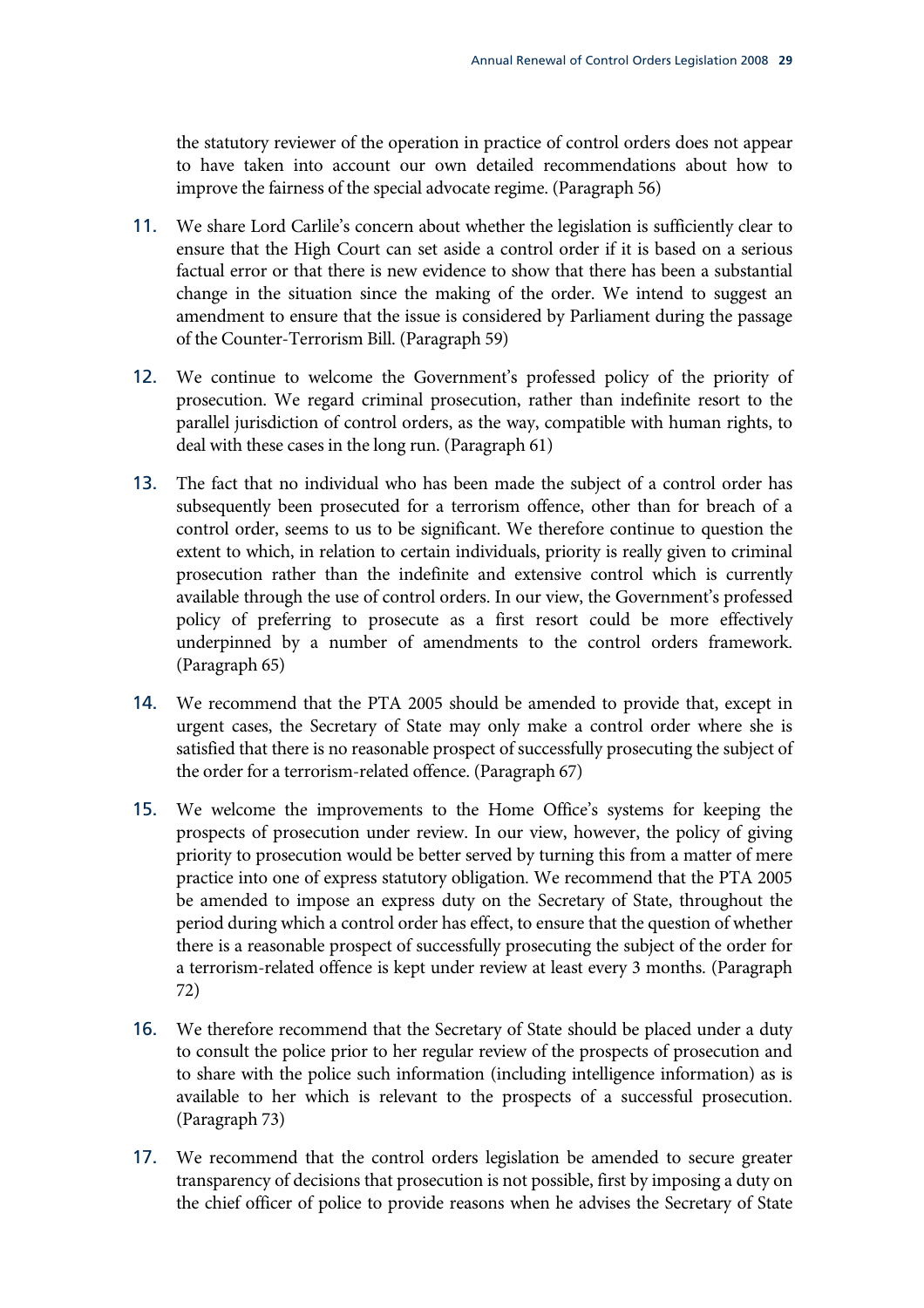that there is no realistic prospect of prosecution and, second, by providing that those reasons shall be disclosed to the controlled person to the extent that such disclosure would not be contrary to the public interest. (Paragraph 76)

- 18. Recruitment as an informer by the Security Service would not in our view be a legitimate exit strategy as this would introduce an illegitimate purpose into the maintenance of the control order. We look forward to receiving the Home Secretary's confirmation that individuals who are the subject of control orders have not and will not be approached by the Security Service for this purpose. (Paragraph 79)
- 19. We recommend that the control order legislation be amended to impose an express duty on the Secretary of State to keep the decision to impose a control order under review, including by considering whether there continue to be reasonable grounds for suspecting that the individual is or has been involved in terrorism-related activity and whether a control order continues to be necessary at all. (Paragraph 84)
- 20. We do not believe it is sufficient to rely solely on the courts to ensure that the operation of an individual control order is not indefinite or so prolonged that it breaches human rights obligations. We see the force of Lord Carlile's suggestion that there could be a statutory presumption against control orders being extended beyond a maximum duration of two years other than in genuinely exceptional circumstances. On balance, we are in favour of a maximum limit on the duration of a control order, both as an important safeguard of the liberty and mental health of the individuals concerned, and as a discipline on the investigative and enforcement authorities to find material capable of being the basis for a criminal prosecution within a reasonable time. Beyond prohibiting severe controls of indefinite duration, however, human rights law does not provide any clear answer as to what that limit should be. We recommend that Parliament should debate the principle of whether there should be a maximum limit on the duration of a control order, and if so what that limit should be. We will propose an amendment to the Counter-Terrorism Bill to enable such a debate to take place. (Paragraph 87)
- 21. We express in this Report our major concerns about the adequacy of parliamentary scrutiny of the control order regime that was both promised by the Government at the outset and that is necessary. For the reasons we have explained in this and previous Reports, we continue to have very serious concerns about the human rights compatibility of both the control orders regime itself and its operation in practice. In particular we remain concerned that the regime as it currently stands and as it is currently operated is very likely to result in breaches of both the right to liberty and the right to a fair hearing. (Paragraph 88) We therefore have very serious reservations about the renewal of the control order regime unless the Government is prepared to make the amendments we identify in this Report which are intended to render it human rights compatible. Unless those modifications of the control order regime are made, in our view it is inevitable that the use of control orders will continue to give rise to breaches of individuals' rights both to liberty and due process. (Paragraph 89)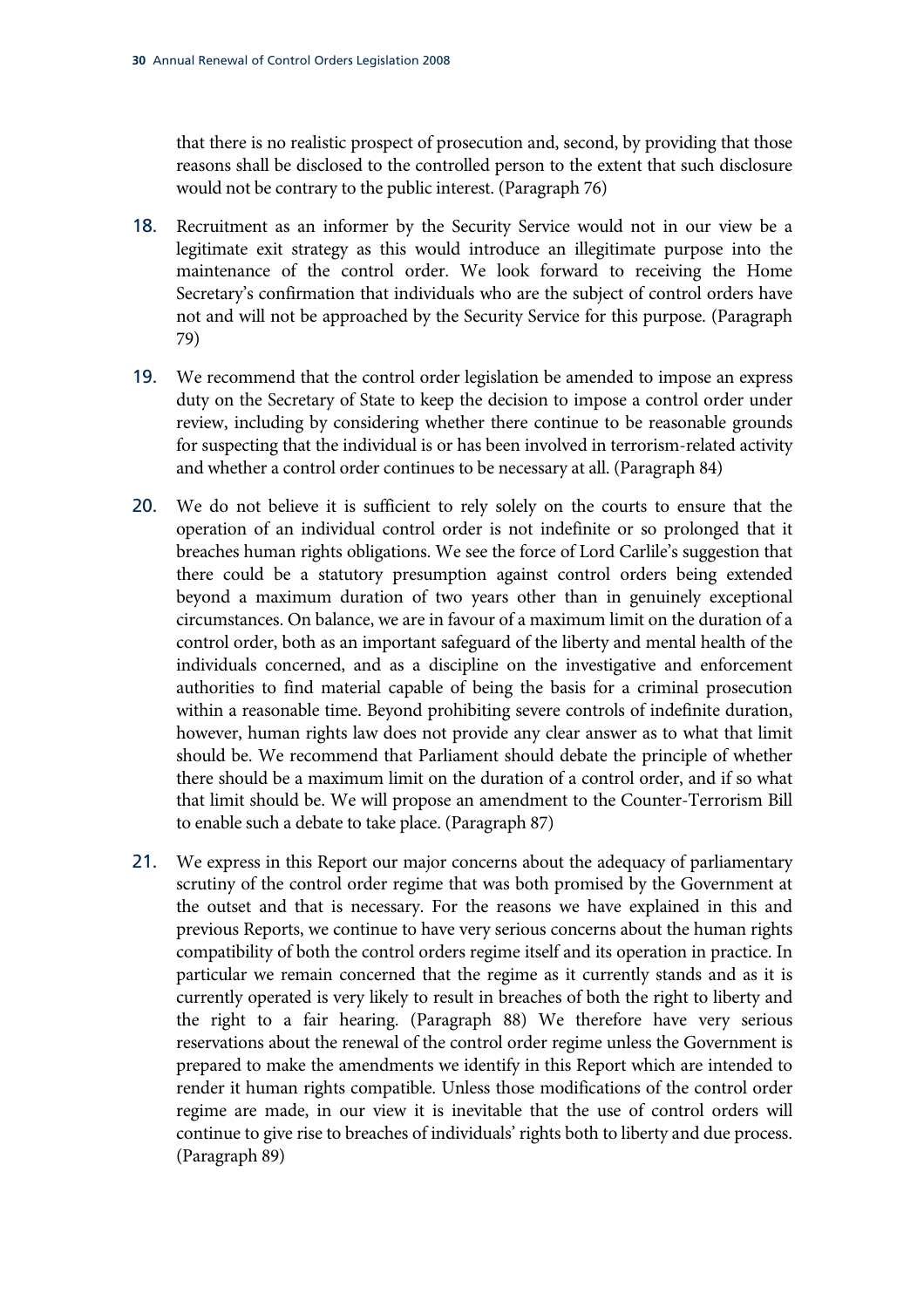## Annex: Extracts from the Committee's Ninth Report 'Counter-Terrorism Policy and Human Rights (Eighth Report): Counter-Terrorism Bill'

#### *Amendments to the control orders regime to make hearings fair*

#### *(1) Express reference to the right to a fair hearing*

According to the majority in *MB*, restrictions on disclosure may be justifiable, but not where the effect of such non-disclosure is to deprive a person of their liberty, or to impose other serious restrictions upon them, on the basis of material which is not disclosed to them even in summary form. However, on the face of the statutory framework, including the rules of court, a judge in control order proceedings is precluded from ordering disclosure, even where he considers that disclosure is essential in order to give the controlled person a fair hearing. To avoid that consequence, the House of Lords ruled that the following qualifying words had to be "read in" to the absolute and unqualified words of the statute: "except where to do so would be incompatible with the right of the controlled person to a fair trial."88

Mr. Garnham told us in evidence that he could "see good sense" in using the words "read in" to the statutory framework by the House of Lords and making them explicit in the statute, rather than leaving them in case-law.<sup>89</sup>

We recommend two amendments to the control orders statute (the Prevention of Terrorism Act 2005) to achieve this.

First, **we recommend that the relevant provisions in the statutory framework, which expressly require non-disclosure, even where disclosure would be essential for a fair hearing, be amended by the insertion of qualifying words, such as "except where to do so would be incompatible with the right of the controlled person to a fair hearing".90**

Second, **we recommend that the relevant power for making rules of court in the control orders regime be amended to make explicit reference to the right to a fair hearing in Article 6 ECHR, in the same way as the Bill itself qualifies the power to make rules of court for asset freezing.**<sup>91</sup>

This could be achieved by inserting a new paragraph<sup>92</sup> in the Schedule to the PTA 2005: "Nothing in this paragraph, or in rules of court made under it, is to be read as requiring the

<sup>88</sup> Secretary of State for the Home Department v MB [2007] UKHL 46, at para. 72 (Baroness Hale).

<sup>89</sup> Oral evidence, 17 December 2007, Q32, Ev 8.

<sup>90</sup> E.g. in s. 3(13) PTA 2005 and paras 4(2)(a) and (3)(d) of the Schedule to the PTA 2005. Similar qualifying words would also have to be inserted into CPR r. 76.29(8), but this obviously is not a matter for the Bill.

<sup>&</sup>lt;sup>91</sup> Clause 58(6).

 $92$  New para. 4(6).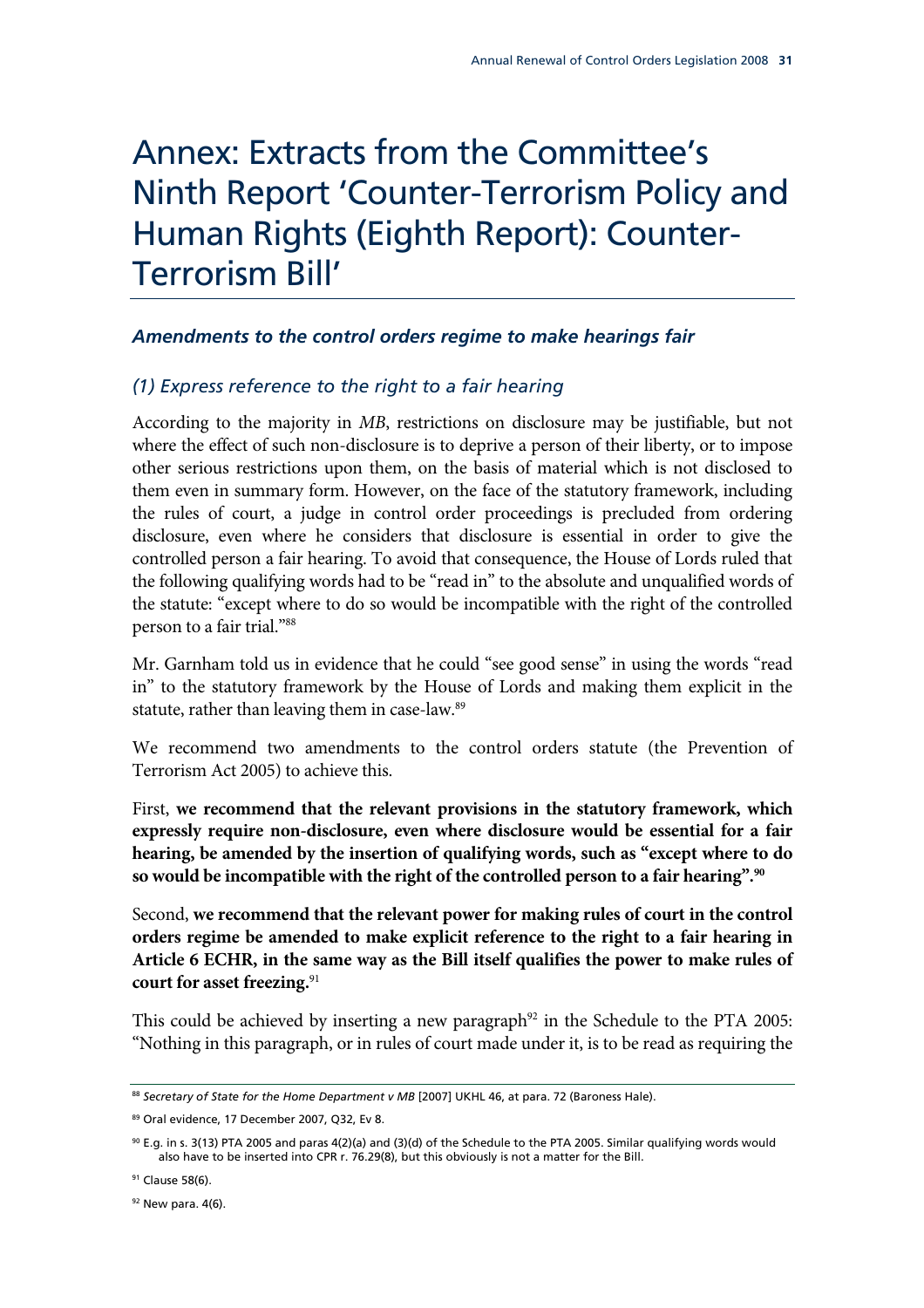court to act in a manner inconsistent with the right to a fair hearing in Article 6 of the European Convention on Human Rights."

The effect of this amendment would also be to render *ultra vires* rule 76(2) of the Civil Procedure Rules ("CPR"), which expressly elevates non-disclosure over justice by requiring that in control order cases the overriding objective of the civil procedure rules (requiring courts to deal with cases justly) be read and given effect in a way which is compatible with the duty to ensure that information is not disclosed contrary to the public interest. Baroness Hale expressly disagreed with this provision in her judgment in *MB*, 93 as have we, in earlier reports.

#### *(2) Obligation to give reasons for making control order*

One of the ways mentioned by Baroness Hale in her judgment in *MB*, 94 to ensure that the principles of judicial inquiry are complied with to the fullest extent possible, is for the Secretary of State to give as full as possible an explanation of why she considers that the grounds for making a control order<sup>95</sup> are made out.

In his evidence to us, Neil Garnham QC agreed that such an obligation on the Secretary of State would make control order proceedings fairer; but he anticipated the Security Service's objection that this would lead to disclosure which is potentially damaging to national security.<sup>96</sup> We consider that an explicit obligation on the Home Secretary to give as full an explanation as possible of her reasons for making a control order would both provide the controlee with some material which he may be able to contest and would facilitate more open judicial scrutiny of the adequacy of the Home Secretary's reasons for making an order.

**We recommend that an obligation on the Secretary of State to give reasons for the making of a control order be inserted into the statutory framework**. 97

#### *(3) Obligation to provide gist of closed material in some cases*

According to the judgments of the majority in *MB*, the concept of fairness imports a core irreducible minimum of procedural protection.<sup>98</sup> In earlier reports, we have recommended that there should be an obligation on the Secretary of State to provide a statement of the gist of the closed material. Mr Garnham foresaw considerable objection to this proposal from both the Security Services and the Home Office, but did not see that as a reason for not going ahead, and considered it "an entirely sound proposal".<sup>99</sup>

**To give full effect to the judgment in MB, we recommend that the statutory framework be amended to provide that rules of court for control order proceedings "must require** 

<sup>93</sup> Secretary of State for the Home Department v MB [2007] UKHL 46, at para. 59 (Baroness Hale).

<sup>94</sup> Ibid. at para. 66.

<sup>95</sup> In s. 2(1) PTA 2005.

<sup>96</sup> Oral evidence, 17 December 2007, Qs 33, 34.

<sup>97</sup> E.g. by inserting (as new s. 2(4A) PTA 2005): "A non-derogating control order must contain as full as possible an explanation of why the Secretary of State considers that the grounds in s. 2(1) above are made out."

<sup>98</sup> See e.g. *Secretary of State for the Home Department v MB* [2007] UKHL 46 at para. 43 (Lord Bingham).

<sup>99</sup> Oral evidence, 17 December 2007, Q23, Ev 6.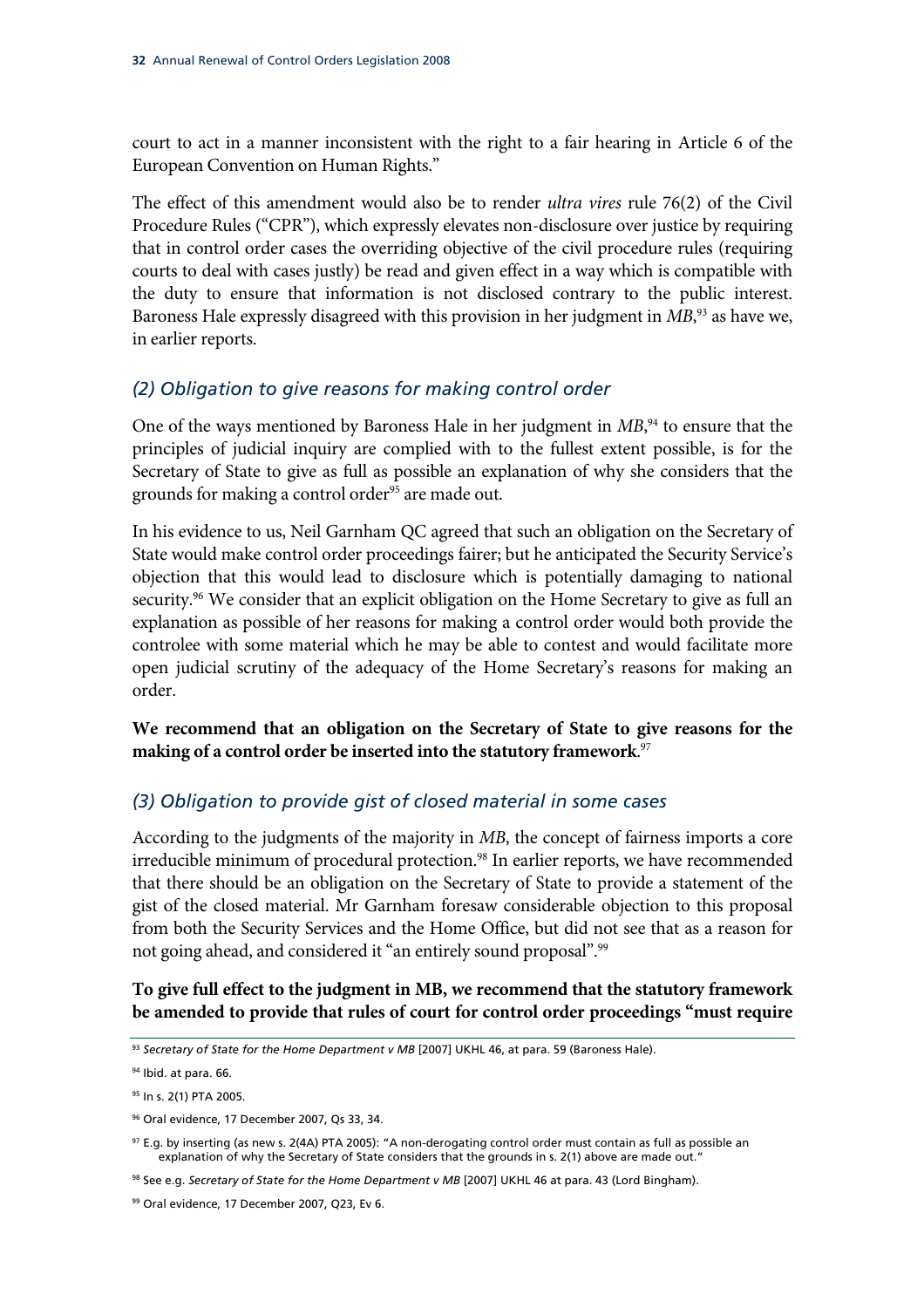**the Secretary of State to provide a summary of any material which fairness requires the controlled person have an opportunity to comment on."**<sup>100</sup>

#### *(4) Communication between special advocate and controlee*

Mr. Garnham told us in evidence that of all the matters raised by us about the fairness of control order proceedings, communication between the special advocate and the appellant is the "most critical".101 He described it as "a pretty essential step", provided some mechanism can be devised for achieving it, because what exists at the moment is "pretty hopeless", as it requires advance notice to the Secretary of State of the questions the special advocate wants to pose to the controlee.

Mr Garnham suggested that special advocates should have the power to apply *ex parte* (that is, without the Secretary of State being present or represented) to a High Court judge for permission to ask questions of the controlee, which would avoid having to disclose significant parts of their case to the Security Service. This would be a substantial change, because it would mean for the first time special advocates could find a way of putting questions to the person whose interests they are trying to represent without having to disclose those questions to the Secretary of State.<sup>102</sup>

**In our view the statutory framework requires amendment, to enable the controlled person to give meaningful instructions about the allegations against him, where it is possible to do so.**<sup>103</sup> **We recommend that special advocates be given the power to apply ex parte to a High Court judge for permission to ask the controlee questions, without being required to give notice to the Secretary of State.**<sup>104</sup>

#### *(5) Standard of proof*

Mr. Garnham told us that it has long been the view of all of the special advocates that changing the standard of proof to "balance of probabilities" rather than "mere suspicion" is "entirely justified."105 He also thought it would make a real practical difference in some cases.106 The standard of proof was not expressly considered by the House of Lords in *MB*, but the judgments make clear that the standards of procedural protection (which must include the standard of proof) are to be commensurate with the seriousness of the consequences for the controlee. In our view this should be made clear in the legislation itself.

**We recommend that the PTA 2005 be amended to provide that, in a hearing to determine whether the Secretary of State's decision is flawed, the controlled person is entitled to such measure of procedural protection (including, for example, the** 

<sup>100</sup> In para 4(3)(e) of the Schedule to the PTA 2005. Para 4(3)(f) would also need amending to make it subject to para  $4(3)(e)$  as amended.

<sup>101</sup> Oral evidence, 17 December 2007, Q23, Ev 6.

<sup>102</sup> Ibid. Q36, Ev 8.

<sup>103</sup> See e.g. *Secretary of State for the Home Department v MB* [2007] UKHL 46 at para. 35 (Lord Bingham).

<sup>&</sup>lt;sup>104</sup> This is also likely to require amendment of CPR r. 76.25(2).

<sup>105</sup> Oral evidence, 17 December 2007, Q23, Ev 7.

<sup>106</sup> Ibid. Q24.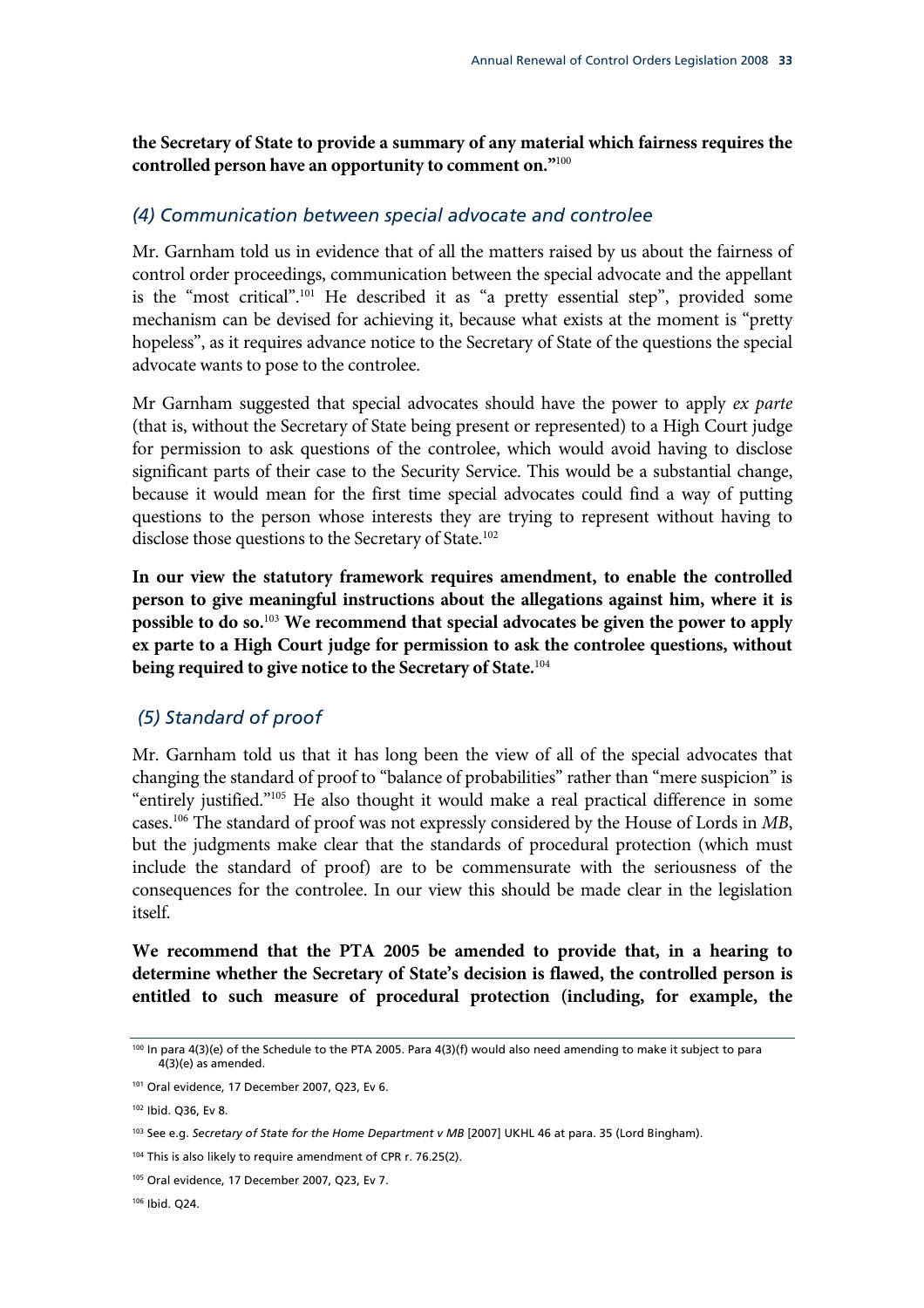**appropriate standard of proof) as is commensurate with the gravity of the potential consequences of the order for the controlled person.**<sup>107</sup>

#### *(6) Power for special advocates to call witnesses*

One of the ways suggested by Baroness Hale in *MB* to make the hearing fairer was to permit special advocates to call witnesses to rebut closed material.<sup>108</sup> Although we heard that expert witnesses to assist special advocates are not readily available, because all those who are going to be any good are already working for the Security Service,<sup>109</sup> Mr. Garnham agreed that it might be useful to have it made absolutely clear that special advocates are empowered to call witnesses in control order proceedings.<sup>110</sup>

**We recommend that the PTA 2005 be amended to provide that, where permission is given by the relevant court not to disclose material, special advocates may call witnesses to rebut the closed material.**<sup>111</sup>

<sup>107</sup> New s. 3(11A) PTA 2005, using the formulation of Lord Bingham in *MB* at para. 24.

<sup>108</sup> *Secretary of State for the Home Department v MB* [2007] UKHL 46 at para. 66.

<sup>109</sup> Oral evidence, 17 December 2007, Q37.

<sup>110</sup> Ibid. Q38, Ev 8.

<sup>111</sup> This would require a new sub-para in para 4(3) of the Schedule to the PTA 2005.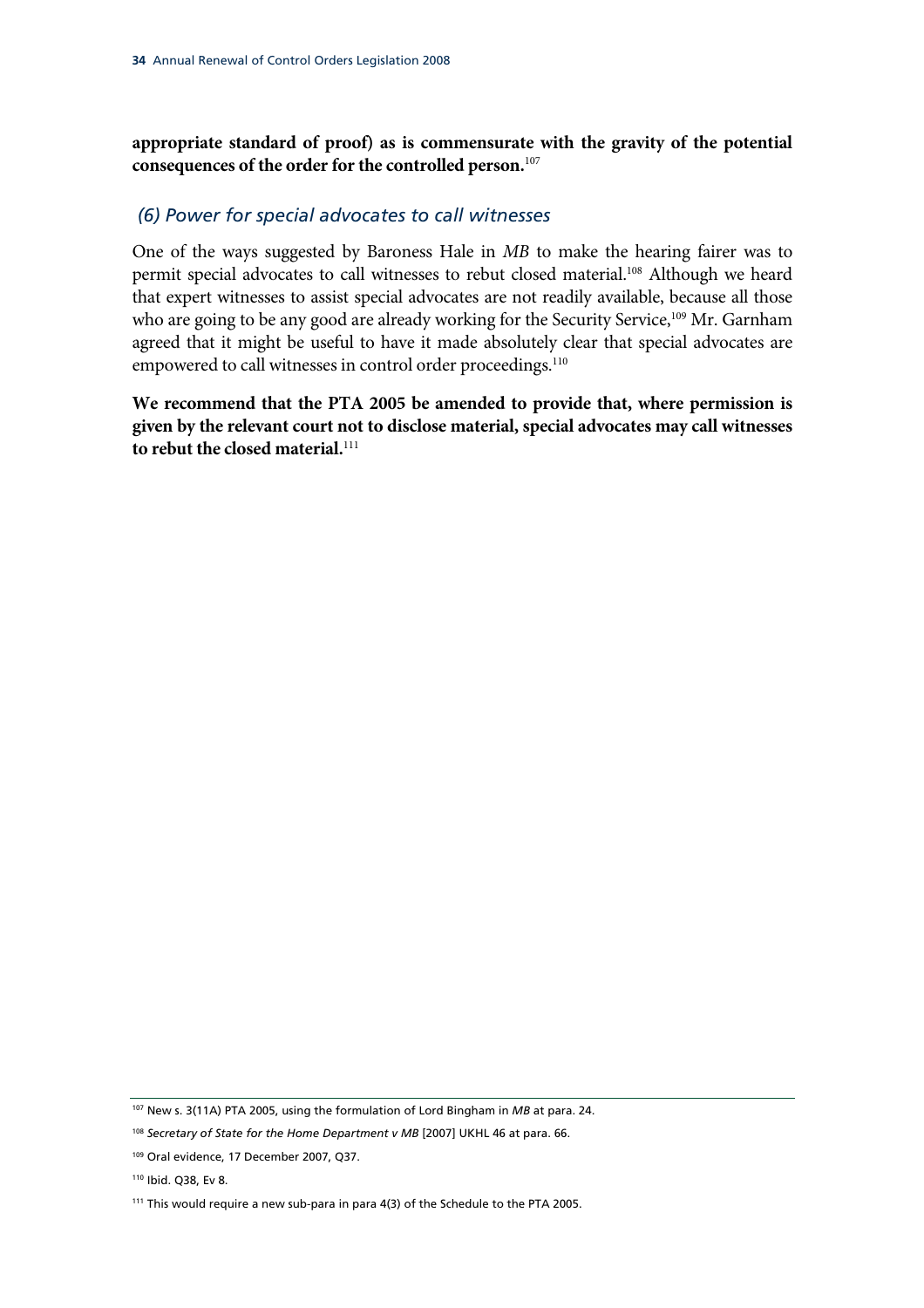### Formal Minutes

#### **Tuesday 19 February 2008**

Members present:

Mr Andrew Dismore MP, in the Chair

Lord Bowness Lord Dubs Lord Lester of Herne Hill The Earl of Onslow Baroness Stern

John Austin MP Dr Evan Harris MP Virendra Sharma

\*\*\*\*\*\*\*

Draft Report [Counter-Terrorism Policy and Human Rights (Ninth Report): Annual Renewal of Control Orders Legislation 2008], proposed by the Chairman, brought up and read.

*Ordered*, That the draft Report be read a second time, paragraph by paragraph.

Paragraphs 1 to 89 read and agreed to.

Annex read and agreed to.

Summary read and agreed to.

Several Papers were ordered to be appended to the Report.

*Resolved*, That the Report be the Tenth Report of the Committee to each House.

*Ordered*, That the Chairman make the Report to the House of Commons and that Baroness Stern make the Report to the House of Lords.

\*\*\*\*\*\*\*

[Adjourned till Tuesday 26 February at 1.30pm.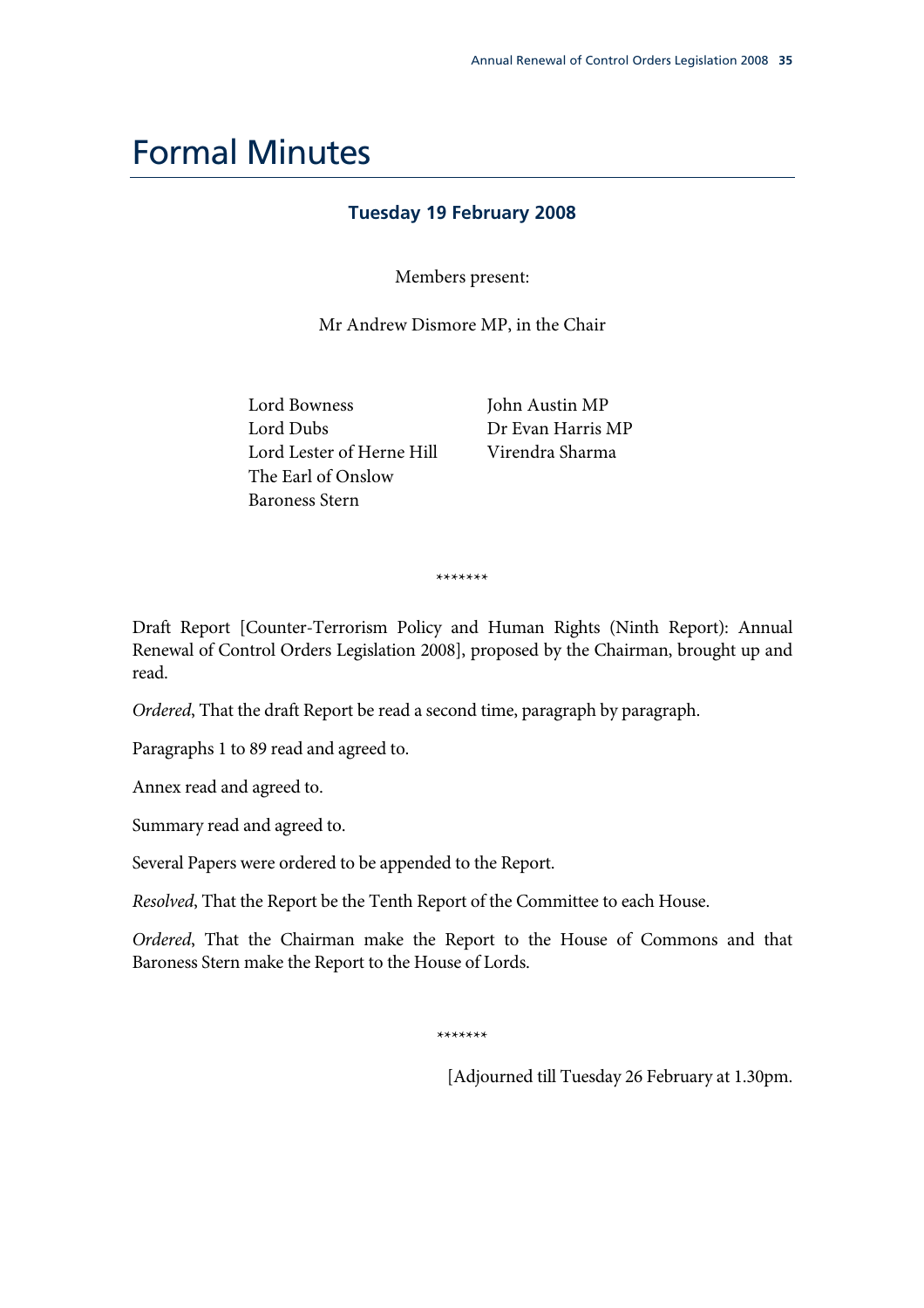# Appendices

### **Appendix 1: Letter dated 7 February 2008 from the Chairman to the Rt Hon Jacqui Smith MP, Home Secretary, Home Office**

#### **Control Orders Annual Renewal**

I am writing to you concerning the annual renewal of the control orders legislation, which has been provisionally scheduled to be debated in the Commons on 21<sup>st</sup> February 2008.

As you will be aware, under s. 14 of the PTA 2005 Lord Carlile is required to carry out his annual review of the operation of the control order provisions "as soon as reasonably practicable in the last quarter of the year of the Act's operation", which means as soon as reasonably practicable after 10 December 2007. He is also required to send his report to you as soon as reasonably practicable after it is completed, and you are required to lay a copy of it before Parliament "on receiving it" (s. 14(6) PTA 2005).

In our two previous reports on the annual renewal of the control orders legislation, in both 2006 and 2007, we were extremely critical of the lack of opportunity for meaningful parliamentary scrutiny of the operation of control orders before Parliament was asked to renew the legislation. We pointed out that laying Lord Carlile's report before Parliament a matter of days before the renewal debate did not provide an opportunity for proper parliamentary scrutiny. Our concerns were echoed in the Lords debate on the renewal order.

This experience led us to recommend, in the context of pre-charge detention, that the statutory reviewer of terrorism legislation should report at least a month before any renewal debate in order to give an opportunity for proper parliamentary scrutiny and so make parliamentary review a more meaningful safeguard (JCHR Report on 28 days, intercept and post-charge questioning, at para. 63). In its response to this report, however, the Government did not respond to this recommendation.

With less than two weeks before the annual renewal debate, and a parliamentary recess intervening, we would be grateful for your answers to the following questions.

1. Have you received Lord Carlile's annual report on the operation of the control order legislation?

- If not, please indicate when you expect to receive it and confirm that you will lay it before Parliament as soon as you receive it.
- If you have received it, please indicate the precise date on which you received it and confirm that you will immediately lay it before Parliament.

In view of the unavailability of Lord Carlile's Report and the imminence of the renewal debate in the House of Commons, there is no alternative but to write to ask you some detailed questions in order to ensure that my Committee is as informed as it can be, in the circumstances, to report to Parliament before the debate about renewal.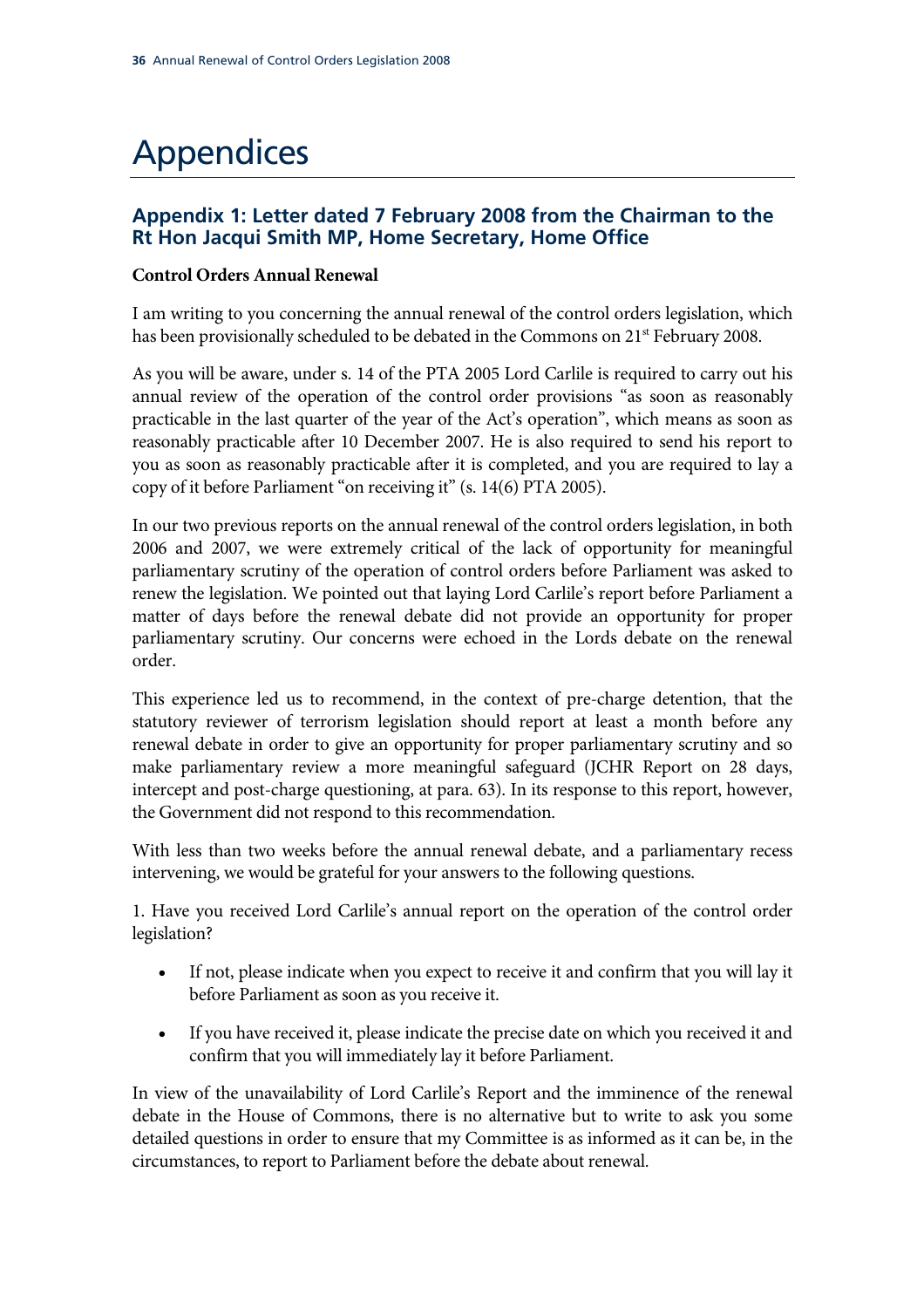2. Please provide a breakdown, in relation to each of the 14 individuals currently subject to control orders, showing for how long each individual has been subject to a control order.

3. What independent psychiatric evidence have you sought about the psychological impact on individuals who are indefinitely the subject of a control order?

4. Following the House of Lords judgment in *JJ* have you modified any control orders to increase the curfew to 16 hours and, if so, in how many cases?

5. How many of the 14 control orders in force have been imposed on the ground that you consider it necessary to protect members of the public in another country from a risk of terrorism?

6. Please provide detailed information about prosecutions, successful or otherwise, for breach of a control order since the last annual renewal.

7. How many control orders are in force in respect of individuals who have absconded and cannot be traced?

8. Do you intend to appeal against the quashing of the control order in respect of Cerie Bullivant by the High Court on 29 January 2008?

9. How do you ensure that you comply with your duty to keep the decision to impose a control order under review?

In your most recent quarterly report on control orders you state that the Home Office continues to hold Control Order Review Groups ("CORGs") to keep the obligations in the order under review and "to facilitate a review of appropriate exit strategies".

10. We would be grateful if you could provide us with more information about exactly what questions the CORGs consider. In particular:

- Do the CORGs review whether there continue to be reasonable grounds for suspecting that the individual is or has been involved in terrorism-related activity, and whether a control order continues to be necessary at all?
- At meetings of the CORGs does the Home Office inquire into whether there is active investigation of the individual by the law enforcement agencies with a view to prosecution?

11. Please indicate, in general terms and without reference to individual cases, what sorts of "exit strategies" you are considering in relation to individuals who have been the subject of control orders for more than a year.

12. How many individuals who have been made the subject of a control order have subsequently been prosecuted for a terrorism-related offence, other than for breach of the control order?

In view of the imminence of the renewal debate, I would be grateful for your response to these questions by Friday 15 February 2008.

7 February 2008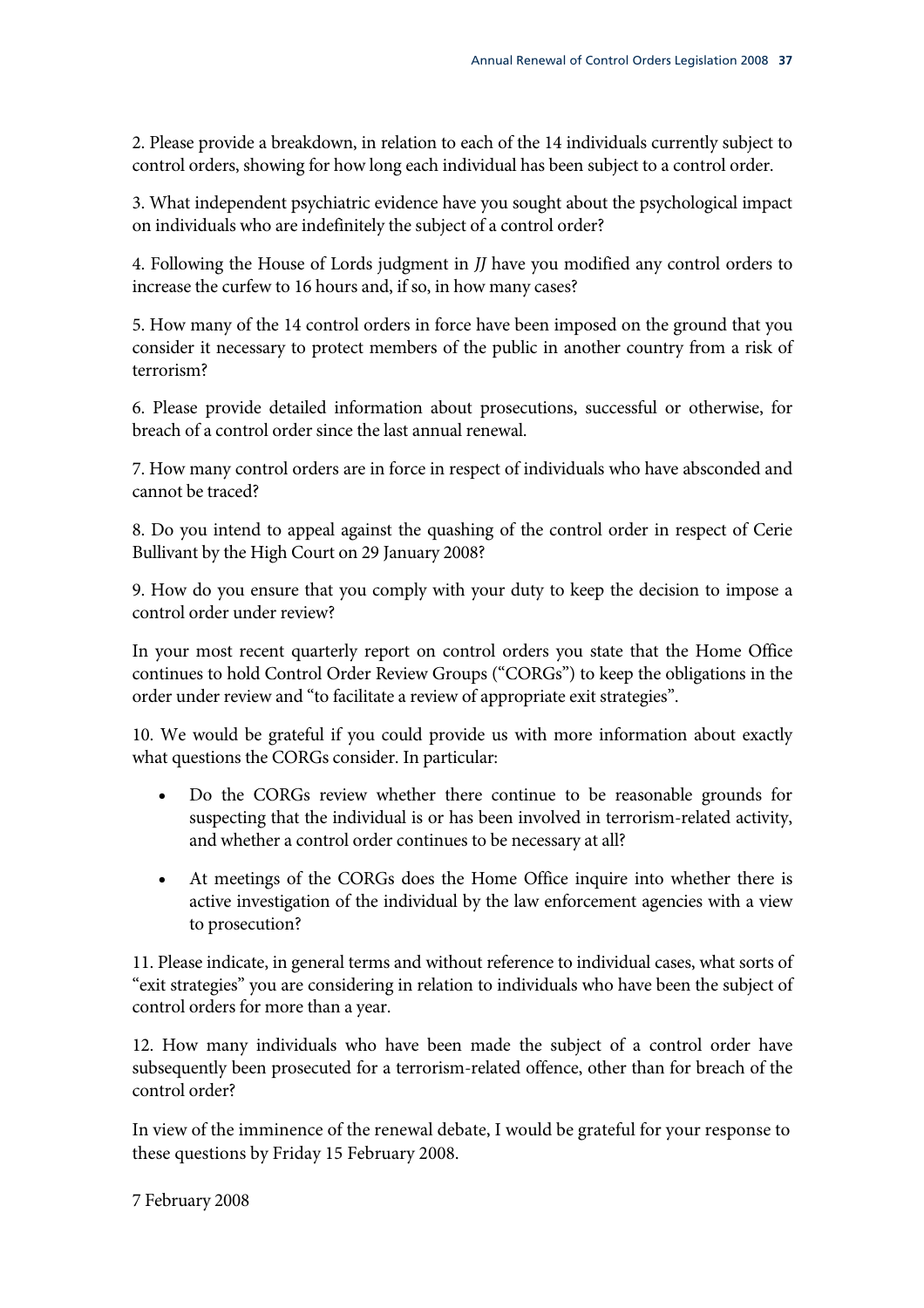### **Appendix 2: Letter dated 18 February 2008 from the Rt Hon Jacqui Smith MP, Home Secretary, Home Office**

Thank you for your letter dated 7 February 2008 relating to the annual renewal of the Prevention of Terrorism Act 2005.

Your letter raised a number of questions which, where appropriate, have been answered in Lord Carlile's report. However, in view of the imminence of the debate I am responding to all your queries.

#### **1. Have you received Lord Carlile's annual report on the operation of the control order legislation?**

- **If not, please indicate when you expect to receive it and confirm that you will lay it before Parliament as soon as you receive it.**
- **If you have received it, please indicate the precise date on which you received it and confirm that you will immediately lay it before Parliament.**

Lord Carlile's annual report was laid before Parliament today (Monday 18 February). It was received by the Home Office during Recess and published on the first sitting day afterwards.

#### **2. Please provide a breakdown, in relation to each of the 14 individuals currently subject to control orders, showing for how long each individual has been subject to a control order.**

There are currently 15 individuals subject to control orders. The dates shown below reflect when these individuals were first served with a control order (since that point their original control order may have been renewed, quashed and/or revoked and replaced with a new one).

- − Two individuals were served with control orders in March 2005.
- − One individual was served with a control order in September 2005.
- − One individual was served with a control order in November 2005.
- − One individual was served with a control order in December 2005.
- − Two individuals were served with control orders in February 2006.
- − One individual was served with a control order in June 2006.
- − One individual was served with a control order in July 2006.
- − One individual was served with a control order in August 2006.
- − One individual was served with control order in September 2006.
- − One individual was served with a control order in December 2006.
- − One individual was served with a control order in June 2007.
- − One individual was served with a control order in July 2007.
- − One individual was served with a control order in January 2008.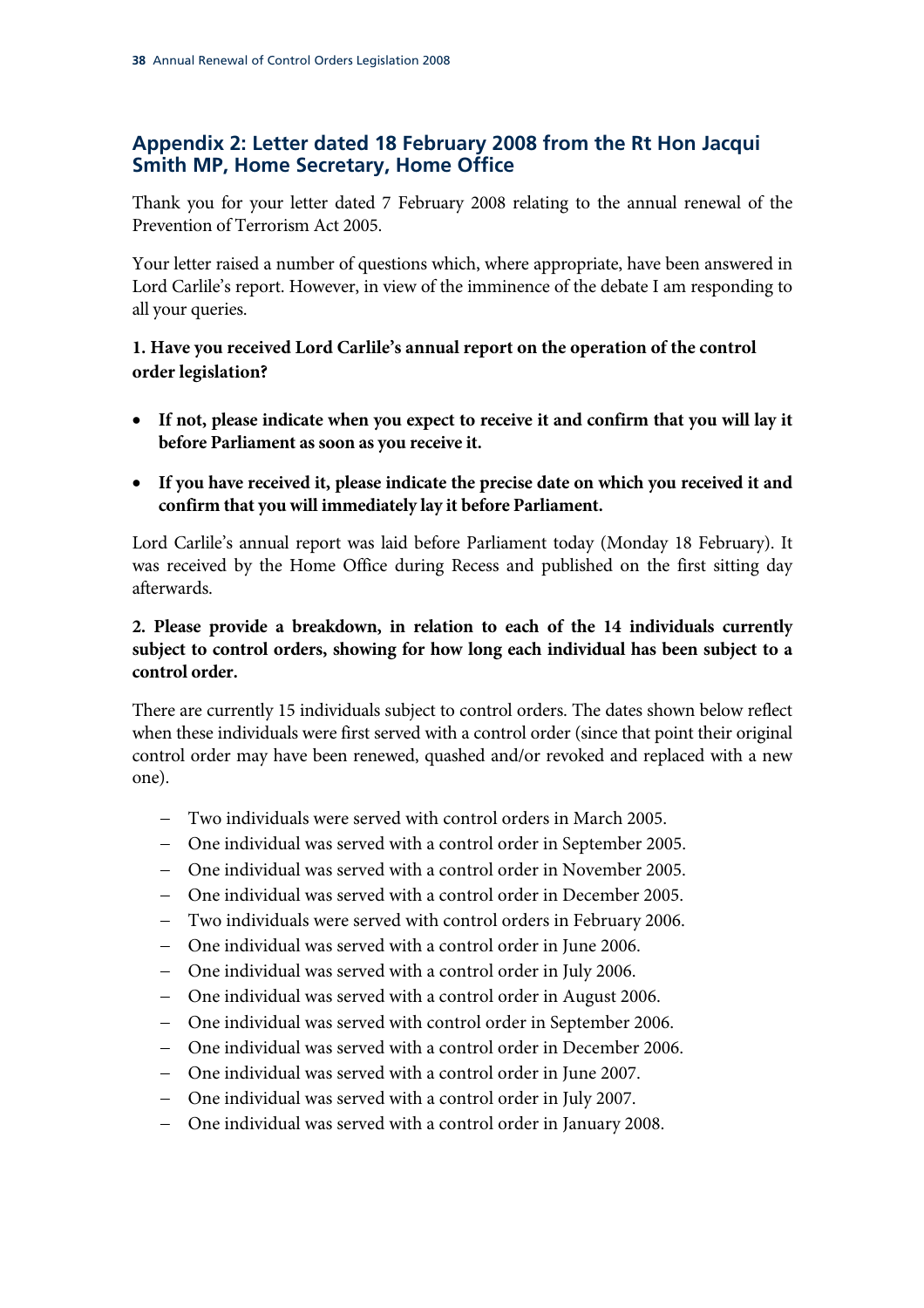#### **3. What independent psychiatric evidence have you sought about the psychological impact on individuals who are indefinitely the subject of a control order?**

Although it is possible to renew non-derogating control orders 12 months after they were originally made, it is not – nor has it ever been – the case that individuals are indefinitely subject to control orders. The Prevention of Terrorism Act 2005 only allows for control orders to be renewed where 'necessary, for purposes connected with protecting members of the public from a risk of terrorism' and for purposes connected with preventing or restricting involvement by that person in terrorism-related activity' (section 2(6)).

The Home Office does, where appropriate, actively seek information from the individual about the impact of the control order on their physical and mental health. Whilst it would not be appropriate to discuss individual cases, I can confirm that in a number of cases we have commissioned independent medical evidence on a controlled individual, including on their mental health. This evidence, and any provided by the controlled person, is taken into account when assessing the necessity and proportionality of the control order and its obligations.

#### **4. Following the House of Lords judgment in** *JJ* **have you modified any control orders to increase the curfew to 16 hours and, if so, in how many cases?**

I believe that the House of Lords judgment on control orders allows us to impose curfews of up to 16 hours where it is necessary and proportionate to do so. Following the House of Lords judgment, I assessed that it was necessary and proportionate to modify four control orders such that the curfews were increased to 16 hours.

In addition, subsequent to the hand down of the Lords judgment, a control order that includes a 16 hour curfew has been served on another individual.

#### **5. How many of the 14 control orders in force have been imposed on the ground that you consider it necessary to protect members of the public in another country from a risk of terrorism?**

It would not be appropriate to comment on the national security cases of the individual cases of the 15 individuals currently subject to control orders.

The Prevention of Terrorism Act 2005 states that "'terrorism" has the same meaning as in the Terrorism Act 2000. This definition, in section 1 of the Terrorism Act 2000, extends to actions outside the UK as well as the protection of the Government and public of countries other than the UK. The UK Government works to protect both its citizens and foreign nationals, wherever they may be, from the threat of terrorism. Control orders are an essential part of our toolkit to protect the public from the risk of terrorism.

#### **6. Please provide detailed information about prosecutions, successful or otherwise, for breach of a control order since the last annual renewal.**

In June 2007 one individual was charged with contravening his control order obligations. In December 2007, this individual was found not guilty of breach of control order obligations relating to the residency requirement and reporting to the police.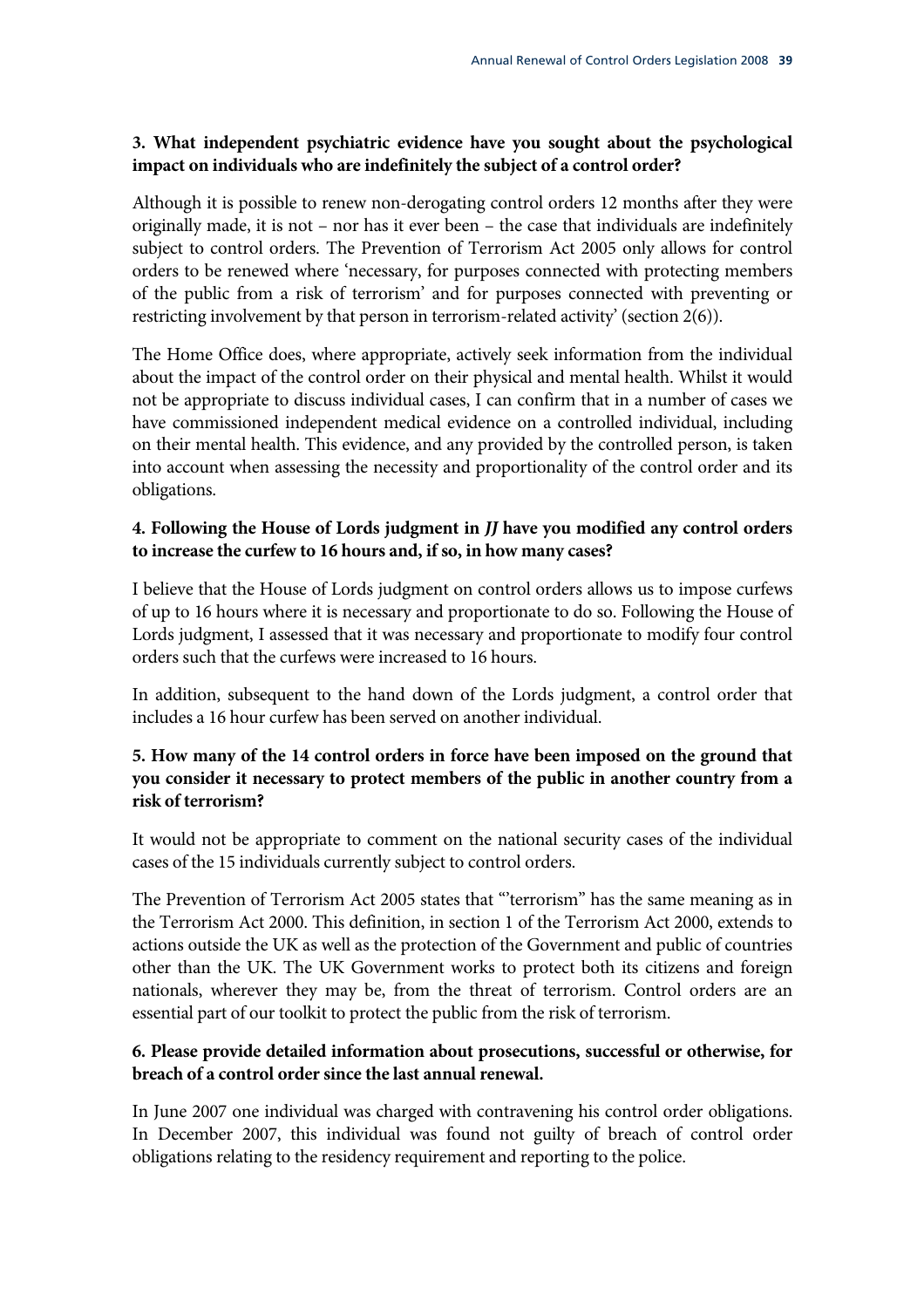There are three further individuals who since January 2007 have been charged with counts of breaching their control order and whose prosecutions are ongoing.

- − In May 2007 one individual was charged with contravening his control order relating to occasions of absences during his curfew.
- − In September 2007 one individual was charged with contravening his control order obligations and conspiracy to contravene his control order obligations.
- − In September 2007 a further individual was charged with breach of control order obligations including purchasing and keeping a mobile phone, failing to call the monitoring company, and failing to inform the Secretary of State of his interest in a bank account.

#### **7. How many control orders are in force in respect of individuals who have absconded and cannot be traced?**

Two individuals currently subject to control orders have absconded.

#### **8. Do you intend to appeal against the quashing of the control order in respect of Cerie Bullivant by the High Court on 29 January 2008?**

The Government is disappointed that Mr Justice Collins has indicated that he is not persuaded that Cerie Bullivant's current control order should be maintained and we await his judgement on Mr Bullivant's initial control order. Mr Justice Collins said he was convinced that "subjectively the decision by the Secretary of State to make and maintain the original order was entirely reasonable and honestly held". The Government is considering whether to appeal the High Court's decision.

#### **9. How do you ensure that you comply with your duty to keep the decision to impose a control order under review?**

The Home Office continues to hold Control Order Review Groups ("CORGs") on a quarterly basis. The purpose of the group is to keep the obligations, and their impact both individually and cumulatively, under regular review and to facilitate a review of appropriate exit strategies. In addition, ad hoc meetings to review the necessity and proportionality of control orders and their constituent obligations take place when needed.

#### **10. We would be grateful if you could provide us with more information about exactly what questions the CORGs consider. In particular:**

The terms of reference of the CORG are as follows:

*The purpose of the Group is:* 

- *1. To bring together the departments and agencies involved in making, maintaining and monitoring control orders on a quarterly basis to keep all orders under frequent, formal and audited review.*
- *2. To ensure that the control order itself remains necessary as well as ensuring that the obligations in each control order are necessary and proportionate. This includes consideration of whether the obligations as a whole and individually:*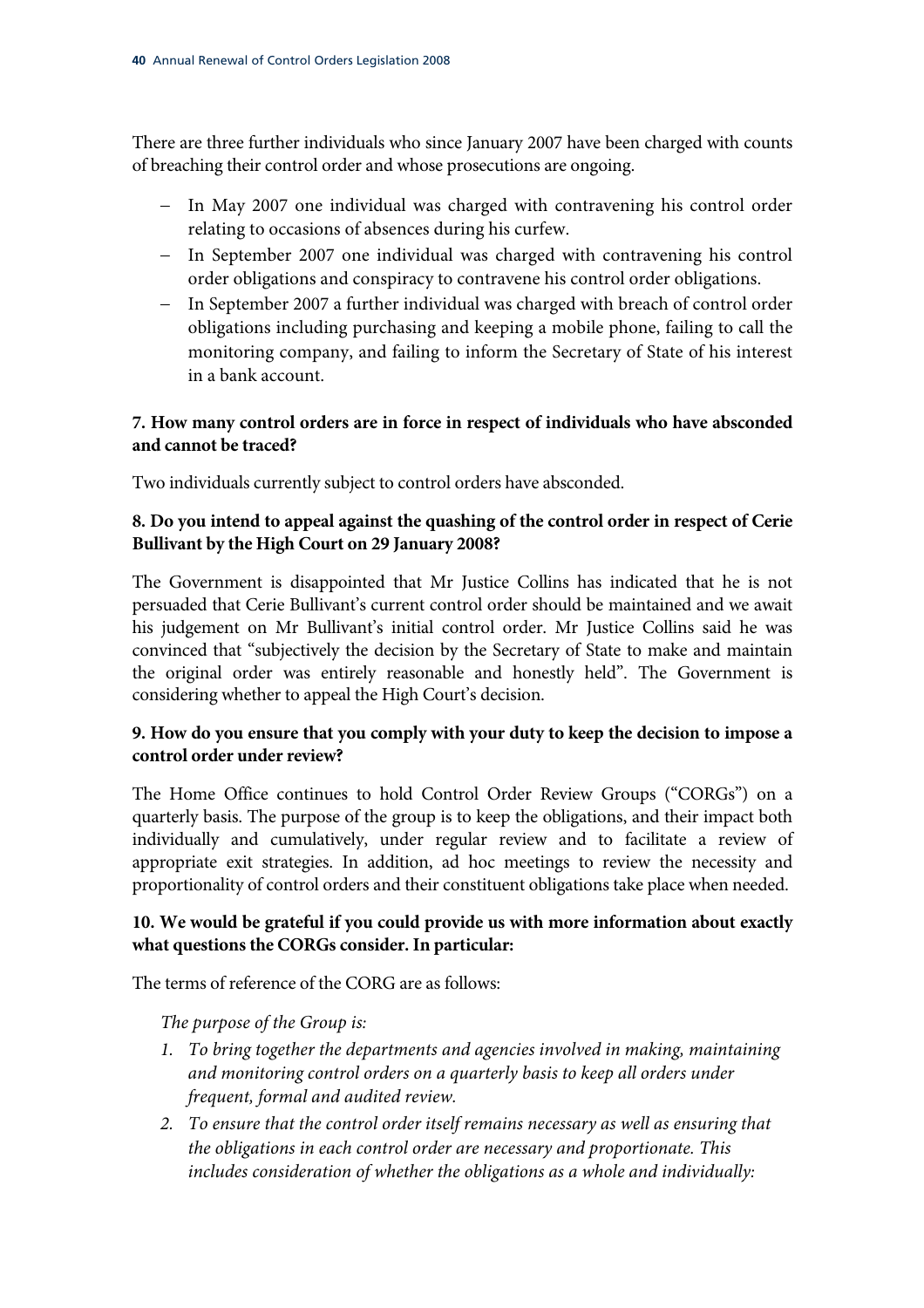- *a. Are effectively disrupting the terrorism-related behaviours of and risk posed by the individual?*
- *b. Are still necessary to manage the risk?*
- *c. Need to be amended or added to in order to address new or emerging risks?*
- *3. To monitor the impact of the control order on the individual, including on their mental health and physical well-being, as well as the impact on the individual's family and consider whether the obligations as a whole and/ or individually require modification as a result.*
- *4. To keep the prospect of prosecution under review, including for breach of the order.*
- *5. To consider whether there are other options for managing or reducing the risk posed by individuals subject to control orders.*

• **Do the CORGs review whether there continue to be reasonable grounds for suspecting that the individual is or has been involved in terrorism-related activity, and whether a control order continues to be necessary at all?** 

Yes. The CORG reviews whether there are still reasonable grounds for suspecting that the individuals is or has been involved in terrorism-related activity. The CORG also reviews whether the obligations within the control order, individually and cumulatively, continue to be necessary and proportionate to manage that risk.

#### • **At meetings of the CORGs does the Home Office inquire into whether there is active investigation of the individual by the law enforcement agencies with a view to prosecution?**

Yes. At each CORG the current prospects of prosecution for terrorism-related offences are discussed and recorded. Consideration of prosecution is given by the relevant law enforcement agencies when appropriate, for example, when new evidence comes to light.

#### **11. Please indicate, in general terms and without reference to individual cases, what sorts of "exit strategies" you are considering in relation to individuals who have been the subject of control orders for more than a year.**

Exit strategies are considered for all individuals subject to control orders. This is done on a formal basis quarterly at the CORG.

The formal Government response (published in July 2007) to the second Annual Report of the Independent Reviewer included the main currently available potential exit strategies. These were:

- − Prosecution. The prospect of prosecution is kept under review by the police in all cases.
- − Deportation. Nine individuals previously subject to control orders have been served with a notice of deportation and their control orders revoked, of whom six have been deported.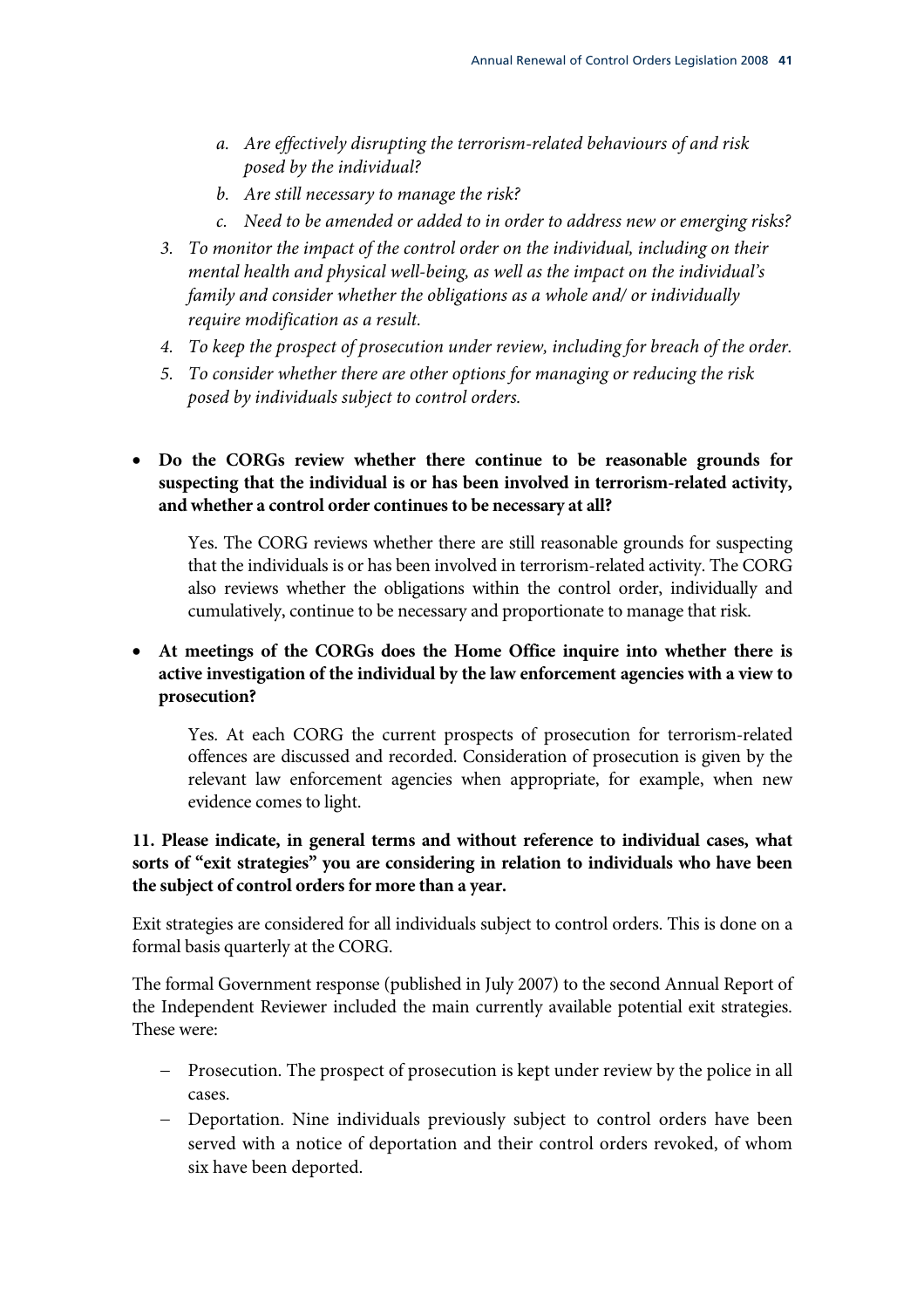- − Modify the obligations in a control order: Both control orders and individual obligations are kept under regular review to ensure they remain necessary and proportionate to protect the public from a risk of terrorism; it follows, therefore, that obligations may be reduced or removed as a result of these reviews (conversely, obligations could be increased, if that were necessary).
- − Non-renewal or revocation of a control order, if the Secretary of State concludes that a control order is no longer necessary to protect the public from a risk of terrorism. Over the last year, two control orders have not been renewed and one control order has been revoked.

The Government believes it is important to consider whether de-radicalisation and rehabilitation programmes could be deployed to help individuals subject to a control order. Such initiatives would form another potential exit strategy, though consideration would need to be given – as part of the CORG process – to the appropriateness of such action in relation to each individual.

#### **12. How many individuals who have been made the subject of a control order have subsequently been prosecuted for a terrorism-related offence, other than for breach of the control order?**

Control orders seek to disrupt terrorist activity. To date, no such prosecutions have been put before the court.

18 February 2008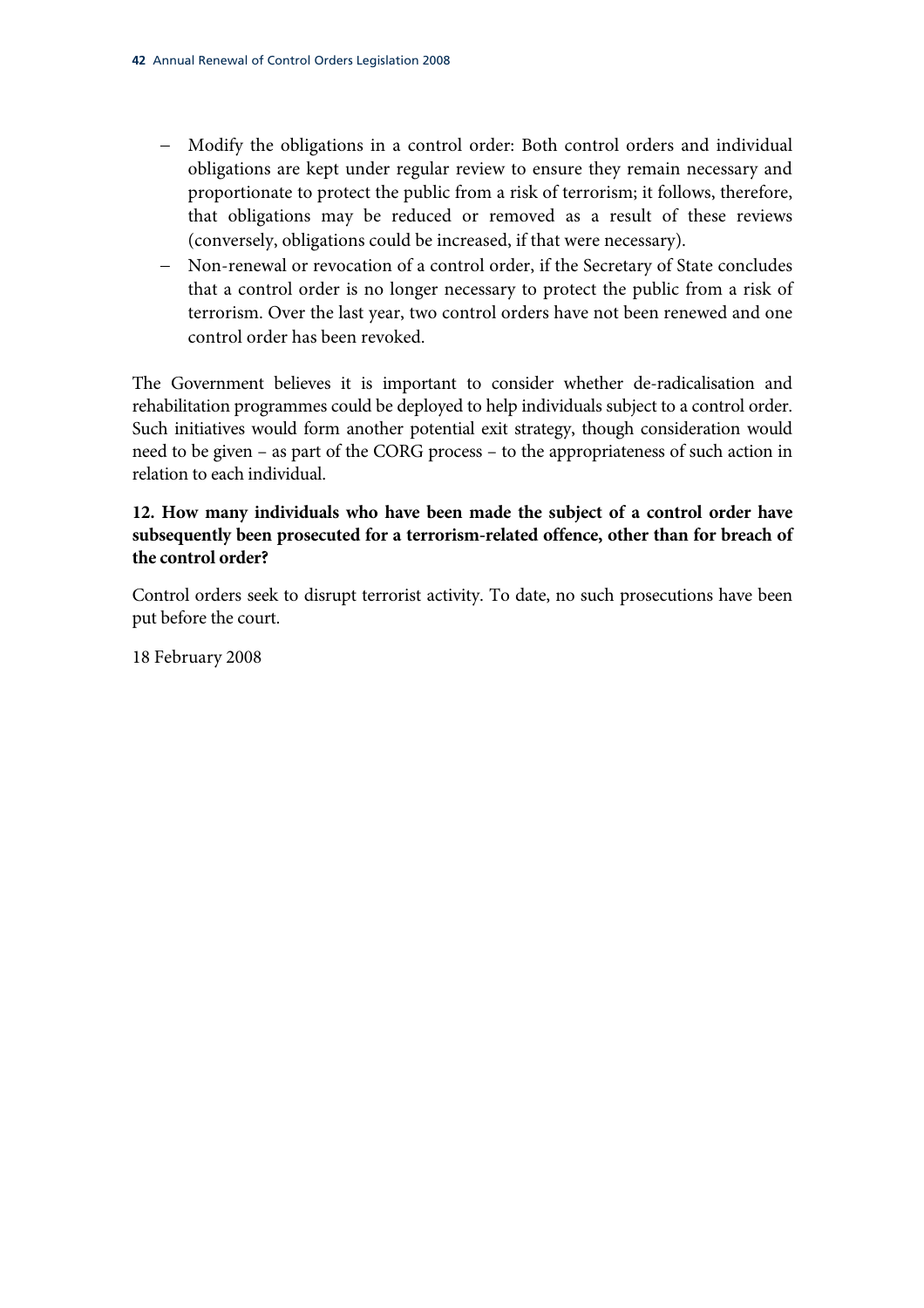### Reports from the Joint Committee on Human Rights in this Parliament

#### **The following reports have been produced Session 2007-08**

First Report Government Response to the Committee's Eighteenth Report of Session 2006-07: The Human Rights of Older People in Healthcare HL Paper 5/HC 72 Second Report Counter-Terrorism Policy and Human Rights: 42 days HL Paper 23/HC 156 Third Report Legislative Scrutiny: 1) Child Maintenance and Other Payments Bill; 2) Other Bills HL Paper 28/ HC 198 Fourth Report Government Response to the Committee's Twenty– HL Paper 31/ HC 220 First Report of Session 2006-07: Human Trafficking: Update Fifth Report Legislative Scrutiny: Criminal Justice and Immigration Bill HL Paper 37/HC 269 Sixth Report The Work of the Committee in 2007 and the State HL Paper 38/HC 270 of Human Rights in the UK Seventh Report A Life Like Any Other? Human Rights of Adults with Learning Disabilities: Volume I Report and Formal Minutes HL Paper 40-I/HC 73-I Seventh Report A Life Like Any Other? Human Rights of Adults with Learning Disabilities: Volume II Oral and Written Evidence HL Paper 40-II/HC 73-II Eighth Report Legislative Scrutiny: Health and Social Care Bill HL Paper 46/HC 303 Ninth Report Counter-Terrorism Policy and Human Rights (Eighth Report): Counter-Terrorism Bill HL Paper 50/HC 199 Tenth Report Counter-Terrorism Policy and Human Rights (Ninth HL Paper 57/HC 356 report): Annual Renewal of Control Orders Legislation

#### **Session 2006–07**

| <b>First Report</b> | The Council of Europe Convention on the<br><b>Prevention of Terrorism</b>                          | HL Paper 26/HC 247 |
|---------------------|----------------------------------------------------------------------------------------------------|--------------------|
| Second Report       | Legislative Scrutiny: First Progress Report                                                        | HL Paper 34/HC 263 |
| Third Report        | Legislative Scrutiny: Second Progress Report                                                       | HL Paper 39/HC 287 |
| Fourth Report       | Legislative Scrutiny: Mental Health Bill                                                           | HL Paper 40/HC 288 |
| Fifth Report        | Legislative Scrutiny: Third Progress Report                                                        | HL Paper 46/HC 303 |
| Sixth Report        | Legislative Scrutiny: Sexual Orientation<br>Regulations                                            | HL Paper 58/HC 350 |
| Seventh Report      | Deaths in Custody: Further Developments                                                            | HL Paper 59/HC 364 |
| Eighth Report       | <b>Counter-Terrorism Policy and Human Rights:</b><br><b>Draft Prevention of Terrorism Act 2005</b> | HL Paper 60/HC 365 |
| Ninth Report        | The Meaning of Public Authority Under the Human HL Paper 77/HC 410                                 |                    |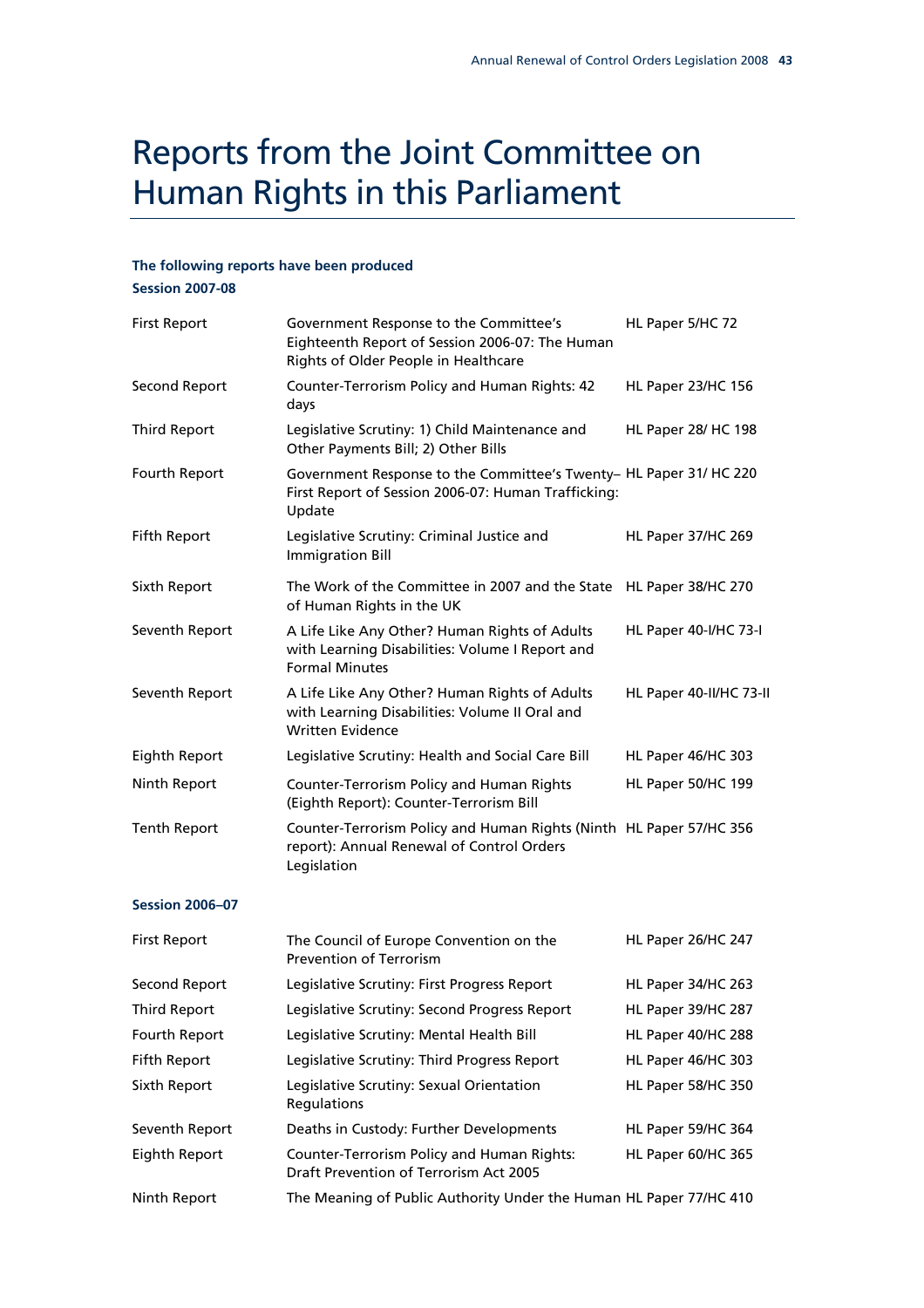|                            | <b>Rights Act</b>                                                                                                                                                                                                        |                            |
|----------------------------|--------------------------------------------------------------------------------------------------------------------------------------------------------------------------------------------------------------------------|----------------------------|
| Tenth Report               | The Treatment of Asylum Seekers: Volume I<br><b>Report and Formal Minutes</b>                                                                                                                                            | HL Paper 81-I/HC 60-I      |
| <b>Tenth Report</b>        | The Treatment of Asylum Seekers: Volume II<br>Oral and Written Evidence                                                                                                                                                  | HL Paper 81-II/HC 60-II    |
| <b>Eleventh Report</b>     | Legislative Scrutiny: Fourth Progress Report                                                                                                                                                                             | HL Paper 83/HC 424         |
| <b>Twelfth Report</b>      | Legislative Scrutiny: Fifth Progress Report                                                                                                                                                                              | HL Paper 91/HC 490         |
| Thirteenth Report          | Legislative Scrutiny: Sixth Progress Report                                                                                                                                                                              | <b>HL Paper 105/HC 538</b> |
| Fourteenth Report          | Government Response to the Committee's Eighth<br>Report of this Session: Counter-Terrorism Policy<br>and Human Rights: Draft Prevention of Terrorism<br>Act 2005 (Continuance in force of sections 1 to 9<br>order 2007) | HL Paper 106/HC 539        |
| <b>Fifteenth Report</b>    | Legislative Scrutiny: Seventh Progress Report                                                                                                                                                                            | HL Paper 112/HC 555        |
| Sixteenth Report           | Monitoring the Government's Response to Court<br>Judgments Finding Breaches of Human Rights                                                                                                                              | <b>HL Paper 128/HC 728</b> |
| Seventeenth Report         | Government Response to the Committee's Tenth<br>Report of this Session: The Treatment of Asylum<br><b>Seekers</b>                                                                                                        | <b>HL Paper 134/HC 790</b> |
| Eighteenth Report          | The Human Rights of Older People in Healthcare:<br>Volume I- Report and Formal Minutes                                                                                                                                   | HL Paper 156-I/HC 378-I    |
| Eighteenth Report          | The Human Rights of Older People in Healthcare:<br><b>Volume II- Oral and Written Evidence</b>                                                                                                                           | HL Paper 156-II/HC 378-II  |
| Nineteenth Report          | Counter-Terrorism Policy and Human Rights: 28<br>days, intercept and post-charge questioning                                                                                                                             | HL Paper 157/HC 394        |
| <b>Twentieth Report</b>    | Highly Skilled Migrants: Changes to the<br><b>Immigration Rules</b>                                                                                                                                                      | HL Paper 173/HC 993        |
| <b>Twenty-first Report</b> | Human Trafficking: Update                                                                                                                                                                                                | HL Paper 179/HC 1056       |
| <b>Session 2005-06</b>     |                                                                                                                                                                                                                          |                            |
| <b>First Report</b>        | Legislative Scrutiny: First Progress Report                                                                                                                                                                              | HL Paper 48/HC 560         |
| Second Report              | Deaths in Custody: Further Government<br>Response to the Third Report from the<br>Committee, Session 2004-05                                                                                                             | HL Paper 60/HC 651         |
| <b>Third Report</b>        | <b>Counter-Terrorism Policy and Human Rights:</b><br>Terrorism Bill and related matters Volume I<br><b>Report and Formal Minutes</b>                                                                                     | HL Paper 75-I/HC 561-I     |
| <b>Third Report</b>        | <b>Counter-Terrorism Policy and Human Rights:</b><br>Terrorism Bill and related matters Volume II Oral and HC 561-II<br><b>Written Evidence</b>                                                                          | HL Paper 75-II/            |
| Fourth Report              | Legislative Scrutiny: Equality Bill                                                                                                                                                                                      | <b>HL Paper 89/HC 766</b>  |
| Fifth Report               | Legislative Scrutiny: Second Progress Report                                                                                                                                                                             | <b>HL Paper 90/HC 767</b>  |
| Sixth Report               | Legislative Scrutiny: Third Progress Report                                                                                                                                                                              | <b>HL Paper 96/HC 787</b>  |
| Seventh Report             | Legislative Scrutiny: Fourth Progress Report                                                                                                                                                                             | HL Paper 98/HC 829         |
| Eighth Report              | Government Responses to Reports from the<br>Committee in the last Parliament                                                                                                                                             | HL Paper 104/HC 850        |
| Ninth Report               | Schools White Paper                                                                                                                                                                                                      | HL Paper 113/HC 887        |
| Tenth Report               | Government Response to the Committee's Third<br>Report of this Session: Counter-Terrorism Policy and                                                                                                                     | HL Paper 114/HC 888        |